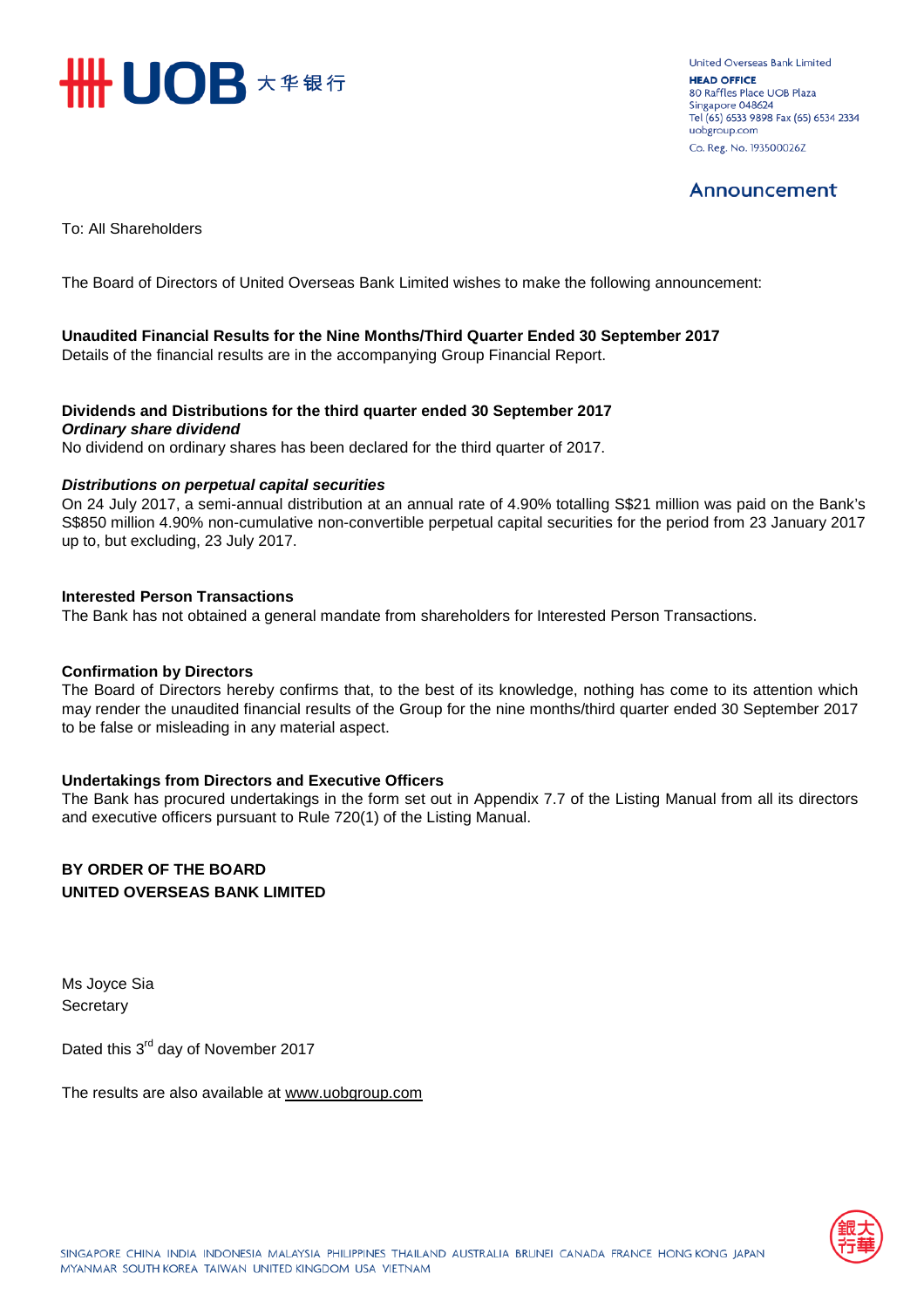

# **Group Financial Report**

 **For the Nine Months/Third Quarter ended 30 September 2017**

**United Overseas Bank Limited Incorporated in the Republic of Singapore**

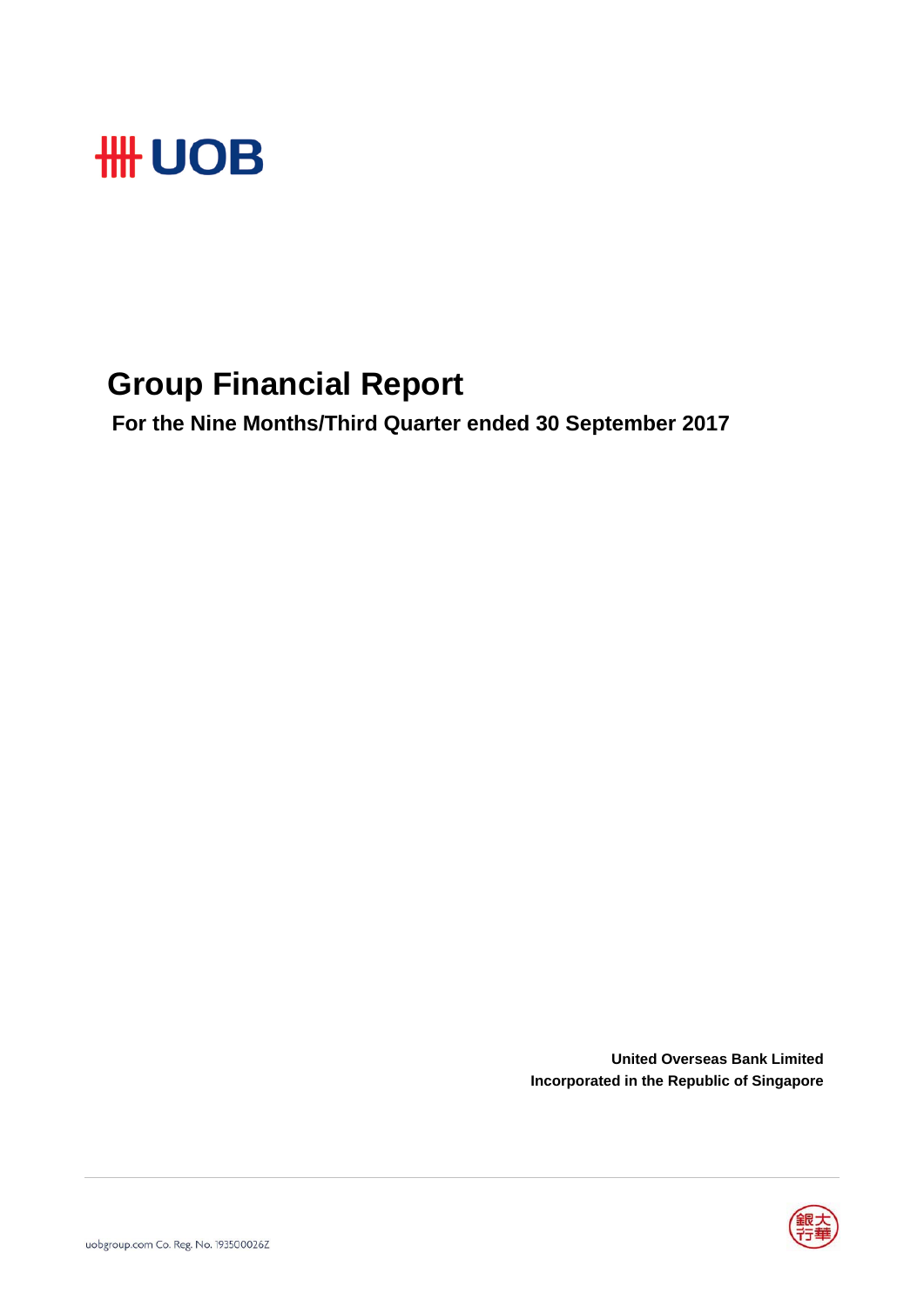# JOB

## **Contents**

#### **Page**

- 2 Financial Highlights
- 4 Performance Review
- 6 Net Interest Income
- 8 Non-Interest Income
- 9 Operating Expenses
- 10 Allowance for Credit and Other Losses
- 11 Customer Loans
- 12 Non-Performing Assets
- 14 Customer Deposits
- 14 Debts Issued
- 15 Shareholders' Equity
- 15 Changes in Issued Shares of the Bank
- 16 Performance by Business Segment
- 20 Performance by Geographical Segment
- 21 Capital Adequacy and Leverage Ratios

#### **Appendix**

- 1 Consolidated Income Statement
- 2 Consolidated Statement of Comprehensive Income
- 3 Consolidated Balance Sheet
- 4 Consolidated Statement of Changes in Equity
- 5 Consolidated Cash Flow Statement
- 6 Balance Sheet of the Bank
- 7 Statement of Changes in Equity of the Bank
- 8 Capital Adequacy Ratios of Major Bank Subsidiaries

#### Notes:

- 1 The financial statements are presented in Singapore dollars.
- 2 Certain comparative figures have been restated to conform with the current period's presentation.
- 3 Certain figures in this report may not add up to the respective totals due to rounding.

4 Amounts less than \$500,000 in absolute term are shown as "0".

"9M17" and "9M16" denote to the nine months period of 2017 and 2016 respectively.

"3Q17" and "3Q16" denote to third quarter of 2017 and 2016 respectively.

"2Q17" denotes to second quarter of 2017.

"NM" denotes not meaningful.

"NA" denotes not applicable.



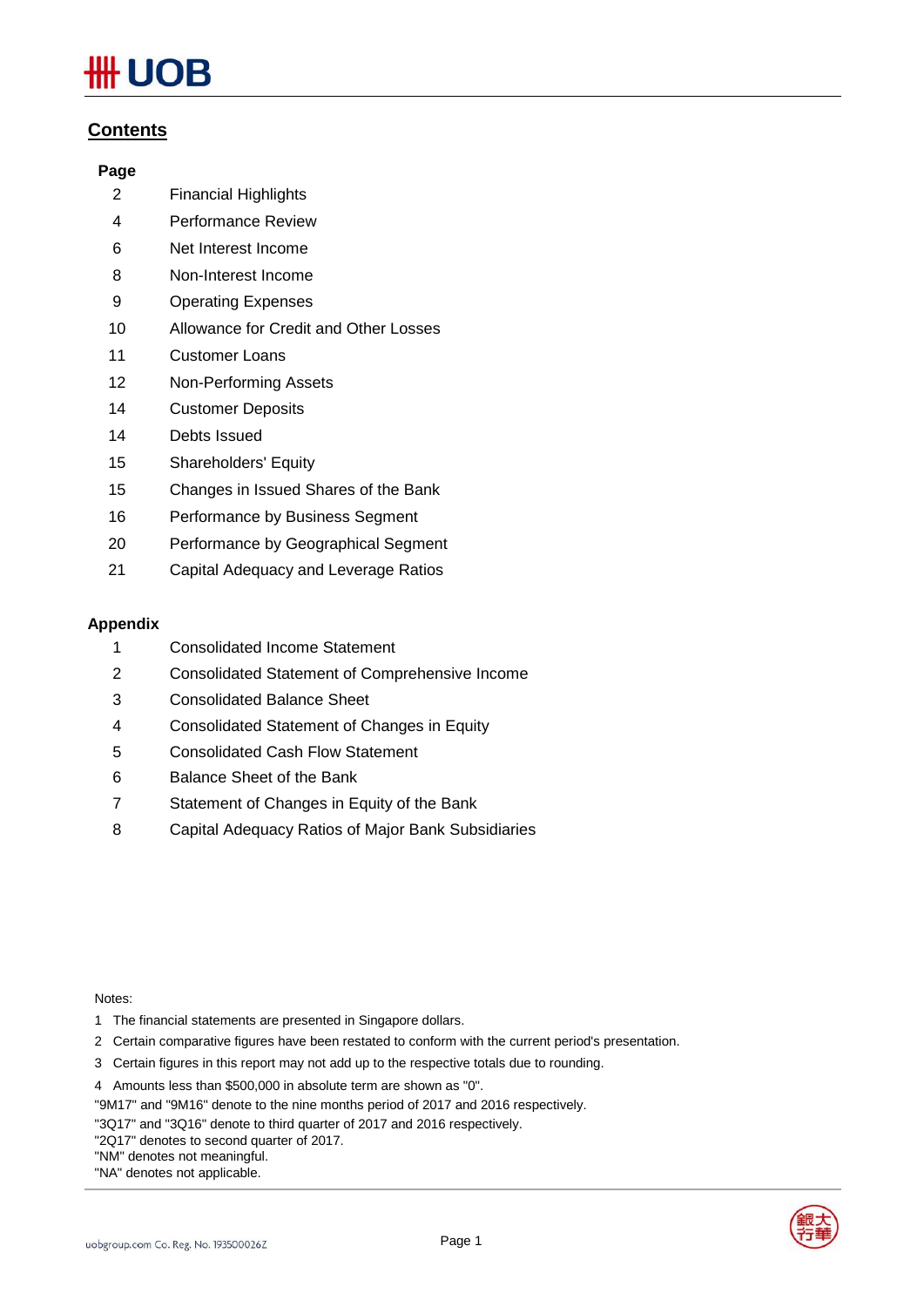# **HH UOB**

#### **Financial Highlights**

|                                                                                          | 9M17                                    | 9M16                                    | $+/(-)$          | 3Q17                                    | 3Q16                                    | $+/(-)$          | 2Q17                                    | $+/(-)$                     |
|------------------------------------------------------------------------------------------|-----------------------------------------|-----------------------------------------|------------------|-----------------------------------------|-----------------------------------------|------------------|-----------------------------------------|-----------------------------|
|                                                                                          |                                         |                                         | $\frac{9}{6}$    |                                         |                                         | $\frac{9}{6}$    |                                         | $\frac{9}{6}$               |
| Selected income statement items (\$m)                                                    |                                         |                                         |                  |                                         |                                         |                  |                                         |                             |
| Net interest income                                                                      | 4,067                                   | 3,715                                   | 9                | 1,408                                   | 1,230                                   | 15               | 1,356                                   | 4                           |
| Fee and commission income                                                                | 1,577                                   | 1,400                                   | 13               | 551                                     | 492                                     | 12               | 517                                     | $\overline{7}$              |
| Other non-interest income                                                                | 900                                     | 918                                     | (2)              | 279                                     | 318                                     | (12)             | 310                                     | (10)                        |
| Total income                                                                             | 6,544                                   | 6,033                                   | 8                | 2,238                                   | 2,040                                   | 10               | 2,183                                   | 3                           |
| Less: Total expenses                                                                     | 2,925                                   | 2,739                                   | 7                | 973                                     | 918                                     | 6                | 995                                     | (2)                         |
| Operating profit                                                                         | 3,619                                   | 3,293                                   | 10               | 1,265                                   | 1,122                                   | 13               | 1,189                                   | 6                           |
| Less: Total allowance                                                                    | 587                                     | 463                                     | 27               | 221                                     | 185                                     | 19               | 180                                     | 23                          |
| Add: Share of profit of associates<br>and joint ventures                                 | 88                                      | 27                                      | >100             | 29                                      | 25                                      | 15               | 24                                      | 20                          |
| Net profit before tax                                                                    | 3,120                                   | 2,857                                   | 9                | 1,073                                   | 962                                     | 12               | 1,033                                   | 4                           |
| Less: Tax and non-controlling interests                                                  | 585                                     | 500                                     | 17               | 190                                     | 171                                     | 11               | 188                                     | 1                           |
| Net profit after tax <sup>1</sup>                                                        | 2,535                                   | 2,357                                   | 8                | 883                                     | 791                                     | 12               | 845                                     | $5\phantom{.0}$             |
| Net customer loans<br>Customer deposits<br><b>Total assets</b><br>Shareholders' equity 1 | 230,068<br>268,296<br>354,143<br>35,147 | 213,465<br>250,999<br>327,826<br>32,418 | 8<br>7<br>8<br>8 | 230,068<br>268,296<br>354,143<br>35,147 | 213,465<br>250,999<br>327,826<br>32,418 | 8<br>7<br>8<br>8 | 223,792<br>259,920<br>344,414<br>34,652 | 3<br>3<br>3<br>$\mathbf{1}$ |
| Key financial ratios (%)                                                                 |                                         |                                         |                  |                                         |                                         |                  |                                         |                             |
| Net interest margin <sup>2</sup>                                                         | 1.76                                    | 1.72                                    |                  | 1.79                                    | 1.69                                    |                  | 1.75                                    |                             |
| Non-interest income/Total income                                                         | 37.8                                    | 38.4                                    |                  | 37.1                                    | 39.7                                    |                  | 37.9                                    |                             |
| Expense/Income ratio                                                                     | 44.7                                    | 45.4                                    |                  | 43.5                                    | 45.0                                    |                  | 45.6                                    |                             |
| Overseas profit before tax contribution                                                  | 41.8                                    | 37.6                                    |                  | 37.7                                    | 41.5                                    |                  | 42.2                                    |                             |
| Credit costs (bp) <sup>2</sup>                                                           |                                         |                                         |                  |                                         |                                         |                  |                                         |                             |
| Exclude general allowance                                                                | 38                                      | 34                                      |                  | 37                                      | 53                                      |                  | 30                                      |                             |
| Include general allowance                                                                | 32                                      | 32                                      |                  | 32                                      | 32                                      |                  | 32                                      |                             |
| NPL ratio <sup>3</sup>                                                                   | 1.6                                     | 1.6                                     |                  | 1.6                                     | 1.6                                     |                  | 1.5                                     |                             |

Notes:

1 Relate to amount attributable to equity holders of the Bank.

2 Computed on an annualised basis.

3 Refer to non-performing loans as a percentage of gross customer loans.

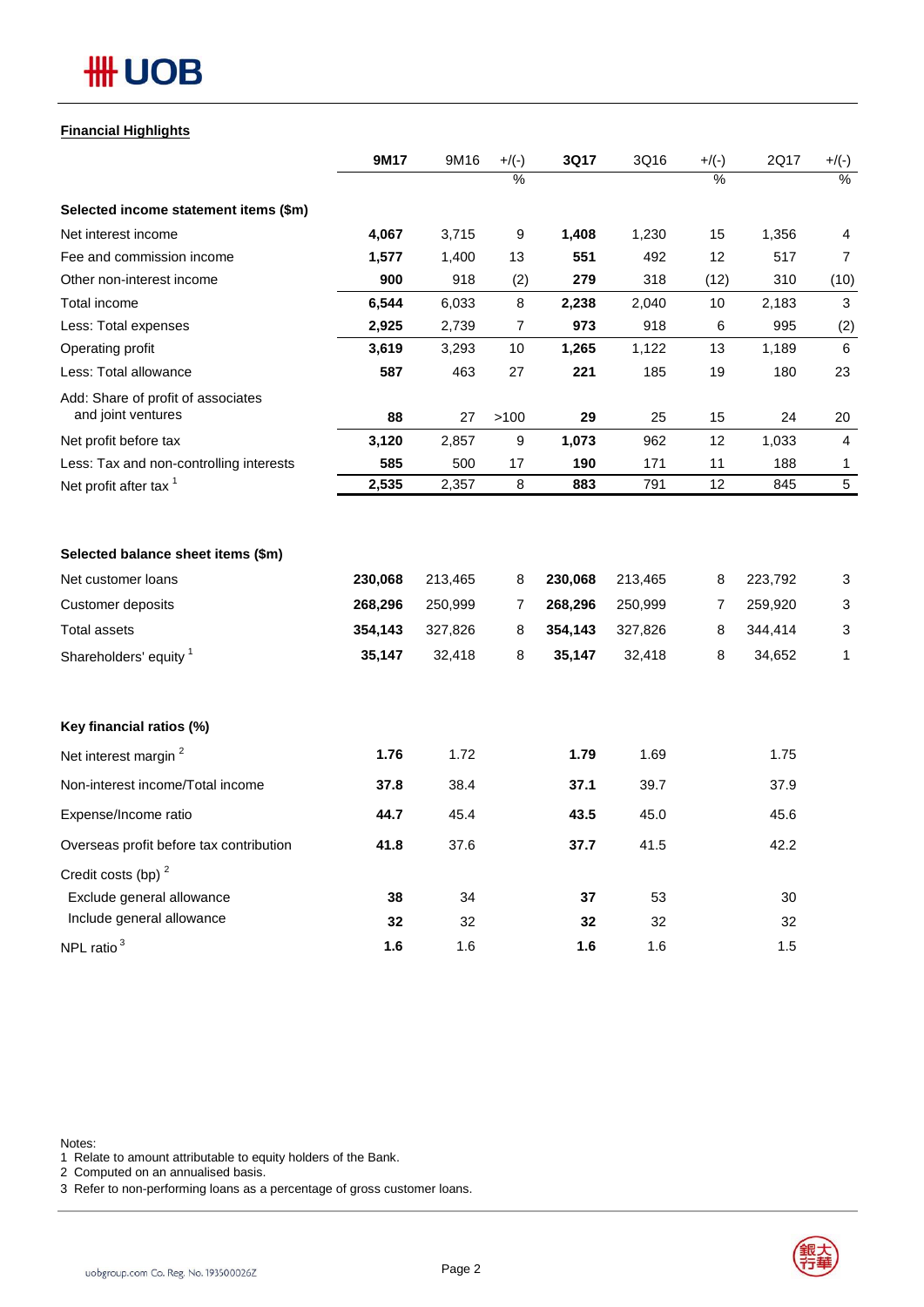# JВ

#### **Financial Highlights** *(cont'd)*

|                                                                | 9M17  | 9M16  | 3Q17  | 3Q16  | 2Q17  |
|----------------------------------------------------------------|-------|-------|-------|-------|-------|
| Key financial ratios (%) (cont'd)                              |       |       |       |       |       |
| Return on average total assets <sup>1</sup>                    | 0.99  | 0.97  | 1.02  | 0.98  | 0.99  |
| Return on average ordinary shareholders' equity <sup>1,2</sup> | 10.3  | 10.5  | 10.5  | 10.4  | 10.3  |
| Loan/Deposit ratio <sup>3</sup>                                | 85.8  | 85.0  | 85.8  | 85.0  | 86.1  |
| Liquidity coverage ratios ("LCR") <sup>4</sup>                 |       |       |       |       |       |
| All-currency                                                   | 151   | 151   | 142   | 148   | 157   |
| Singapore dollar                                               | 211   | 202   | 196   | 213   | 203   |
| Capital adequacy ratios                                        |       |       |       |       |       |
| Common Equity Tier 1                                           | 14.3  | 13.4  | 14.3  | 13.4  | 13.8  |
| Tier 1                                                         | 14.8  | 13.5  | 14.8  | 13.5  | 14.3  |
| Total                                                          | 17.8  | 16.6  | 17.8  | 16.6  | 17.8  |
| Leverage ratio <sup>5</sup>                                    | 7.7   | 7.5   | 7.7   | 7.5   | 7.8   |
| Earnings per ordinary share $(\$)^{1,2}$                       |       |       |       |       |       |
| Basic                                                          | 2.00  | 1.90  | 2.07  | 1.90  | 2.00  |
| <b>Diluted</b>                                                 | 1.99  | 1.89  | 2.06  | 1.89  | 1.99  |
| Net asset value ("NAV") per ordinary share $(\$)$ $^6$         | 19.88 | 18.54 | 19.88 | 18.54 | 19.63 |
| Revalued NAV per ordinary share $(\$)$ <sup>6</sup>            | 22.62 | 21.22 | 22.62 | 21.22 | 22.35 |

Notes:

1 Computed on an annualised basis.

2 Calculated based on profit attributable to equity holders of the Bank net of preference share dividend and perpetual capital securities distributions.

3 Refer to net customer loans and customer deposits.

4 Figures reported are based on average LCR for the respective period. A minimum requirement of Singapore dollar LCR of 100% and all-currency LCR of 60% shall be maintained at all times with effect from 1 January 2015, with all-currency LCR increasing by 10% each year to 100% by 2019. Public disclosure required under MAS Notice 651 is available in the UOB website at www.UOBGroup.com/investor/financial/overview.html.

5 Leverage ratio is calculated based on the MAS Notice 637.

6 Preference shares and perpetual capital securities are excluded from the computation.

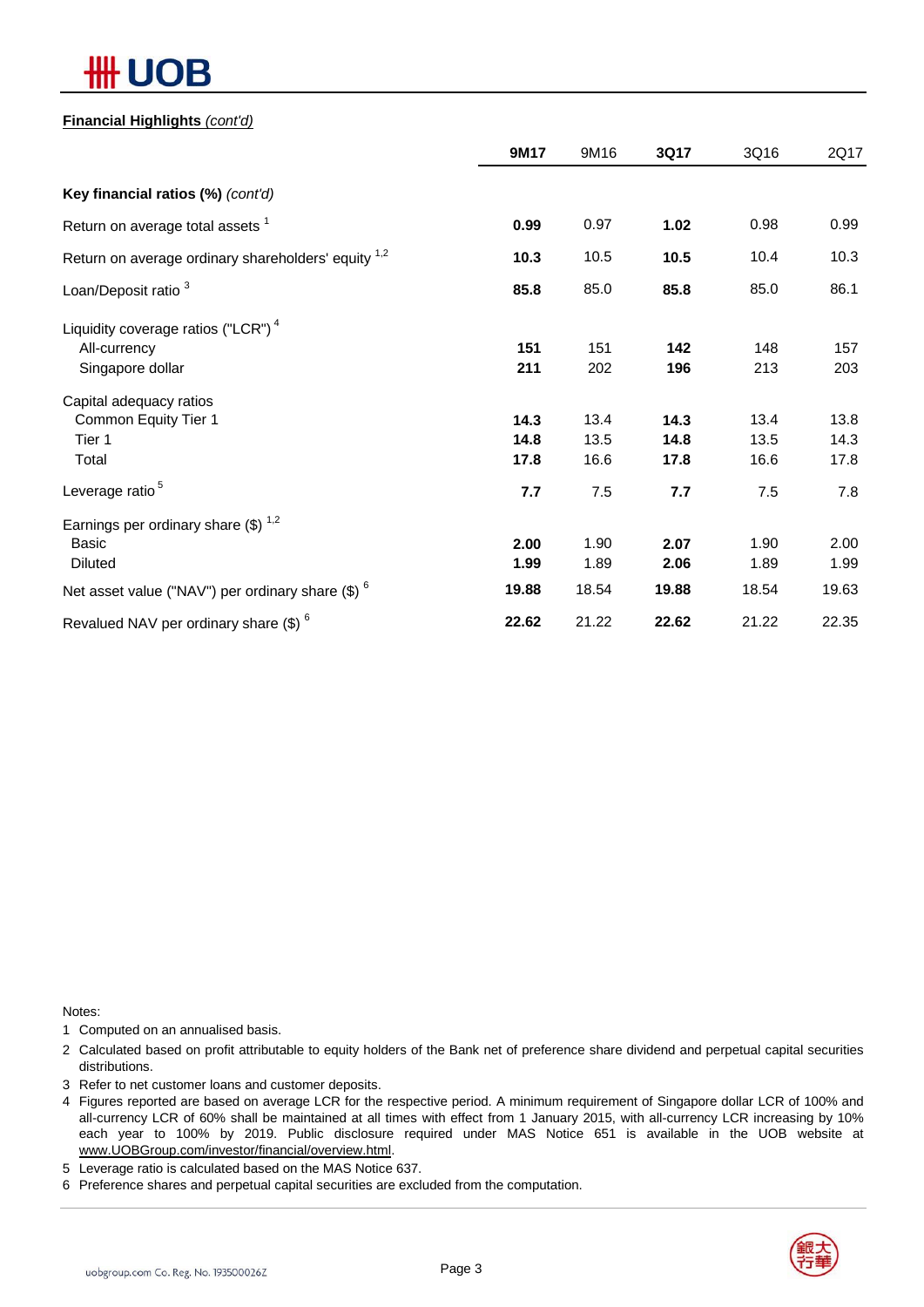

#### **Performance Review**

The financial statements have been prepared in accordance with Singapore Financial Reporting Standards ("FRS") as required by the Singapore Companies Act, with modification to FRS39 Financial Instruments: Recognition and Measurement in respect of loan loss provisioning, as provided in the Monetary Authority of Singapore ("MAS") Notice 612 Credit Files, Grading and Provisioning.

The revised FRS applicable to the Group with effect from 1 January 2017 are listed below. The adoption of these FRS is not expected to have a significant impact on the financial statements of the Group.

- Amendments to FRS 7 Disclosure Initiative<br>• Amendments to FRS 12 Recognition of Def
- Amendments to FRS 12 Recognition of Deferred Tax Assets for Unrealised Losses

Other than the above changes, the accounting policies and computation methods adopted in the financial statements for the nine months period ended 30 September 2017 are the same as those adopted in the audited financial statements for the financial year ended 31 December 2016.

#### **9M17 versus 9M16**

The Group registered net earnings of \$2.54 billion for 9M17, 8% higher than a year ago.

Net interest income grew 9% to \$4.07 billion on higher net interest margin and healthy loan growth of 8%. Net interest margin improved four basis points to 1.76%, largely attributed to active balance sheet management and higher yields from interbank balances and securities on the back of a rising interest rate environment.

Fee and commission income rose 13% to \$1.58 billion led by double digit growth in the wealth management, fund management and credit card businesses. Wealth management fees grew 39% to \$405 million on higher sales of treasury products and unit trusts while fund management income increased by 27% to \$173 million due to conducive market conditions. Credit card fees also grew 10% to \$292 million from higher transaction volume in Singapore.

Other non-interest income declined 2% to \$900 million mainly due to lower net trading income.

From a business segment perspective, Group Retail income rose 10% to \$2.97 billion driven by strong loan volumes and fee income growth from the wealth management and credit card businesses. Group Wholesale Banking income was stable, as volume growth was offset by tighter margins. Global Markets income fell 16% to \$371 million largely due to lower trading income.

Total expenses were higher at \$2.93 billion, an increase of 7% year-on-year as the Group continued to invest in talent, technology and infrastructure to enhance its service and product capabilities. The expense-to-income ratio improved slightly to 44.7% on the back of stronger income.

For 9M17, total allowances increased 27% to \$587 million. Specific allowance on loans grew 22% to \$663 million largely due to non-performing loans from the oil and gas sector. Total credit costs on loans were unchanged at 32 basis points due to a corresponding release of general allowance on loans.

Other than the oil and gas-related portfolio, the asset quality on the rest of the Group's loan portfolio stayed resilient. The Group remains comfortable given the prudent levels of general allowance on loans, which at \$2.60 billion as at 30 September 2017, is above the expected credit loss requirements under the new FRS 109 Financial Instruments effective 1 January 2018.

Contribution from associated companies rose from \$27 million to \$88 million mainly due to investment losses in an associated company in the prior year.

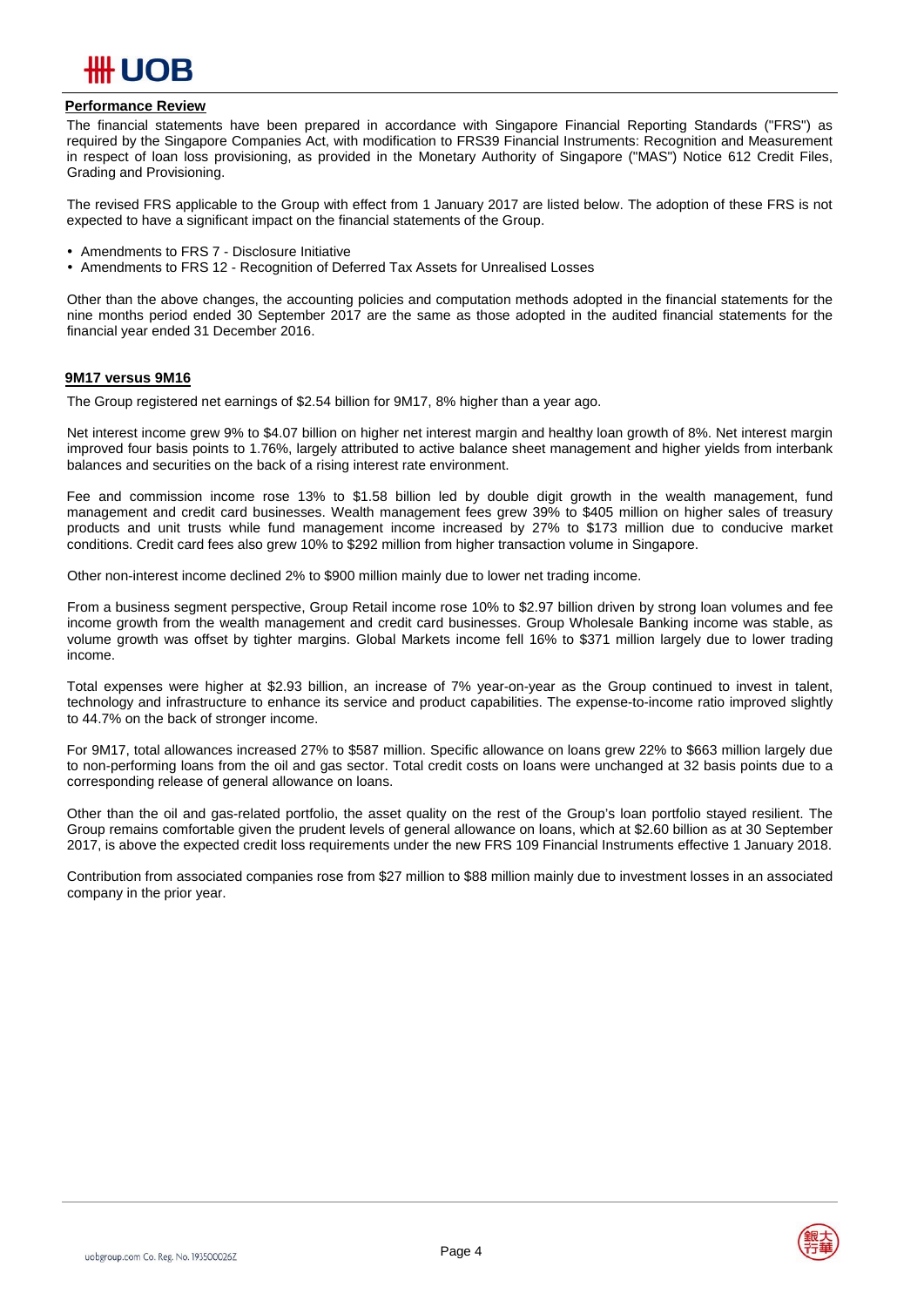#### **Performance Review** *(cont'd)*

#### **3Q17 versus 3Q16**

Earnings from 3Q17 rose 12% from a year ago to \$883 million as a result of the growth in net interest income and fee and commission income. The increase was partly offset by lower trading income and higher operating expenses and allowances.

Net interest income increased 15% to \$1.41 billion, driven by higher net interest margin and loan growth. Net interest margin improved ten basis points to 1.79%, contributed by active balance sheet management and rising interest rate environment.

Non-interest income increased 2% to \$830 million. Fee and commission income grew 12% to \$551 million from higher wealth management, fund management and credit card businesses. This was partly offset by lower net trading income.

Total expenses rose 6% from a year ago to \$973 million mainly due to higher staff and IT-related expenses.

Compared with a year ago, specific allowances on loans and other assets for the quarter decreased by \$51 million to \$247 million. Total allowances increased by \$36 million to \$221 million as the Group continued to maintain total credit costs on loans at 32 basis points.

#### **3Q17 versus 2Q17**

Compared with the previous quarter, net earnings were 5% higher at \$883 million.

Net interest income increased 4% to \$1.41 billion, driven by loan growth of 3% coupled with a net interest margin increase of four basis points to 1.79%.

Non-interest income was stable at \$830 million. Fee and commission income grew 7% to \$551 million mainly on higher loanrelated and wealth management fees. This was partly offset by lower net gains from investment securities.

Total expenses declined 2% to \$973 million due to lower staff costs, IT-related expenses and professional fees. The reduction in expenses, coupled with higher income, resulted in an improvement in the expense-to-income ratio from 45.6% to 43.5% this quarter.

Total allowances were 23% higher this quarter at \$221 million. Specific allowances on loans and other assets increased 47% to \$247 million largely from non-performing assets in the oil and gas sector.

#### **Balance sheet and capital position**

As at 30 September 2017, the amount of non-performing loans (NPL) grew 7% year-on-year and 8% from the previous quarter to \$3.75 billion. However, new formation of NPL was mainly driven by a large account in the oil and gas sector, which remained under stress. Though the NPL ratio moved up to 1.6%, NPL coverage remained strong at 108%, or 236% after taking collateral into account.

The Group continued to maintain a strong funding position with a healthy loan-to-deposit ratio at 85.8%. Customer deposits increased 7% from a year ago to \$268 billion, led by growth in US dollar (USD) deposits. Gross loans also rose to \$234 billion at 30 September 2017, with a year-on-year increase of 8% that was broad-based across most territories and industries.

In the first nine months of 2017, the Group had issued \$2.55 billion in debt and capital securities to diversify its funding mix and to refinance debts due for redemption this year.

The average Singapore dollar and all-currency liquidity coverage ratios during 3Q17 were 196% and 142% respectively, well above the corresponding regulatory requirements of 100% and 80%.

Shareholders' equity increased by 8% from a year ago and 1% quarter-on-quarter to \$35.1 billion due to higher retained earnings and shareholders' participation in the scrip dividend scheme. Return on equity improved to 10.5% in 3Q17 from 10.3% in 2Q17 from a stronger performance this quarter.

As at 30 September 2017, the Group's Common Equity Tier 1 and Total CAR remained strong at 14.3% and 17.8% respectively. On a fully-loaded basis, the Common Equity Tier 1 CAR stood at 13.8%. The Group's leverage ratio was 7.7%, well above Basel's minimum requirement of 3%.

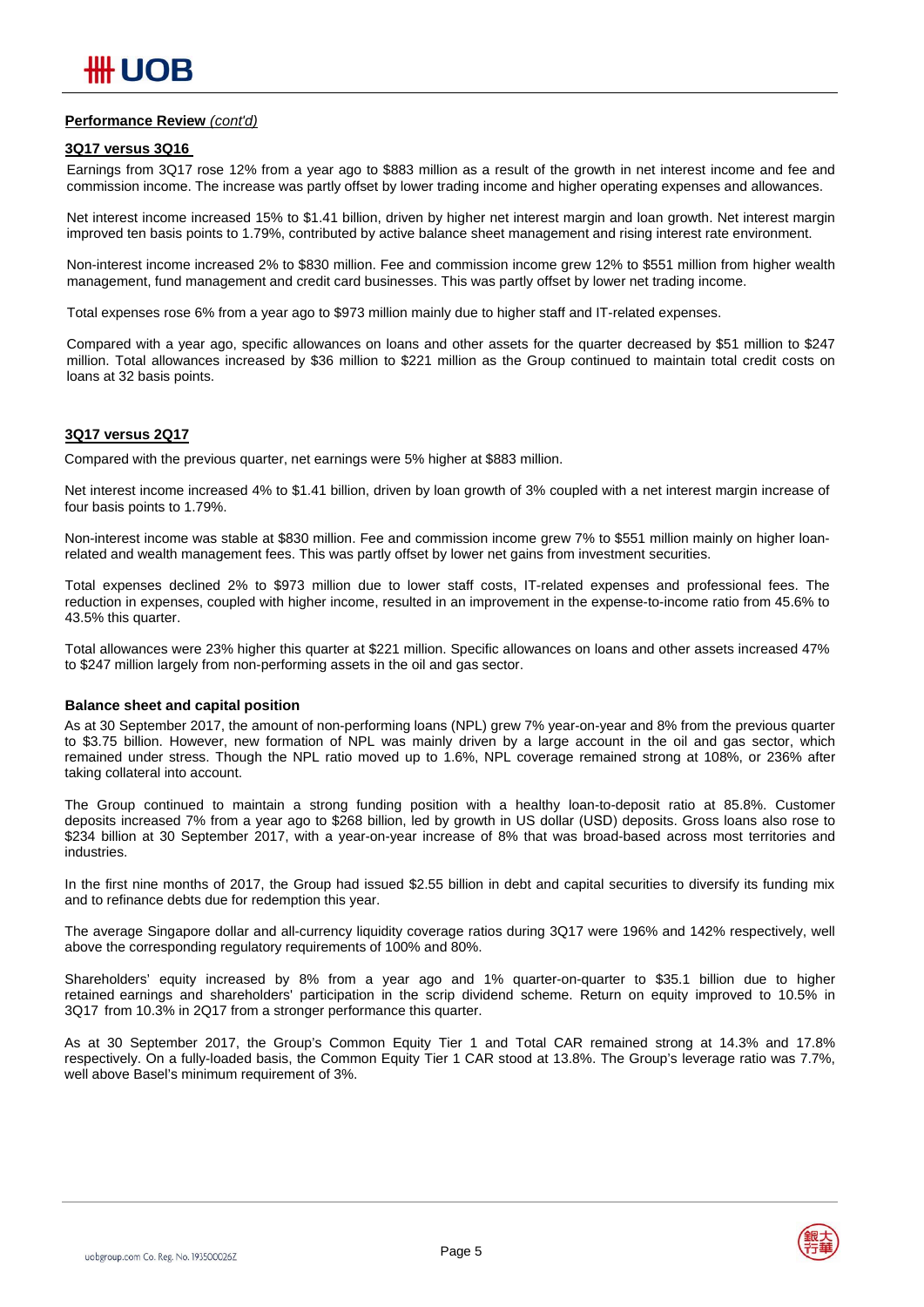# **HH UOB**

#### **Net Interest Income**

#### **Net interest margin**

|                                     |         | 9M17            |         |         | 9M16     |         |
|-------------------------------------|---------|-----------------|---------|---------|----------|---------|
|                                     | Average |                 | Average | Average |          | Average |
|                                     | balance | <b>Interest</b> | rate    | balance | Interest | rate    |
|                                     | \$m     | \$m             | %       | \$m     | \$m      | $\%$    |
| Interest bearing assets             |         |                 |         |         |          |         |
| Customer loans                      | 226,378 | 5,541           | 3.27    | 210,237 | 5.331    | 3.39    |
| Interbank balances                  | 57,315  | 706             | 1.65    | 49,914  | 465      | 1.25    |
| <b>Securities</b>                   | 25,853  | 444             | 2.30    | 28,843  | 386      | 1.79    |
| Total                               | 309,546 | 6,690           | 2.89    | 288,994 | 6,183    | 2.86    |
| <b>Interest bearing liabilities</b> |         |                 |         |         |          |         |
| Customer deposits                   | 262,761 | 2,226           | 1.13    | 251,699 | 2,165    | 1.15    |
| Interbank balances/others           | 36,121  | 397             | 1.47    | 30,322  | 302      | 1.33    |
| Total                               | 298,882 | 2,623           | 1.17    | 282,021 | 2,468    | 1.17    |
| Net interest margin                 |         |                 | 1.76    |         |          | 1.72    |

|                                  |         | 3Q17            |         |         | 3Q16     |         |         | 2Q17     |         |
|----------------------------------|---------|-----------------|---------|---------|----------|---------|---------|----------|---------|
|                                  | Average |                 | Average | Average |          | Average | Average |          | Average |
|                                  | balance | <b>Interest</b> | rate    | balance | Interest | rate    | balance | Interest | rate    |
|                                  | \$m     | \$m             | %       | \$m\$   | \$m      | %       | \$m     | \$m      | %       |
| Interest bearing assets          |         |                 |         |         |          |         |         |          |         |
| Customer loans                   | 227.610 | 1,899           | 3.31    | 214,158 | 1,756    | 3.26    | 226,216 | 1,839    | 3.26    |
| Interbank balances               | 62,158  | 276             | 1.76    | 45,308  | 152      | 1.34    | 58,278  | 237      | 1.63    |
| <b>Securities</b>                | 23,086  | 146             | 2.50    | 29,805  | 131      | 1.74    | 25,376  | 150      | 2.37    |
| Total                            | 312,854 | 2,321           | 2.94    | 289,271 | 2,039    | 2.80    | 309.870 | 2,225    | 2.88    |
| Interest bearing liabilities     |         |                 |         |         |          |         |         |          |         |
| Customer deposits                | 265,940 | 778             | 1.16    | 251,212 | 713      | 1.13    | 263,238 | 736      | 1.12    |
| Interbank balances/others        | 34,757  | 134             | 1.53    | 30,252  | 96       | 1.26    | 35,899  | 134      | 1.50    |
| Total                            | 300,697 | 912             | 1.20    | 281,463 | 809      | 1.14    | 299,138 | 870      | 1.17    |
| Net interest margin <sup>1</sup> |         |                 | 1.79    |         |          | 1.69    |         |          | 1.75    |

Note:

1 Net interest margin represents annualised net interest income as a percentage of total interest bearing assets.

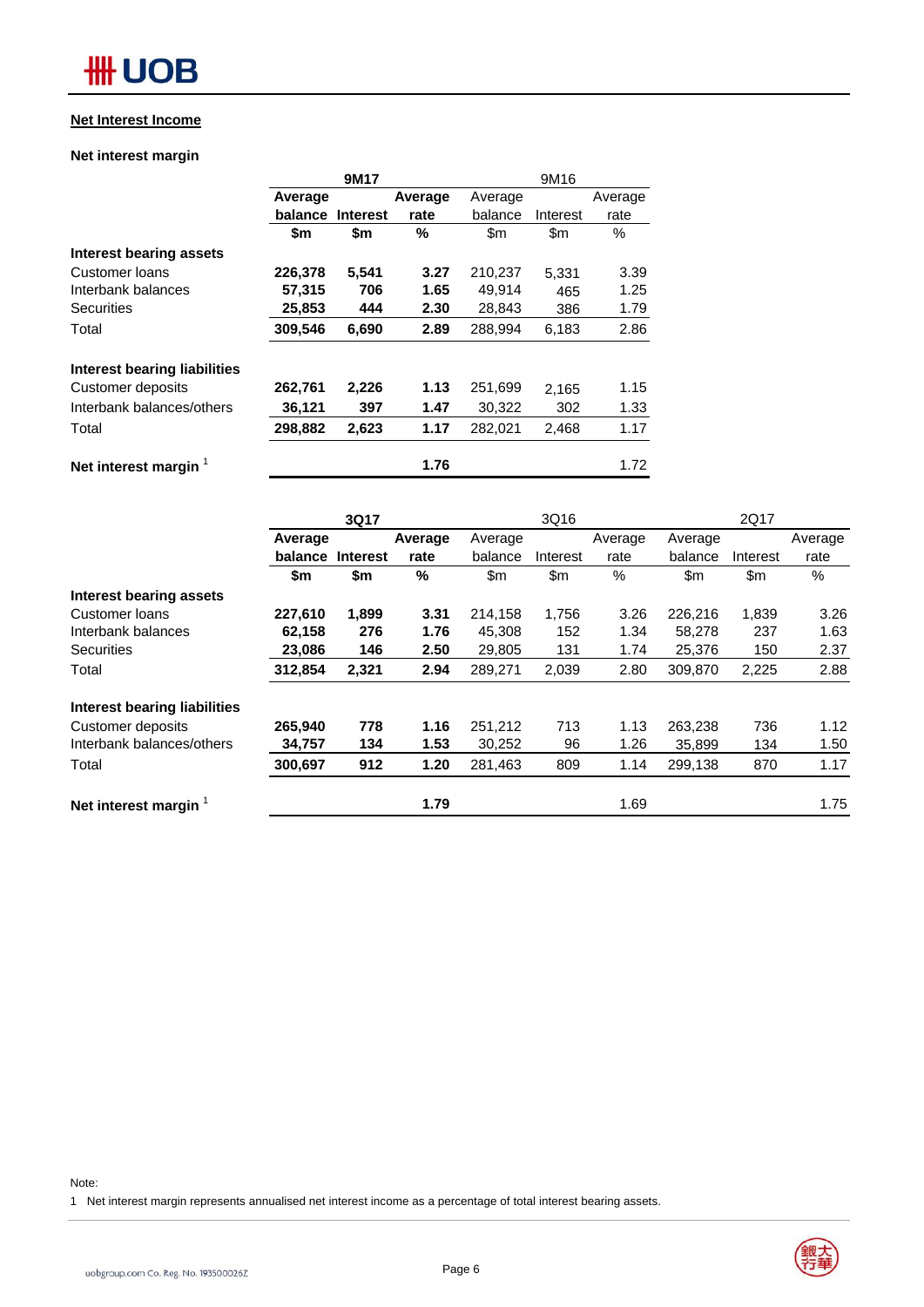#### **Net Interest Income** *(cont'd)*

#### **Volume and rate analysis**

|                           |        | 9M17 vs 9M16 |            |        | 3Q17 vs 3Q16 |        |                   | 3Q17 vs 2Q17                 |        |
|---------------------------|--------|--------------|------------|--------|--------------|--------|-------------------|------------------------------|--------|
|                           | Volume | Rate         | <b>Net</b> | Volume | Rate         | Net    | Volume            | Rate                         | Net    |
|                           | change | change       | change     | change | change       | change | change            | change                       | change |
|                           | \$m    | \$m          | \$m        | \$m    | \$m          | \$m    | \$m               | \$m                          | \$m    |
| Interest income           |        |              |            |        |              |        |                   |                              |        |
| Customer loans            | 409    | (195)        | 215        | 110    | 27           | 137    | 11                | 28                           | 39     |
| Interbank balances        | 69     | 172          | 241        | 57     | 67           | 123    | 16                | 21                           | 36     |
| <b>Securities</b>         | (40)   | 98           | 58         | (29)   | 44           | 15     | (14)              | 8                            | (6)    |
| Total                     | 438    | 75           | 514        | 137    | 138          | 275    | 14                | 56                           | 70     |
| Interest expense          |        |              |            |        |              |        |                   |                              |        |
| Customer deposits         | 95     | (33)         | 62         | 42     | 21           | 63     | 8                 | 27                           | 34     |
| Interbank balances/others | 67     | 28           | 95         | 15     | 23           | 38     | (6)               | 5                            | (1)    |
| Total                     | 162    | (4)          | 158        | 57     | 43           | 101    | 1                 | 31                           | 33     |
| Change in number of days  |        |              | (4)        |        |              | 4      |                   | $\qquad \qquad \blacksquare$ | 15     |
| Net interest income       | 276    | 80           | 352        | 80     | 94           | 179    | $12 \overline{ }$ | 25                           | 53     |

For 9M17, net interest income grew 9% to \$4.07 billion from a year ago on higher net interest margin and healthy loan growth of 8%. Net interest margin improved four basis points to 1.76%, largely attributed to active balance sheet management and higher yields from interbank balances and securities on the back of a rising interest rate environment.

Net interest income for 3Q17 increased 15% from a year ago and 4% quarter-on-quarter to \$1.41 billion, driven by higher net interest margin and loan growth. The net interest margin improved ten basis points year-on-year and four basis points against last quarter to 1.79%.

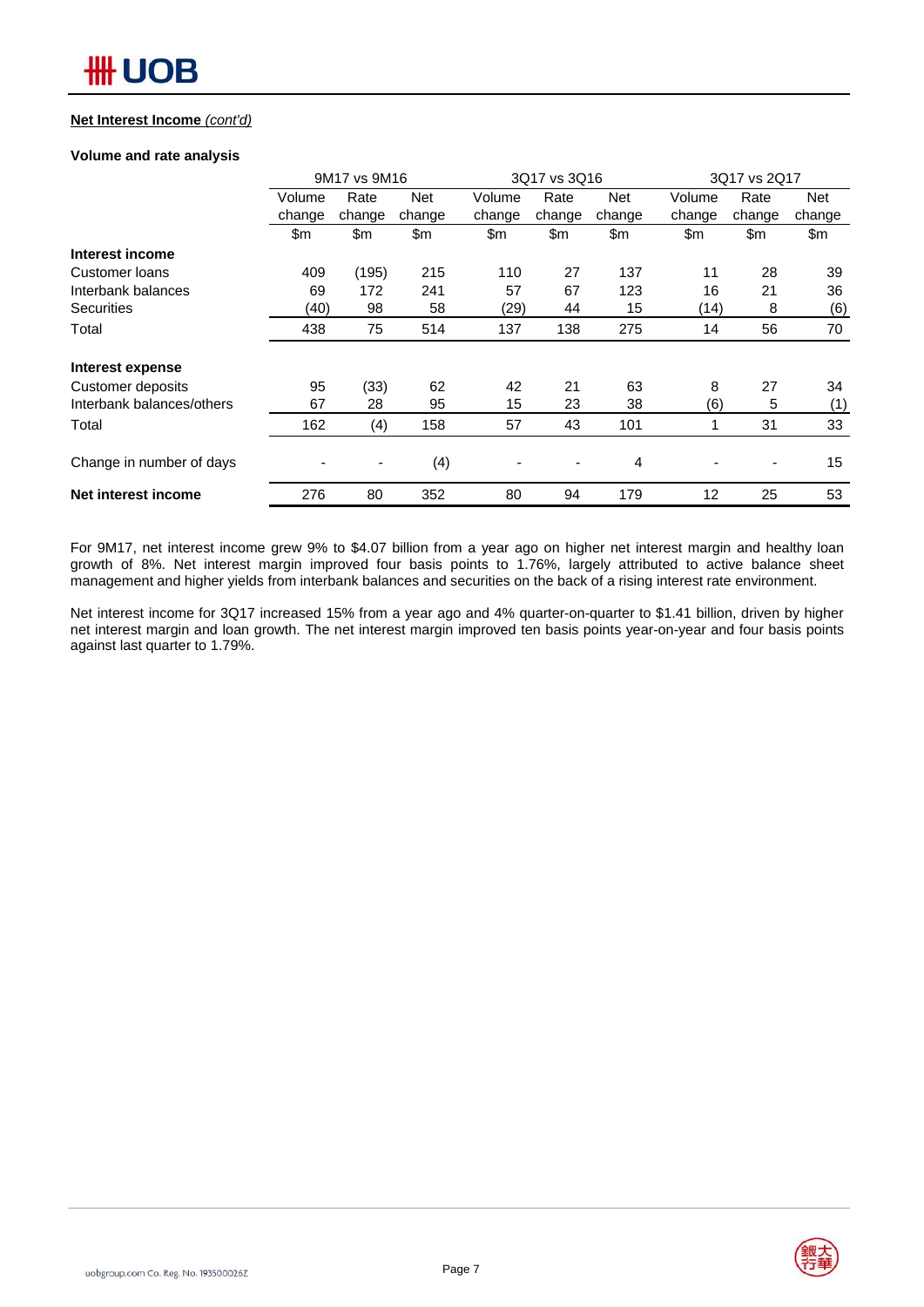

#### **Non-Interest Income**

|                                               | 9M17  | 9M16  | $+$ /(-) | 3Q17 | 3Q16  | $+$ /(-)       | 2Q17 | $+/(-)$        |
|-----------------------------------------------|-------|-------|----------|------|-------|----------------|------|----------------|
|                                               | \$m   | \$m\$ | %        | \$m  | \$m\$ | %              | \$m  | %              |
| Fee and commission income                     |       |       |          |      |       |                |      |                |
| Credit card                                   | 292   | 265   | 10       | 103  | 93    | 11             | 100  | 3              |
| Fund management                               | 173   | 135   | 27       | 62   | 54    | 15             | 57   | 8              |
| Wealth management                             | 405   | 293   | 39       | 143  | 102   | 40             | 136  | 6              |
| Loan-related <sup>1</sup>                     | 338   | 348   | (3)      | 122  | 124   | (1)            | 102  | 20             |
| Service charges                               | 107   | 95    | 13       | 35   | 33    | 5              | 36   | (3)            |
| Trade-related <sup>2</sup>                    | 200   | 196   | 2        | 68   | 67    | $\overline{2}$ | 66   | $\overline{2}$ |
| Others                                        | 62    | 68    | (10)     | 18   | 20    | (11)           | 21   | (14)           |
|                                               | 1,577 | 1,400 | 13       | 551  | 492   | 12             | 517  | $\overline{7}$ |
| Other non-interest income                     |       |       |          |      |       |                |      |                |
| Net trading income                            | 589   | 608   | (3)      | 164  | 227   | (28)           | 164  | (0)            |
| Net gain/(loss) from investment<br>securities | 115   | 100   | 15       | 57   | 24    | >100           | 76   | (25)           |
| Dividend income                               | 22    | 29    | (26)     | 3    | 4     | (14)           | 18   | (81)           |
| Rental income                                 | 90    | 88    | 2        | 29   | 30    | (2)            | 30   | (2)            |
| Other income                                  | 85    | 93    | (8)      | 26   | 33    | (23)           | 23   | 14             |
|                                               | 900   | 918   | (2)      | 279  | 318   | (12)           | 310  | (10)           |
| Total                                         | 2,477 | 2,318 | 7        | 830  | 810   | 2              | 828  | 0              |

Fee and commission income for 9M17 rose 13% to \$1.58 billion led by double digit growth in the wealth management, fund management and credit card businesses. Wealth management fees grew 39% to \$405 million on higher sales of treasury products and unit trusts while fund management income increased by 27% to \$173 million due to conducive market conditions. Credit card fees also grew 10% to \$292 million from higher transaction volume in Singapore. Other non-interest income declined 2% to \$900 million mainly due to lower net trading income.

Against same quarter last year, non-interest income increased 2% to \$830 million. Fee and commission income grew 12% to \$551 million from higher wealth management, fund management and credit card businesses. Other noninterest income declined 12% driven mainly by lower net trading income.

Quarter-on-quarter, non-interest income was stable at \$830 million. Fee and commission income grew 7% to \$551 million mainly on higher loan-related and wealth management fees. This was partly offset by lower net gains from investment securities.

Notes:



<sup>1</sup> Loan-related fees include fees earned from corporate finance activities.

<sup>2</sup> Trade-related fees include trade, remittance and guarantees related fees.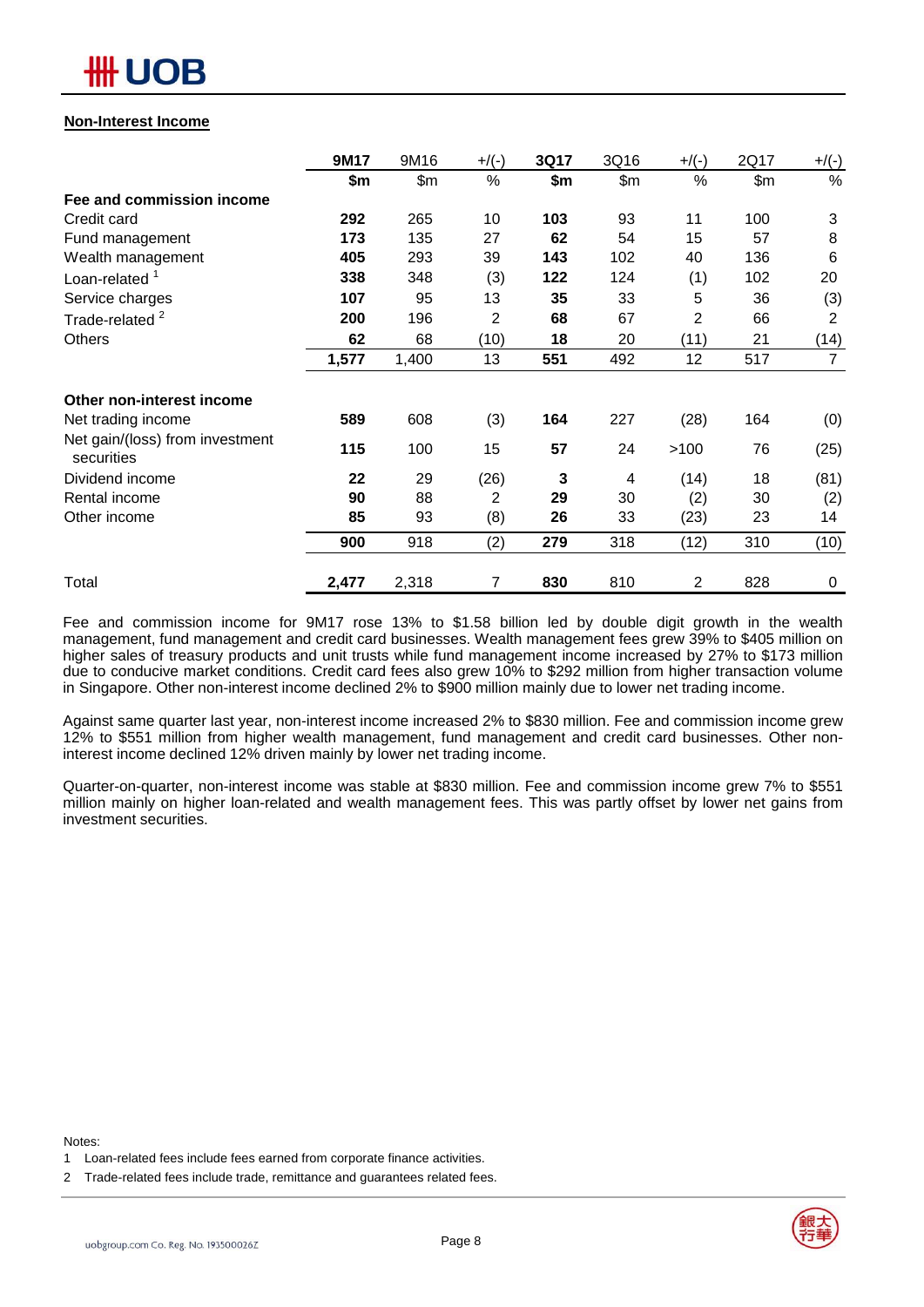

### **Operating Expenses**

|                          | 9M17   | 9M16   | $+$ /(-) | 3Q17   | 3Q16   | $+$ /(-) | 2Q17   | $+/(-)$ |
|--------------------------|--------|--------|----------|--------|--------|----------|--------|---------|
|                          | \$m    | \$m\$  | $\%$     | \$m    | \$m\$  | $\%$     | \$m\$  | %       |
| <b>Staff costs</b>       | 1,616  | 1,536  | 5        | 543    | 510    | 7        | 547    | (1)     |
| Other operating expenses |        |        |          |        |        |          |        |         |
| Revenue-related          | 643    | 599    | 7        | 220    | 209    | 5        | 209    | 5       |
| Occupancy-related        | 246    | 244    |          | 82     | 79     | 4        | 77     | 7       |
| IT-related               | 267    | 217    | 23       | 90     | 69     | 31       | 99     | (9)     |
| <b>Others</b>            | 152    | 144    | 6        | 38     | 52     | (27)     | 62     | (39)    |
|                          | 1,309  | 1,203  | 9        | 430    | 409    | 5        | 448    | (4)     |
| Total                    | 2,925  | 2,739  | 7        | 973    | 918    | 6        | 995    | (2)     |
| Of which,                |        |        |          |        |        |          |        |         |
| Depreciation of assets   | 188    | 163    | 15       | 63     | 55     | 15       | 59     | 8       |
| Manpower (number)        | 24,898 | 24,679 | 219      | 24,898 | 24,679 | 219      | 24,680 | 218     |

Total expenses for 9M17 were higher at \$2.93 billion, an increase of 7% year-on-year as the Group continued to invest in talent, technology and infrastructure to enhance its service and product capabilities. The expense-toincome ratio improved slightly to 44.7% on the back of stronger income.

As compared to same quarter last year, total expenses rose 6% to \$973 million mainly due to higher staff and ITrelated expenses.

Quarter-on-quarter, total expenses declined 2% due to lower staff costs, IT-related expenses and professional fees. The reduction in expenses, coupled with higher income, resulted in an improvement in the expense-to-income ratio from 45.6% to 43.5% this quarter.

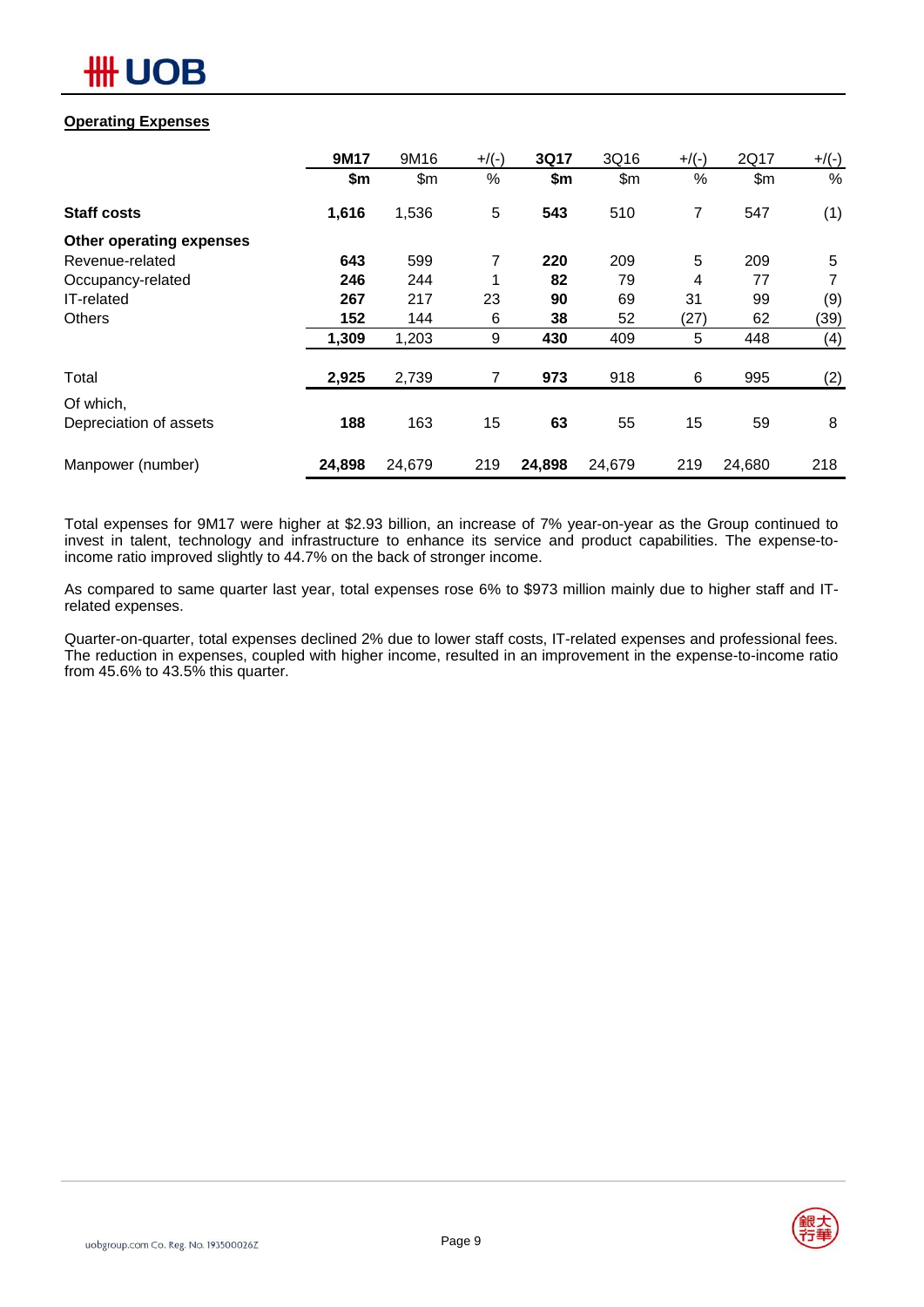#### **Allowance for Credit and Other Losses**

|                               | 9M17  | 9M16 | $+$ /(-) | 3Q17 | 3Q16  | $+$ /(-) | 2Q17  | $+/(-)$  |
|-------------------------------|-------|------|----------|------|-------|----------|-------|----------|
|                               | \$m   | \$m  | $\%$     | \$m  | \$m\$ | %        | \$m\$ | %        |
| Specific allowance on loans 1 |       |      |          |      |       |          |       |          |
| Singapore                     | 374   | 345  | 8        | 107  | 217   | (51)     | 90    | 19       |
| Malaysia                      | 96    | 24   | >100     | 19   | 4     | >100     | 16    | 23       |
| Thailand                      | 82    | 51   | 60       | 28   | 20    | 44       | 33    | (13)     |
| Indonesia                     | 55    | 60   | (9)      | 4    | 3     | 53       | 32    | (88)     |
| Greater China <sup>2</sup>    | 39    | 61   | (37)     | 41   | 37    | 10       | (2)   | >100     |
| <b>Others</b>                 | 18    | 1    | >100     | 15   | 9     | 72       | 3     | >100     |
|                               | 663   | 542  | 22       | 214  | 288   | (26)     | 172   | 25       |
| Specific allowance on         |       |      |          |      |       |          |       |          |
| securities and others         | 31    | 9    | >100     | 33   | 10    | >100     | (4)   | >100     |
| <b>General allowance</b>      | (107) | (88) | (22)     | (26) | (113) | 77       | 12    | ( > 100) |
| Total                         | 587   | 463  | 27       | 221  | 185   | 19       | 180   | 23       |

For 9M17, total allowances increased 27% to \$587 million. Specific allowance on loans grew 22% to \$663 million largely due to non-performing loans from the oil and gas sector. Total credit costs on loans were unchanged at 32 basis points due to a corresponding release of general allowance on loans.

Compared with a year ago, specific allowances on loans and other assets for the quarter decreased by \$51 million to \$247 million. Total allowances increased by \$36 million to \$221 million as the Group continued to maintain total credit costs on loans at 32 basis points.

Quarter-on-quarter, total allowances were 23% higher at \$221 million. Specific allowances on loans and other assets increased 47% to \$247 million largely from non-performing assets in the oil and gas sector.

Other than the oil and gas-related portfolio, the asset quality on the rest of the Group's loan portfolio stayed resilient. The Group remains comfortable given the prudent levels of general allowance on loans, which at \$2.60 billion as at 30 September 2017, is above the expected credit loss requirements under the new FRS 109 Financial Instruments effective 1 January 2018.

Notes:

2 Comprise China, Hong Kong and Taiwan.



<sup>1</sup> Specific allowance on loans by geography are classified according to where credit risks reside, largely represented by the borrower's country of incorporation/operation (for non-individuals) and residence (for individuals).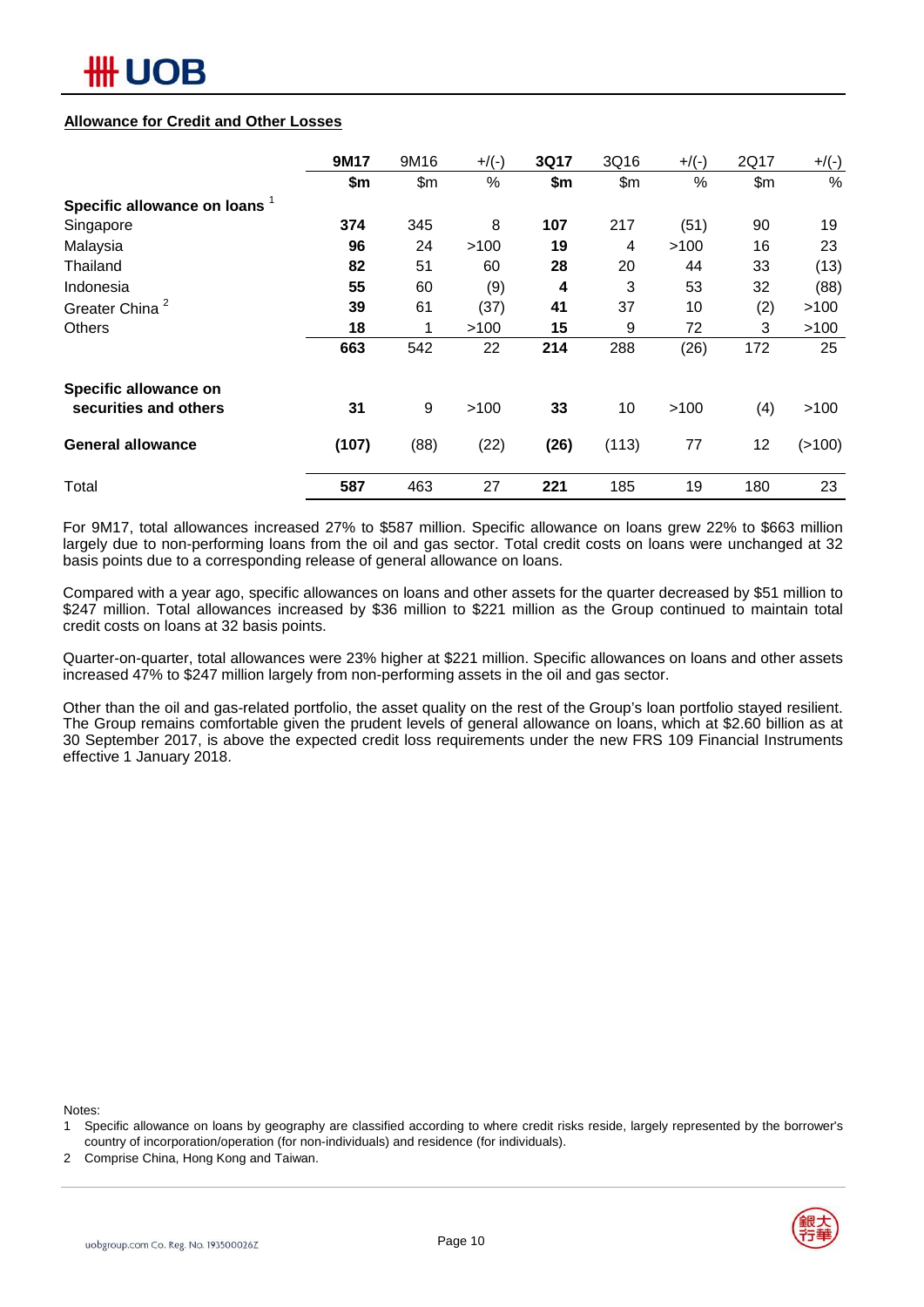# DB

**Customer Loans**

| OUOLOIIIVI LOUIIJ                                        |         |         |               |         |
|----------------------------------------------------------|---------|---------|---------------|---------|
|                                                          | Sep-17  | Jun-17  | Dec-16        | Sep-16  |
|                                                          | \$m\$   | \$m\$   | $\mathsf{Sm}$ | \$m\$   |
| Gross customer loans                                     | 234,115 | 227,740 | 225,662       | 217,395 |
| Less: Specific allowance                                 | 1,452   | 1,327   | 1,219         | 975     |
| General allowance                                        | 2,595   | 2,620   | 2,709         | 2,954   |
| Net customer loans                                       | 230,068 | 223,792 | 221,734       | 213,465 |
| <b>By industry</b>                                       |         |         |               |         |
| Transport, storage and communication                     | 9,704   | 9,487   | 9,780         | 9,357   |
| Building and construction                                | 53,688  | 53,063  | 52,281        | 50,514  |
| Manufacturing                                            | 18,949  | 16,794  | 15,747        | 16,185  |
| Financial institutions, investment and holding companies | 18,131  | 16,328  | 15,519        | 14,673  |
| General commerce                                         | 30,317  | 30,145  | 30,269        | 28,275  |
| Professionals and private individuals                    | 27,812  | 27,314  | 26,950        | 26,414  |
| Housing loans                                            | 63,918  | 62,922  | 61,451        | 59,981  |
| <b>Others</b>                                            | 11,594  | 11,687  | 13,665        | 11,996  |
| Total (gross)                                            | 234,115 | 227,740 | 225,662       | 217,395 |
| <b>By currency</b>                                       |         |         |               |         |
| Singapore dollar                                         | 114,823 | 113,610 | 112,160       | 110,481 |
| US dollar                                                | 45,409  | 42,330  | 45,079        | 40,463  |
| Malaysian ringgit                                        | 23,296  | 23,270  | 22,993        | 23,168  |
| Thai baht                                                | 13,385  | 12,946  | 12,423        | 11,630  |
| Indonesian rupiah                                        | 5,162   | 5,363   | 5,401         | 5,329   |
| <b>Others</b>                                            | 32,039  | 30,220  | 27,606        | 26,324  |
| Total (gross)                                            | 234,115 | 227,740 | 225,662       | 217,395 |
| By maturity $1$                                          |         |         |               |         |
| Within 1 year                                            | 92,149  | 86,002  | 80,940        | 74,686  |
| Over 1 year but within 3 years                           | 41,627  | 40,648  | 43,665        | 44,208  |
| Over 3 years but within 5 years                          | 26,130  | 28,317  | 27,655        | 26,115  |
| Over 5 years                                             | 74,209  | 72,773  | 73,402        | 72,386  |
| Total (gross)                                            | 234,115 | 227,740 | 225,662       | 217,395 |
| By geography $2$                                         |         |         |               |         |
| Singapore                                                | 127,241 | 125,441 | 125,529       | 120,388 |
| Malaysia                                                 | 26,220  | 26,143  | 25,767        | 25,658  |
| Thailand                                                 | 14,443  | 13,895  | 13,226        | 12,362  |
| Indonesia                                                | 11,276  | 11,533  | 11,857        | 11,631  |
| Greater China                                            | 31,588  | 27,903  | 27,232        | 26,120  |
| Others                                                   | 23,347  | 22,825  | 22,051        | 21,237  |
| Total (gross)                                            | 234,115 | 227,740 | 225,662       | 217,395 |

Gross loans grew to \$234 billion as at 30 September 2017, with a year-on-year increase of 8% and quarteron-quarter increase of 3% that was broad-based across most territories and industries.

Singapore loans increased 6% from a year ago and 1% quarter-on-quarter to \$127 billion as at 30 September 2017. Regional countries contributed a strong year-on-year growth of 10%.

Notes:

<sup>2</sup> Loans by geography are classified according to where credit risks reside, largely represented by the borrower's country of incorporation/operation (for non-individuals) and residence (for individuals).



<sup>1</sup> Certain comparative figures have been restated to conform with the current period's presentation.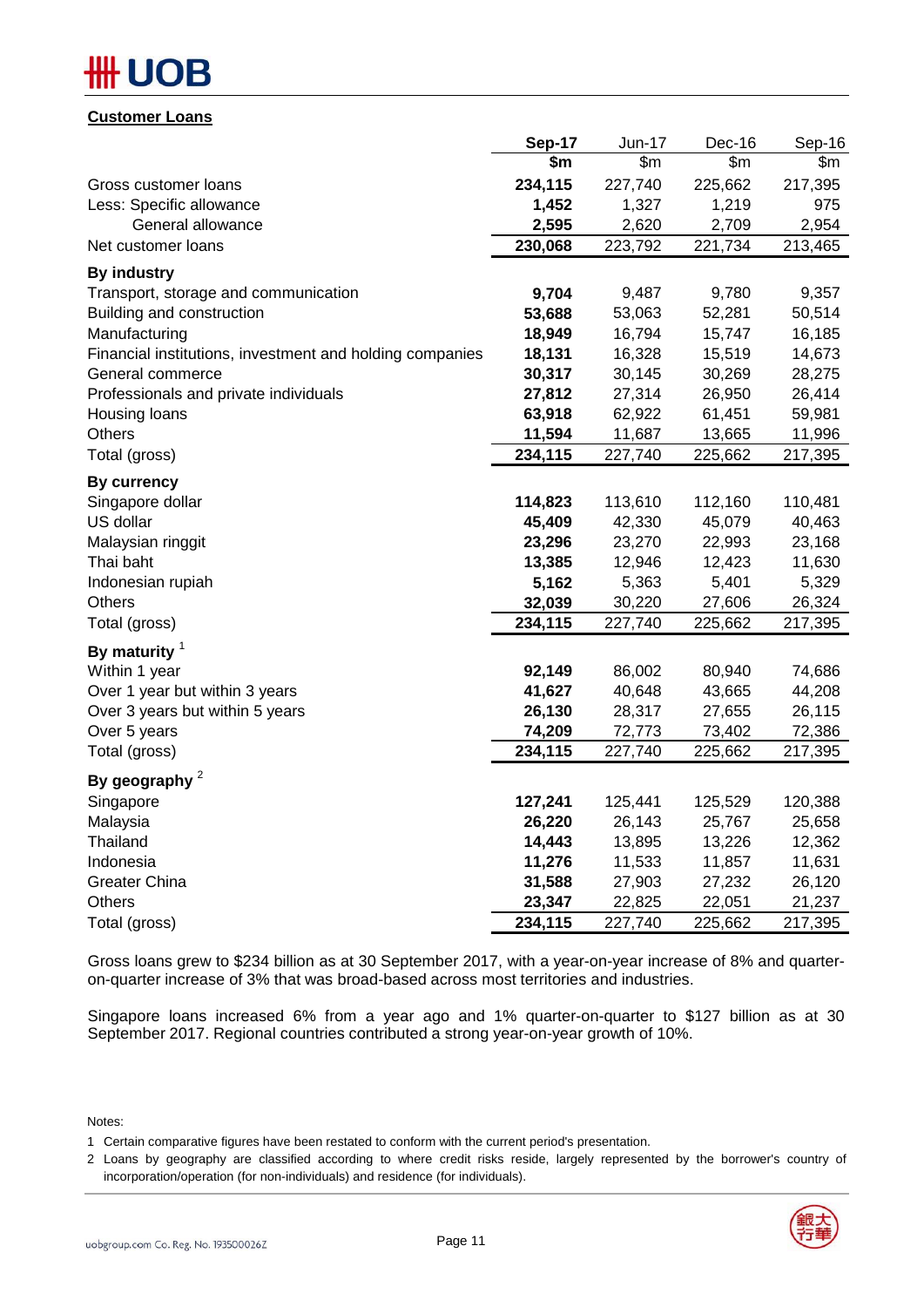

### **Non-Performing Assets**

|                                                             |                   | Sep-17         |                     | <b>Jun-17</b>    |                              | Dec-16           |                   | Sep-16         |
|-------------------------------------------------------------|-------------------|----------------|---------------------|------------------|------------------------------|------------------|-------------------|----------------|
|                                                             |                   | \$m            |                     | $\overline{\$m}$ |                              | $\overline{\$m}$ |                   | \$m            |
| Loans ("NPL")                                               |                   | 3,748          |                     | 3,466            |                              | 3,328            |                   | 3,496          |
| Debt securities and others                                  |                   | 171            |                     | 121              |                              | 152              |                   | 136            |
| Non-Performing Assets ("NPA")                               |                   | 3,919          |                     | 3,587            |                              | 3,480            |                   | 3,632          |
| <b>By grading</b>                                           |                   |                |                     |                  |                              |                  |                   |                |
| Substandard                                                 |                   | 2,325          |                     | 2,154            |                              | 2,185            |                   | 2,500          |
| Doubtful<br>Loss                                            |                   | 435<br>1,159   |                     | 254<br>1,179     |                              | 270<br>1,025     |                   | 517<br>615     |
| Total                                                       |                   | 3,919          |                     | 3,587            |                              | 3,480            |                   | 3,632          |
| <b>By security</b>                                          |                   |                |                     |                  |                              |                  |                   |                |
| Secured by collateral type:                                 |                   |                |                     |                  |                              |                  |                   |                |
| Properties                                                  |                   | 1,458          |                     | 1,357            |                              | 1,177            |                   | 1,207          |
| Shares and debentures<br><b>Fixed deposits</b>              |                   | 8<br>12        |                     | 38<br>6          |                              | 39<br>11         |                   | 9<br>6         |
| Others <sup>1</sup>                                         |                   | 565            |                     | 434              |                              | 613              |                   | 804            |
|                                                             |                   | 2,043          |                     | 1,835            |                              | 1,840            |                   | 2,026          |
| Unsecured                                                   |                   | 1,876          |                     | 1,752            |                              | 1,640            |                   | 1,606          |
| Total                                                       |                   | 3,919          |                     | 3,587            |                              | 3,480            |                   | 3,632          |
| By ageing                                                   |                   |                |                     |                  |                              |                  |                   |                |
| Current<br>Within 90 days                                   |                   | 537<br>661     |                     | 518<br>239       |                              | 343<br>285       |                   | 452<br>453     |
| Over 90 to 180 days                                         |                   | 460            |                     | 351              |                              | 646              |                   | 676            |
| Over 180 days                                               |                   | 2,261          |                     | 2,479            |                              | 2,206            |                   | 2,051          |
| Total                                                       |                   | 3,919          |                     | 3,587            |                              | 3,480            |                   | 3,632          |
| <b>Total allowance</b>                                      |                   |                |                     |                  |                              |                  |                   |                |
| Specific                                                    |                   | 1,580          |                     | 1,427            |                              | 1,322            |                   | 1,063          |
| General<br>Total                                            |                   | 2,610<br>4,190 |                     | 2,635<br>4,062   |                              | 2,724<br>4,046   |                   | 2,983<br>4,046 |
|                                                             |                   |                |                     |                  |                              |                  |                   |                |
|                                                             |                   | <b>NPL</b>     |                     | <b>NPL</b>       |                              | <b>NPL</b>       |                   | <b>NPL</b>     |
|                                                             | <b>NPL</b><br>\$m | ratio<br>$\%$  | <b>NPL</b><br>\$m\$ | ratio<br>%       | <b>NPL</b><br>$\mathsf{S}$ m | ratio<br>%       | <b>NPL</b><br>\$m | ratio<br>%     |
| <b>NPL by industry</b>                                      |                   |                |                     |                  |                              |                  |                   |                |
| Transport, storage and communication                        | 1,254             | 12.9           | 1,000               | 10.5             | 965                          | 9.9              | 1,063             | 11.4           |
| Building and construction                                   | 317               | 0.6            | 242                 | 0.5              | 210                          | 0.4              | 179               | 0.4            |
| Manufacturing                                               | 434               | 2.3            | 358                 | 2.1              | 316                          | 2.0              | 298               | 1.8            |
| Financial institutions, investment and holding<br>companies | 78                | 0.4            | 74                  | 0.5              | 76                           | 0.5              | 77                | 0.5            |
| General commerce                                            | 587               | 1.9            | 594                 | 2.0              | 451                          | 1.5              | 643               | 2.3            |
| Professionals and private individuals                       | 283               | 1.0            | 283                 | 1.0              | 284                          | 1.1              | 304               | 1.2            |
| Housing loans                                               | 622               | 1.0            | 666                 | 1.1              | 618                          | 1.0              | 601               | 1.0            |
| Others                                                      | 173               | 1.5            | 249                 | 2.1              | 408                          | 3.0              | 331               | 2.8            |
| Total                                                       | 3,748             | 1.6            | 3,466               | 1.5              | 3,328                        | 1.5              | 3,496             | 1.6            |

1 Comprise mainly of marine vessels.



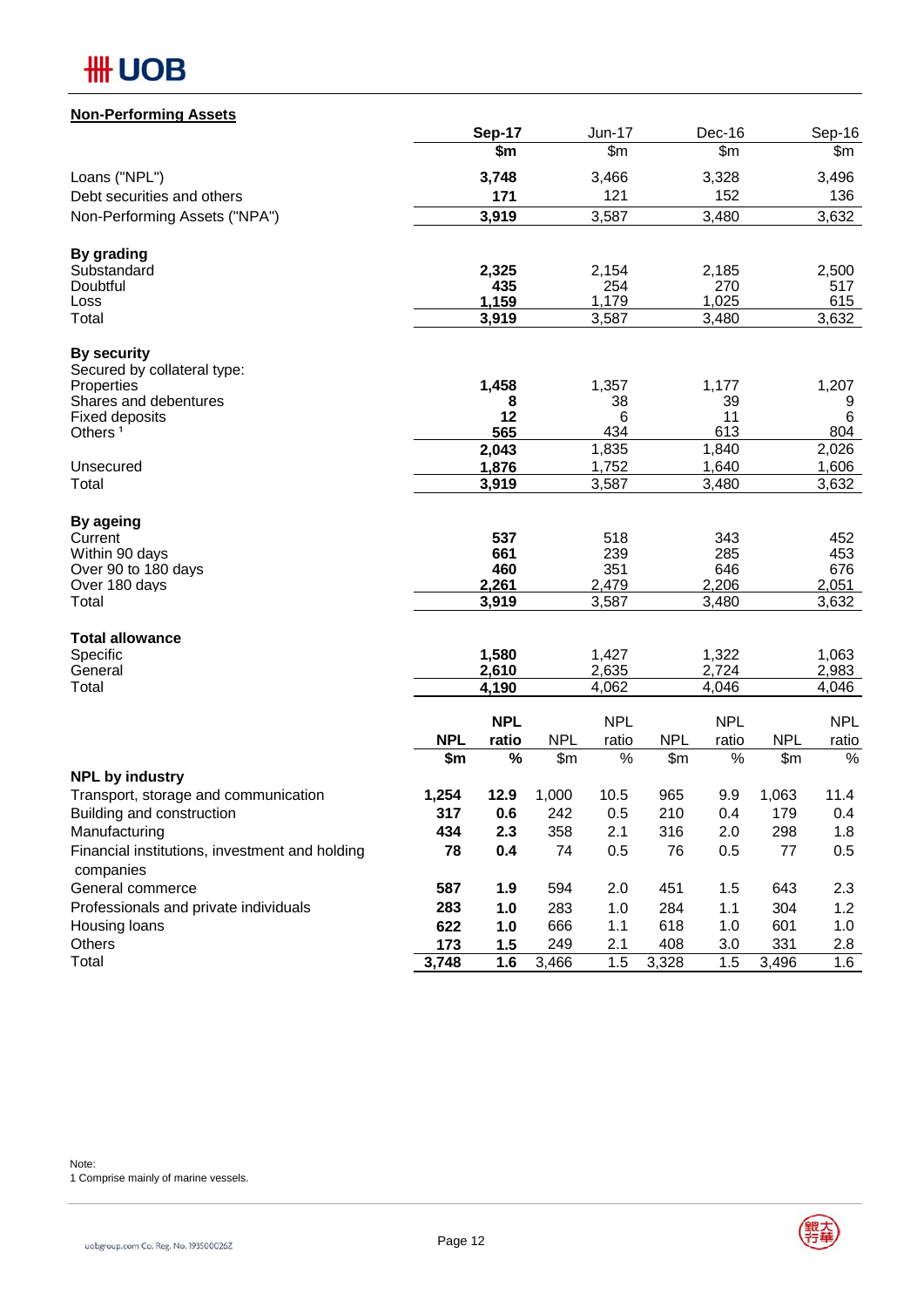

#### **Non-Performing Assets** *(cont'd)*

| <b>NPL</b><br>as a % of<br><b>Specific</b><br><b>NPA/NPL</b><br>ratio<br>allowance<br><b>NPA/NPL</b><br>$\%$<br>$\%$<br>\$m<br>\$m<br>NPL by geography $1$<br>Singapore<br>$1.3$<br>696<br><b>Sep-17</b><br>1,675<br>144<br>1,369<br>1.1<br>608<br>Jun-17<br>172<br>1,291<br>1.0<br>Dec-16<br>468<br>180<br>1,614<br>1.3<br>438<br>Sep-16<br>157<br>Malaysia<br>563<br>2.1<br>153<br>99<br><b>Sep-17</b><br>518<br>2.0<br>Jun-17<br>145<br>106<br>487<br>1.9<br>82<br>Dec-16<br>104<br>466<br>1.8<br>57<br>Sep-16<br>109<br>Thailand<br>386<br>145<br>106<br><b>Sep-17</b><br>2.7<br>392<br>2.8<br>145<br>104<br>Jun-17<br>360<br>2.7<br>134<br>106<br>Dec-16<br>293<br>2.4<br>105<br>Sep-16<br>119<br>Indonesia<br>608<br>5.4<br>208<br><b>Sep-17</b><br>48<br>641<br>5.6<br>230<br>Jun-17<br>49<br>638<br>208<br>Dec-16<br>5.4<br>45<br>565<br>4.9<br>173<br>41<br>Sep-16<br>Greater China<br>244<br>0.8<br>143<br>106<br><b>Sep-17</b><br>261<br>0.9<br>106<br>80<br><b>Jun-17</b><br>307<br>1.1<br>230<br>107<br>Dec-16<br>1.2<br>303<br>114<br>Sep-16<br>69<br>Others<br>272<br>$1.2$<br>107<br>43<br><b>Sep-17</b><br>285<br>1.2<br>36<br><b>Jun-17</b><br>93<br>245<br>1.1<br>97<br>44<br>Dec-16<br>1.2<br>255<br>88<br>37<br>Sep-16<br><b>Group NPL</b><br>1.6<br>1,452<br>108<br><b>Sep-17</b><br>3,748<br>1.5<br>114<br>3,466<br>1,327<br><b>Jun-17</b><br>3,328<br>$1.5$<br>1,219<br>118<br>Dec-16 |  |  | <b>Total allowance</b> |
|---------------------------------------------------------------------------------------------------------------------------------------------------------------------------------------------------------------------------------------------------------------------------------------------------------------------------------------------------------------------------------------------------------------------------------------------------------------------------------------------------------------------------------------------------------------------------------------------------------------------------------------------------------------------------------------------------------------------------------------------------------------------------------------------------------------------------------------------------------------------------------------------------------------------------------------------------------------------------------------------------------------------------------------------------------------------------------------------------------------------------------------------------------------------------------------------------------------------------------------------------------------------------------------------------------------------------------------------------------------------------------------------------------------|--|--|------------------------|
|                                                                                                                                                                                                                                                                                                                                                                                                                                                                                                                                                                                                                                                                                                                                                                                                                                                                                                                                                                                                                                                                                                                                                                                                                                                                                                                                                                                                               |  |  | as a % of              |
|                                                                                                                                                                                                                                                                                                                                                                                                                                                                                                                                                                                                                                                                                                                                                                                                                                                                                                                                                                                                                                                                                                                                                                                                                                                                                                                                                                                                               |  |  | unsecured NPA/NPL      |
|                                                                                                                                                                                                                                                                                                                                                                                                                                                                                                                                                                                                                                                                                                                                                                                                                                                                                                                                                                                                                                                                                                                                                                                                                                                                                                                                                                                                               |  |  | $\%$                   |
|                                                                                                                                                                                                                                                                                                                                                                                                                                                                                                                                                                                                                                                                                                                                                                                                                                                                                                                                                                                                                                                                                                                                                                                                                                                                                                                                                                                                               |  |  |                        |
|                                                                                                                                                                                                                                                                                                                                                                                                                                                                                                                                                                                                                                                                                                                                                                                                                                                                                                                                                                                                                                                                                                                                                                                                                                                                                                                                                                                                               |  |  | 316                    |
|                                                                                                                                                                                                                                                                                                                                                                                                                                                                                                                                                                                                                                                                                                                                                                                                                                                                                                                                                                                                                                                                                                                                                                                                                                                                                                                                                                                                               |  |  | 348                    |
|                                                                                                                                                                                                                                                                                                                                                                                                                                                                                                                                                                                                                                                                                                                                                                                                                                                                                                                                                                                                                                                                                                                                                                                                                                                                                                                                                                                                               |  |  | 387                    |
|                                                                                                                                                                                                                                                                                                                                                                                                                                                                                                                                                                                                                                                                                                                                                                                                                                                                                                                                                                                                                                                                                                                                                                                                                                                                                                                                                                                                               |  |  | 363                    |
|                                                                                                                                                                                                                                                                                                                                                                                                                                                                                                                                                                                                                                                                                                                                                                                                                                                                                                                                                                                                                                                                                                                                                                                                                                                                                                                                                                                                               |  |  |                        |
|                                                                                                                                                                                                                                                                                                                                                                                                                                                                                                                                                                                                                                                                                                                                                                                                                                                                                                                                                                                                                                                                                                                                                                                                                                                                                                                                                                                                               |  |  | 275                    |
|                                                                                                                                                                                                                                                                                                                                                                                                                                                                                                                                                                                                                                                                                                                                                                                                                                                                                                                                                                                                                                                                                                                                                                                                                                                                                                                                                                                                               |  |  | 281                    |
|                                                                                                                                                                                                                                                                                                                                                                                                                                                                                                                                                                                                                                                                                                                                                                                                                                                                                                                                                                                                                                                                                                                                                                                                                                                                                                                                                                                                               |  |  | 377                    |
|                                                                                                                                                                                                                                                                                                                                                                                                                                                                                                                                                                                                                                                                                                                                                                                                                                                                                                                                                                                                                                                                                                                                                                                                                                                                                                                                                                                                               |  |  | 405                    |
|                                                                                                                                                                                                                                                                                                                                                                                                                                                                                                                                                                                                                                                                                                                                                                                                                                                                                                                                                                                                                                                                                                                                                                                                                                                                                                                                                                                                               |  |  |                        |
|                                                                                                                                                                                                                                                                                                                                                                                                                                                                                                                                                                                                                                                                                                                                                                                                                                                                                                                                                                                                                                                                                                                                                                                                                                                                                                                                                                                                               |  |  | 265                    |
|                                                                                                                                                                                                                                                                                                                                                                                                                                                                                                                                                                                                                                                                                                                                                                                                                                                                                                                                                                                                                                                                                                                                                                                                                                                                                                                                                                                                               |  |  | 262                    |
|                                                                                                                                                                                                                                                                                                                                                                                                                                                                                                                                                                                                                                                                                                                                                                                                                                                                                                                                                                                                                                                                                                                                                                                                                                                                                                                                                                                                               |  |  | 268                    |
|                                                                                                                                                                                                                                                                                                                                                                                                                                                                                                                                                                                                                                                                                                                                                                                                                                                                                                                                                                                                                                                                                                                                                                                                                                                                                                                                                                                                               |  |  | 314                    |
|                                                                                                                                                                                                                                                                                                                                                                                                                                                                                                                                                                                                                                                                                                                                                                                                                                                                                                                                                                                                                                                                                                                                                                                                                                                                                                                                                                                                               |  |  |                        |
|                                                                                                                                                                                                                                                                                                                                                                                                                                                                                                                                                                                                                                                                                                                                                                                                                                                                                                                                                                                                                                                                                                                                                                                                                                                                                                                                                                                                               |  |  | 116                    |
|                                                                                                                                                                                                                                                                                                                                                                                                                                                                                                                                                                                                                                                                                                                                                                                                                                                                                                                                                                                                                                                                                                                                                                                                                                                                                                                                                                                                               |  |  | 117                    |
|                                                                                                                                                                                                                                                                                                                                                                                                                                                                                                                                                                                                                                                                                                                                                                                                                                                                                                                                                                                                                                                                                                                                                                                                                                                                                                                                                                                                               |  |  | 134                    |
|                                                                                                                                                                                                                                                                                                                                                                                                                                                                                                                                                                                                                                                                                                                                                                                                                                                                                                                                                                                                                                                                                                                                                                                                                                                                                                                                                                                                               |  |  | 106                    |
|                                                                                                                                                                                                                                                                                                                                                                                                                                                                                                                                                                                                                                                                                                                                                                                                                                                                                                                                                                                                                                                                                                                                                                                                                                                                                                                                                                                                               |  |  |                        |
|                                                                                                                                                                                                                                                                                                                                                                                                                                                                                                                                                                                                                                                                                                                                                                                                                                                                                                                                                                                                                                                                                                                                                                                                                                                                                                                                                                                                               |  |  | 141                    |
|                                                                                                                                                                                                                                                                                                                                                                                                                                                                                                                                                                                                                                                                                                                                                                                                                                                                                                                                                                                                                                                                                                                                                                                                                                                                                                                                                                                                               |  |  | 109                    |
|                                                                                                                                                                                                                                                                                                                                                                                                                                                                                                                                                                                                                                                                                                                                                                                                                                                                                                                                                                                                                                                                                                                                                                                                                                                                                                                                                                                                               |  |  | 140                    |
|                                                                                                                                                                                                                                                                                                                                                                                                                                                                                                                                                                                                                                                                                                                                                                                                                                                                                                                                                                                                                                                                                                                                                                                                                                                                                                                                                                                                               |  |  | 142                    |
|                                                                                                                                                                                                                                                                                                                                                                                                                                                                                                                                                                                                                                                                                                                                                                                                                                                                                                                                                                                                                                                                                                                                                                                                                                                                                                                                                                                                               |  |  |                        |
|                                                                                                                                                                                                                                                                                                                                                                                                                                                                                                                                                                                                                                                                                                                                                                                                                                                                                                                                                                                                                                                                                                                                                                                                                                                                                                                                                                                                               |  |  | 75                     |
|                                                                                                                                                                                                                                                                                                                                                                                                                                                                                                                                                                                                                                                                                                                                                                                                                                                                                                                                                                                                                                                                                                                                                                                                                                                                                                                                                                                                               |  |  | 71                     |
|                                                                                                                                                                                                                                                                                                                                                                                                                                                                                                                                                                                                                                                                                                                                                                                                                                                                                                                                                                                                                                                                                                                                                                                                                                                                                                                                                                                                               |  |  | 62                     |
|                                                                                                                                                                                                                                                                                                                                                                                                                                                                                                                                                                                                                                                                                                                                                                                                                                                                                                                                                                                                                                                                                                                                                                                                                                                                                                                                                                                                               |  |  | 53                     |
|                                                                                                                                                                                                                                                                                                                                                                                                                                                                                                                                                                                                                                                                                                                                                                                                                                                                                                                                                                                                                                                                                                                                                                                                                                                                                                                                                                                                               |  |  |                        |
|                                                                                                                                                                                                                                                                                                                                                                                                                                                                                                                                                                                                                                                                                                                                                                                                                                                                                                                                                                                                                                                                                                                                                                                                                                                                                                                                                                                                               |  |  | 236                    |
|                                                                                                                                                                                                                                                                                                                                                                                                                                                                                                                                                                                                                                                                                                                                                                                                                                                                                                                                                                                                                                                                                                                                                                                                                                                                                                                                                                                                               |  |  | 241                    |
|                                                                                                                                                                                                                                                                                                                                                                                                                                                                                                                                                                                                                                                                                                                                                                                                                                                                                                                                                                                                                                                                                                                                                                                                                                                                                                                                                                                                               |  |  | 262                    |
| 1.6<br>Sep-16<br>3,496<br>975<br>112                                                                                                                                                                                                                                                                                                                                                                                                                                                                                                                                                                                                                                                                                                                                                                                                                                                                                                                                                                                                                                                                                                                                                                                                                                                                                                                                                                          |  |  | 266                    |
| Debt securities and others                                                                                                                                                                                                                                                                                                                                                                                                                                                                                                                                                                                                                                                                                                                                                                                                                                                                                                                                                                                                                                                                                                                                                                                                                                                                                                                                                                                    |  |  |                        |
| 171<br>128<br><b>Sep-17</b><br>84                                                                                                                                                                                                                                                                                                                                                                                                                                                                                                                                                                                                                                                                                                                                                                                                                                                                                                                                                                                                                                                                                                                                                                                                                                                                                                                                                                             |  |  | 88                     |
| 121<br>100<br>95<br>Jun-17                                                                                                                                                                                                                                                                                                                                                                                                                                                                                                                                                                                                                                                                                                                                                                                                                                                                                                                                                                                                                                                                                                                                                                                                                                                                                                                                                                                    |  |  | 100                    |
| 152<br>103<br>78<br>Dec-16                                                                                                                                                                                                                                                                                                                                                                                                                                                                                                                                                                                                                                                                                                                                                                                                                                                                                                                                                                                                                                                                                                                                                                                                                                                                                                                                                                                    |  |  | 82                     |
| 136<br>88<br>Sep-16<br>86                                                                                                                                                                                                                                                                                                                                                                                                                                                                                                                                                                                                                                                                                                                                                                                                                                                                                                                                                                                                                                                                                                                                                                                                                                                                                                                                                                                     |  |  | 90                     |
| <b>Group NPA</b>                                                                                                                                                                                                                                                                                                                                                                                                                                                                                                                                                                                                                                                                                                                                                                                                                                                                                                                                                                                                                                                                                                                                                                                                                                                                                                                                                                                              |  |  |                        |
| <b>Sep-17</b><br>3,919<br>1,580<br>107                                                                                                                                                                                                                                                                                                                                                                                                                                                                                                                                                                                                                                                                                                                                                                                                                                                                                                                                                                                                                                                                                                                                                                                                                                                                                                                                                                        |  |  | 223                    |
| 1,427<br>113<br>Jun-17<br>3,587                                                                                                                                                                                                                                                                                                                                                                                                                                                                                                                                                                                                                                                                                                                                                                                                                                                                                                                                                                                                                                                                                                                                                                                                                                                                                                                                                                               |  |  | 232                    |
| 116<br>Dec-16<br>3,480<br>1,322                                                                                                                                                                                                                                                                                                                                                                                                                                                                                                                                                                                                                                                                                                                                                                                                                                                                                                                                                                                                                                                                                                                                                                                                                                                                                                                                                                               |  |  | 247                    |
| Sep-16<br>111<br>3,632<br>1,063                                                                                                                                                                                                                                                                                                                                                                                                                                                                                                                                                                                                                                                                                                                                                                                                                                                                                                                                                                                                                                                                                                                                                                                                                                                                                                                                                                               |  |  | 252                    |

As at 30 September 2017, the amount of non-performing loans (NPL) grew 7% year-on-year and 8% from the previous quarter to \$3.75 billion. However, new formation of NPL was mainly driven by a large account in the oil & gas sector, which remained under stress.

Though the NPL ratio moved up to 1.6%, NPL coverage remained strong at 108%, or 236% after taking collateral into account.

Note:

1 Non-performing loans by geography are classified according to where credit risks reside, largely represented by the borrower's country of incorporation/operation (for non-individuals) and residence (for individuals).

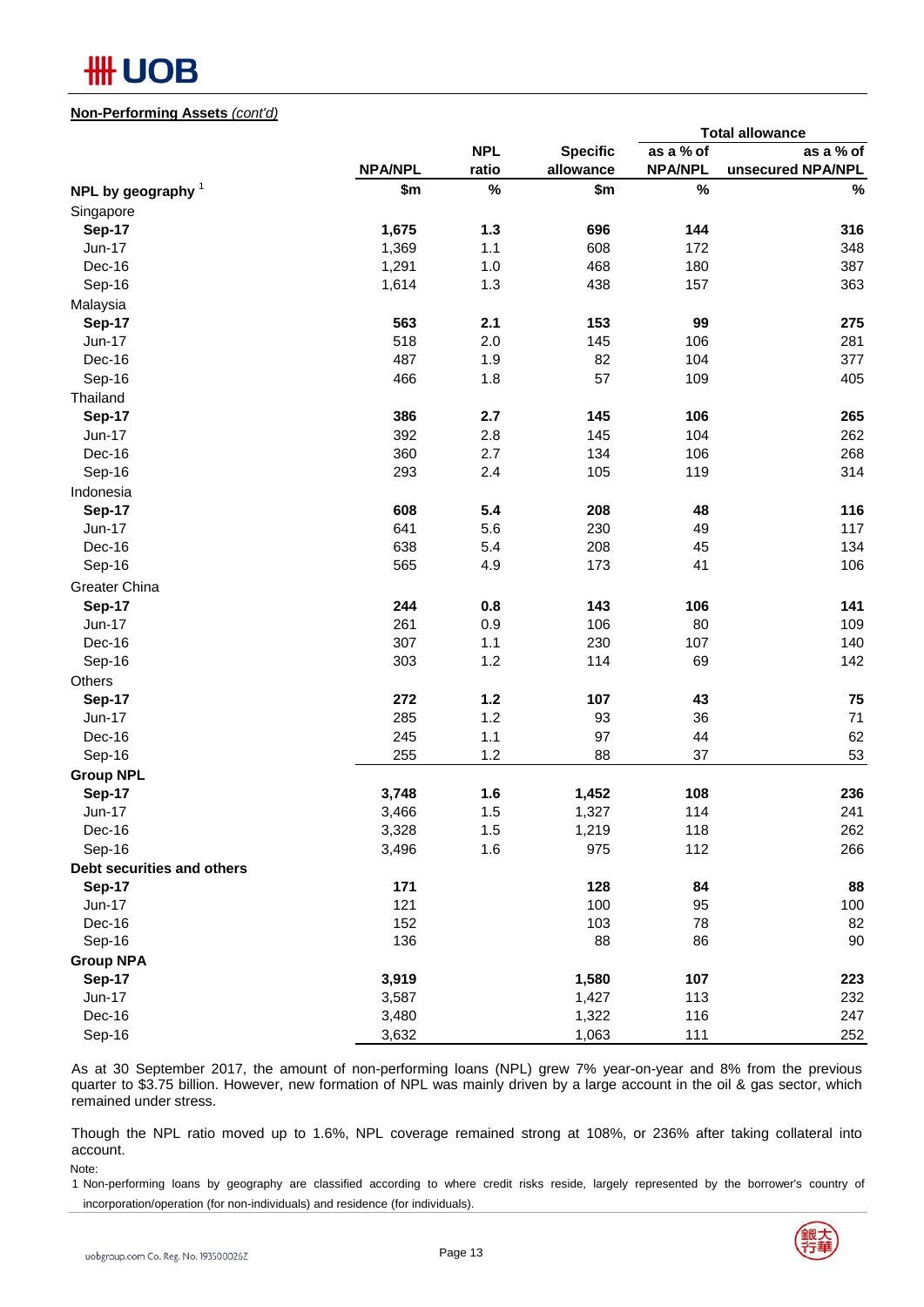# **OB**

### **Customer Deposits**

|                                         | Sep-17  | Jun-17  | Dec-16  | Sep-16  |
|-----------------------------------------|---------|---------|---------|---------|
|                                         | \$m     | \$m\$   | \$m\$   | \$m     |
| By product                              |         |         |         |         |
| <b>Fixed deposits</b>                   | 140,590 | 136,817 | 133,966 | 130,724 |
| Savings deposits                        | 64,984  | 63,059  | 61,951  | 59,271  |
| <b>Current accounts</b>                 | 54,171  | 51,945  | 51,690  | 52,401  |
| <b>Others</b>                           | 8,552   | 8,099   | 7,707   | 8,601   |
| Total                                   | 268,296 | 259,920 | 255,314 | 250,999 |
| By maturity                             |         |         |         |         |
| Within 1 year                           | 263,435 | 254,452 | 249,750 | 242,339 |
| Over 1 year but within 3 years          | 2,739   | 3,180   | 3,589   | 6,704   |
| Over 3 years but within 5 years         | 1,038   | 1,145   | 978     | 954     |
| Over 5 years                            | 1,083   | 1,142   | 997     | 1,001   |
| Total                                   | 268,296 | 259,920 | 255,314 | 250,999 |
| <b>By currency</b>                      |         |         |         |         |
| Singapore dollar                        | 122,832 | 124,141 | 122,736 | 120,614 |
| US dollar                               | 68,251  | 62,530  | 59,425  | 58,481  |
| Malaysian ringgit                       | 26,199  | 25,526  | 25,295  | 25,354  |
| Thai baht                               | 15,024  | 13,881  | 13,049  | 12,336  |
| Indonesian rupiah                       | 5,311   | 5,432   | 5,741   | 5,428   |
| Others                                  | 30,679  | 28,411  | 29,068  | 28,786  |
| Total                                   | 268,296 | 259,920 | 255,314 | 250,999 |
| Group Loan/Deposit ratio (%)            | 85.8    | 86.1    | 86.8    | 85.0    |
| Singapore dollar Loan/Deposit ratio (%) | 91.9    | 89.9    | 89.7    | 89.7    |
| US dollar Loan/Deposit ratio (%)        | 65.3    | 66.5    | 74.6    | 68.3    |

Customer deposits increased 7% from a year ago and 3% from last quarter to \$268 billion as at 30 September 2017, led mainly by growth in US dollar deposits.

As at 30 September 2017, the Group's loan-to-deposit ratio and Singapore dollar loan-to-deposit ratio remained healthy at 85.8% and 91.9% respectively.

### **Debts Issued**

| Sep-17 | $Jun-17$ | Dec-16 | Sep-16 |
|--------|----------|--------|--------|
| \$m    | \$m      | \$m    | \$m    |
|        |          |        |        |
| 5,529  | 6.534    | 5,926  | 5,769  |
| 13,750 | 13,721   | 14,364 | 7,688  |
| 2,280  | 2,294    | 3,408  | 3,479  |
| 1,829  | 1,830    | 1,687  | 1,690  |
|        |          |        |        |
| 2,268  | 2,245    | 758    | 762    |
| 25,655 | 26,625   | 26,143 | 19,388 |
| 14,636 | 14,286   | 16,172 | 10,048 |
| 11,019 | 12,338   | 9,971  | 9,340  |
| 25,655 | 26,625   | 26,143 | 19,388 |
|        |          |        |        |

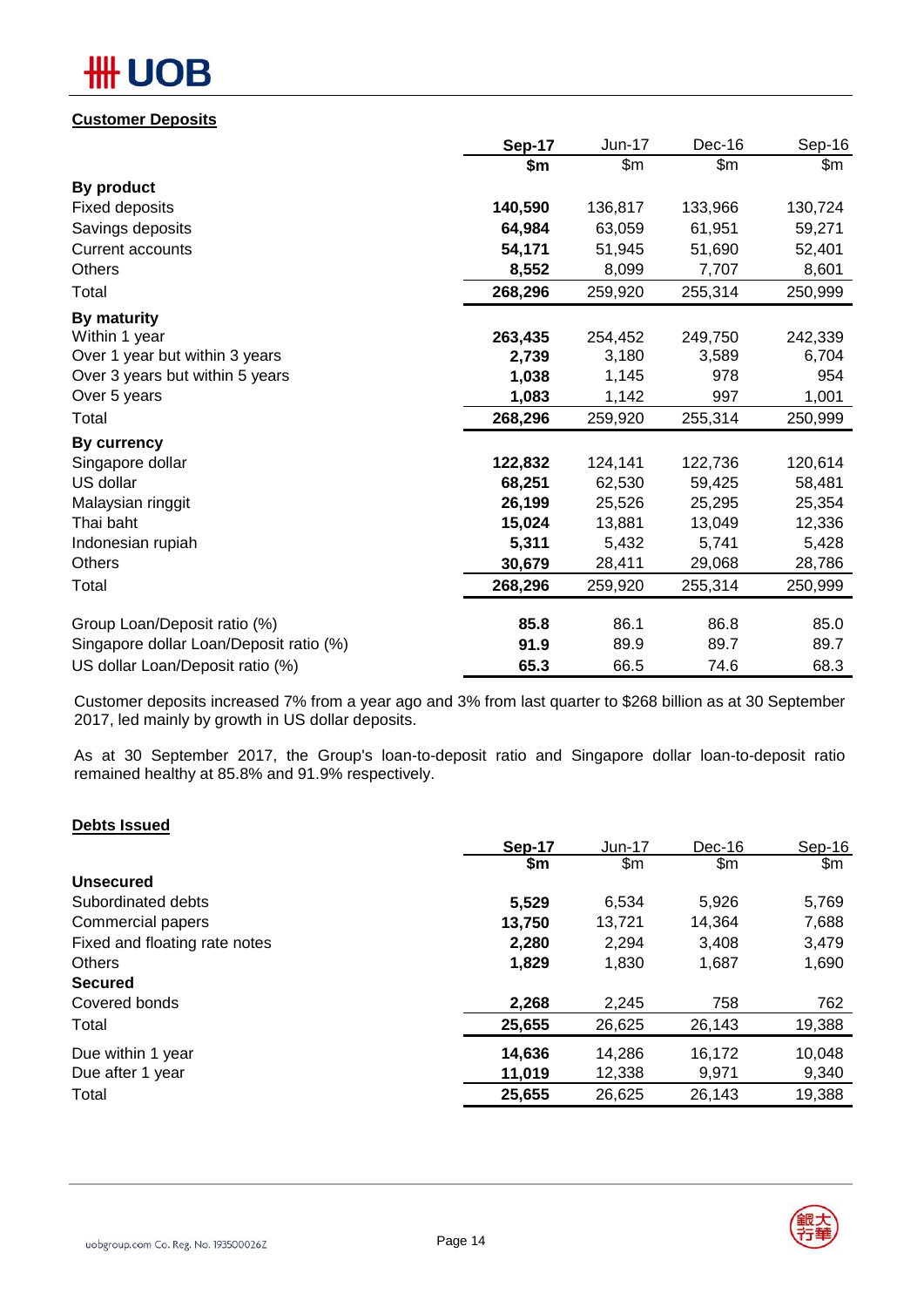

### **Shareholders' Equity**

|                                                    | Sep-17 | Jun-17 | Dec-16 | Sep-16 |
|----------------------------------------------------|--------|--------|--------|--------|
|                                                    | \$m    | \$m    | \$m    | \$m    |
| Shareholders' equity                               | 35.147 | 34.652 | 32.873 | 32.418 |
| Add: Revaluation surplus                           | 4.546  | 4.528  | 4.456  | 4.369  |
| Shareholders' equity including revaluation surplus | 39.693 | 39.181 | 37.329 | 36,786 |

Shareholders' equity increased 8% from a year ago and 1% over the previous quarter to \$35.1 billion as at 30 September 2017 due to higher retained earnings and shareholders' participation in the scrip dividend scheme.

As at 30 September 2017, revaluation surplus of \$4.55 billion relating to the Group's properties, was not recognised in the financial statements.

#### **Changes in Issued Shares of the Bank**

|                                           | <b>Number of shares</b> |           |           |           |  |
|-------------------------------------------|-------------------------|-----------|-----------|-----------|--|
|                                           | 9M17                    | 9M16      | 3Q17      | 3Q16      |  |
|                                           | '000                    | '000'     | '000      | '000      |  |
| <b>Ordinary shares</b>                    |                         |           |           |           |  |
| Balance at beginning of period            | 1,646,966               | 1,614,544 | 1,669,416 | 1,619,570 |  |
| Shares issued under scrip dividend scheme | 24,568                  | 32,422    | 2,118     | 27,396    |  |
| Balance at end of period                  | 1,671,534               | 1,646,966 | 1,671,534 | 1,646,966 |  |
| <b>Treasury shares</b>                    |                         |           |           |           |  |
| Balance at beginning of period            | (11, 274)               | (12, 281) | (10, 430) | (12, 277) |  |
| Shares issued under share-based           |                         |           |           |           |  |
| compensation plans                        | 1,975                   | 482       | 1,131     | 478       |  |
| Balance at end of period                  | (9, 299)                | (11, 799) | (9, 299)  | (11, 799) |  |
| Ordinary shares net of treasury shares    | 1,662,235               | 1,635,167 | 1,662,235 | 1,635,167 |  |

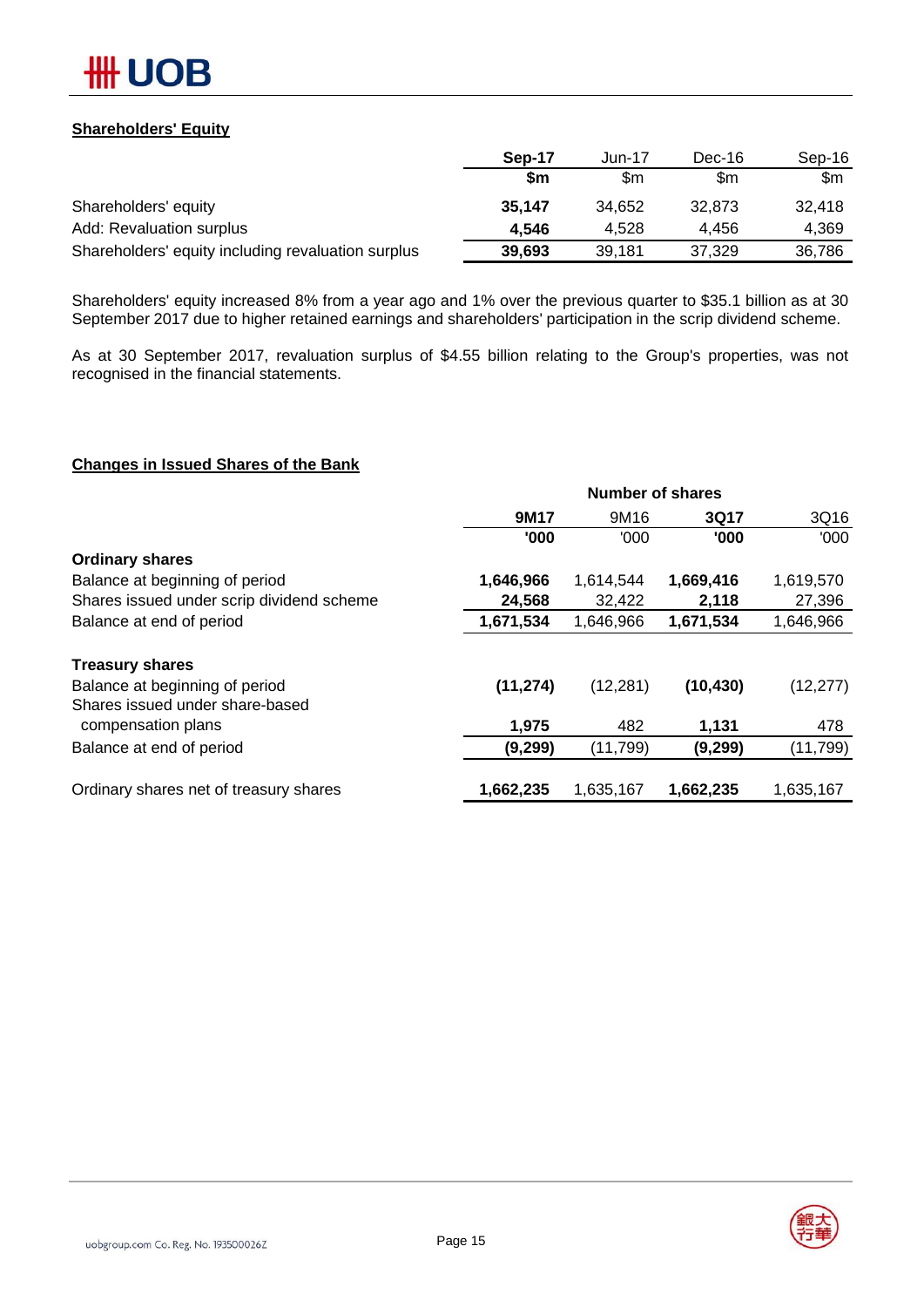

#### **Performance by Business Segment**

Segmental reporting is prepared based on the Group's internal organisational structure. The Banking Group is organised into three major business segments – Group Retail, Group Wholesale Banking and Global Markets. Others segment includes non-banking activities and corporate functions.

#### **Group Retail ("GR")**

GR segment covers personal and small enterprise customers.

Customers have access to a diverse range of products and services, including deposits, insurance, card, wealth management, investment, loan and trade financing products which are available across the Group's global branch network.

Profit before tax was \$1,343 million in 9M17, 9% higher than a year ago. Total income increased 10%, supported by double digit growth in wealth management and credit card products. Net interest income grew 6% from higher loan and deposit volumes, partly offset by lower loan margin. Expenses were higher by 9% from headcount growth to support regional expansion and higher business volume.

As compared to last quarter and same quarter last year, profit before tax was higher at \$452 million, led by strong performance from wealth management products, partly offset by higher staff and revenue related expenses.

#### **Group Wholesale Banking ("GWB")**

GWB encompasses corporate and institutional client segments which include medium and large enterprises, local corporations, multi-national corporations, financial institutions, government-linked entities, financial sponsors and property funds.

GWB provides customers with a broad range of products and services, including financing, trade services, cash management, capital markets solutions and advisory, treasury products and banknotes.

Profit before tax was \$1,484 million in 9M17, 8% lower than a year ago due to higher allowances for credit and other losses relating to oil and gas sectors. Total income grew 1% as loan volume growth and improvement in trade/ cash management was offset by lower loan margin, on the back of price competition and widening SOR against SIBOR. Expenses increased 4% to \$617 million, primarily from continued investments in product/ technology capabilities and hiring of new talents.

Compared to the same quarter last year, profit before tax improved by 18% to \$503 million, as allowances for credit and other losses moderated to \$189 million this quarter from \$258 million in 3Q16. Operating profit improved 7% against the previous quarter, driven by higher loan-related fees and treasury customer income. This was offset by higher allowances for credit and other losses.

#### **Global Markets ("GM")**

GM provides a comprehensive suite of treasury products and services across multi asset classes which includes foreign exchange, interest rate, credit, commodities, equities and structured investment products to help customers manage market risks and volatility. GM also engages in market making activities and management of funding and liquidity.

Income from products and services offered to customers of Group Retail and Group Wholesale Banking are reflected in the respective client segments.

Profit before tax was \$160 million in 9M17, 28% lower than a year ago. Total income declined 16% mainly due to lower trading income and unfavourable foreign exchange movements. Total operating expenses were lower by 5% from a year ago.

As compared to the same quarter last year, profit before tax declined due to lower trading income. However, against the previous quarter, profit before tax declined from \$66 million to \$28 million due to lower net interest income and trading income.

#### **Others**

Others segment includes corporate support functions and decisions not attributable to business segments mentioned above and other activities, which comprises property, insurance and investment management.

Others segment recorded net profit before tax of \$133 million in 9M17 as compared to a loss before tax of \$206 million a year ago, led by higher income from central treasury activities, fund management, improvement in share of associates' profits and write-back of general allowances.

Profit before tax was higher at \$90 million this quarter as compared to net loss of \$17 million last quarter, attributable to higher income from central treasury activities and the release of general allowances. As compared to the same quarter last year, profit before tax rose from \$28 million to \$90 million lifted by higher income from central treasury activities.

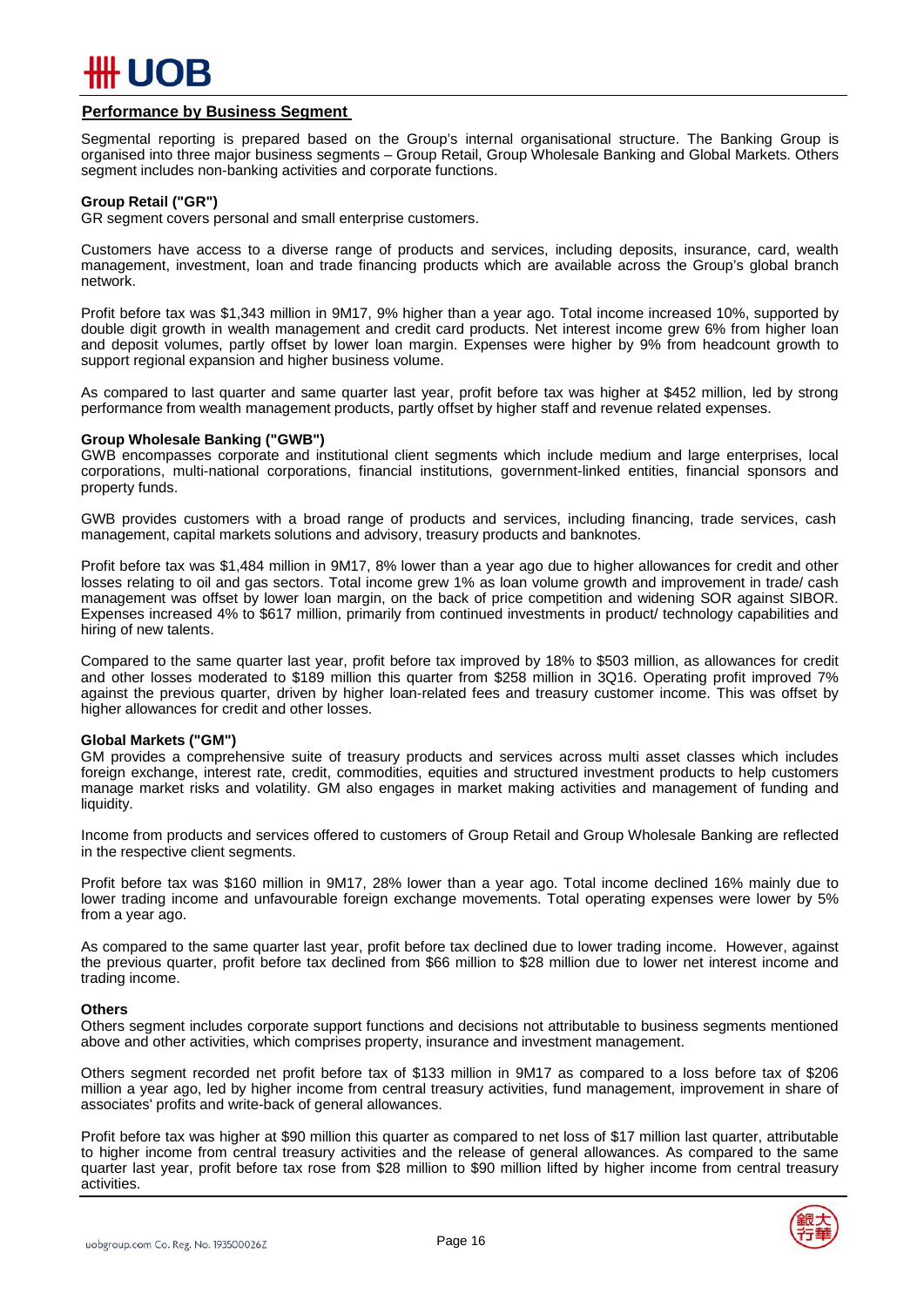# **HH UOB**

# **Performance by Business Segment** <sup>1</sup> *(cont'd)*

| Selected income statement items                  | <b>GR</b> | <b>GWB</b> | <b>GM</b> | <b>Others</b> | <b>Total</b> |
|--------------------------------------------------|-----------|------------|-----------|---------------|--------------|
|                                                  | \$m       | \$m        | \$m\$     | \$m\$         | \$m          |
| 9M17                                             |           |            |           |               |              |
| Net interest income                              | 1,908     | 1,842      | 176       | 141           | 4,067        |
| Non-interest income                              | 1,057     | 803        | 196       | 421           | 2,477        |
| Operating income                                 | 2,965     | 2,645      | 371       | 563           | 6,544        |
| Operating expenses                               | (1, 462)  | (617)      | (212)     | (635)         | (2,925)      |
| Allowance for credit and other losses            | (160)     | (546)      |           | 119           | (587)        |
| Share of profit of associates and joint ventures |           | 2          |           | 86            | 88           |
| Profit before tax                                | 1,343     | 1,484      | 160       | 133           | 3,120        |
| Tax                                              |           |            |           |               | (574)        |
| Profit for the financial period                  |           |            |           |               | 2,546        |
|                                                  |           |            |           |               |              |
| <b>Other information:</b>                        |           |            |           |               |              |
| Capital expenditure                              | 33        | 19         | 7         | 195           | 253          |
| Depreciation of assets                           | 17        | 9          | 5         | 158           | 188          |
|                                                  |           |            |           |               |              |
| 9M16                                             |           |            |           |               |              |
| Net interest income                              | 1,808     | 1,825      | 107       | (25)          | 3,715        |
| Non-interest income                              | 888       | 804        | 333       | 293           | 2,318        |
| Operating income                                 | 2,696     | 2,629      | 440       | 268           | 6,033        |
| Operating expenses                               | (1, 338)  | (593)      | (222)     | (586)         | (2,739)      |
| Allowance for credit and other losses            | (128)     | (427)      | 4         | 88            | (463)        |
| Share of profit of associates and joint ventures |           | 2          |           | 25            | 27           |
| Profit before tax                                | 1.230     | 1,612      | 221       | (206)         | 2,857        |
| Tax                                              |           |            |           |               | (492)        |
| Profit for the financial period                  |           |            |           |               | 2,366        |
| <b>Other information:</b>                        |           |            |           |               |              |
| Capital expenditure                              | 20        | 18         | 9         | 209           | 256          |
| Depreciation of assets                           | 13        | 7          | 4         | 140           | 163          |

Notes:

- 1 Transfer prices between operating segments are on arm's length basis in a manner similar to transactions with third parties.
- 2 Comparative segment information for prior periods have been adjusted for changes in organisational structure and management reporting methodology.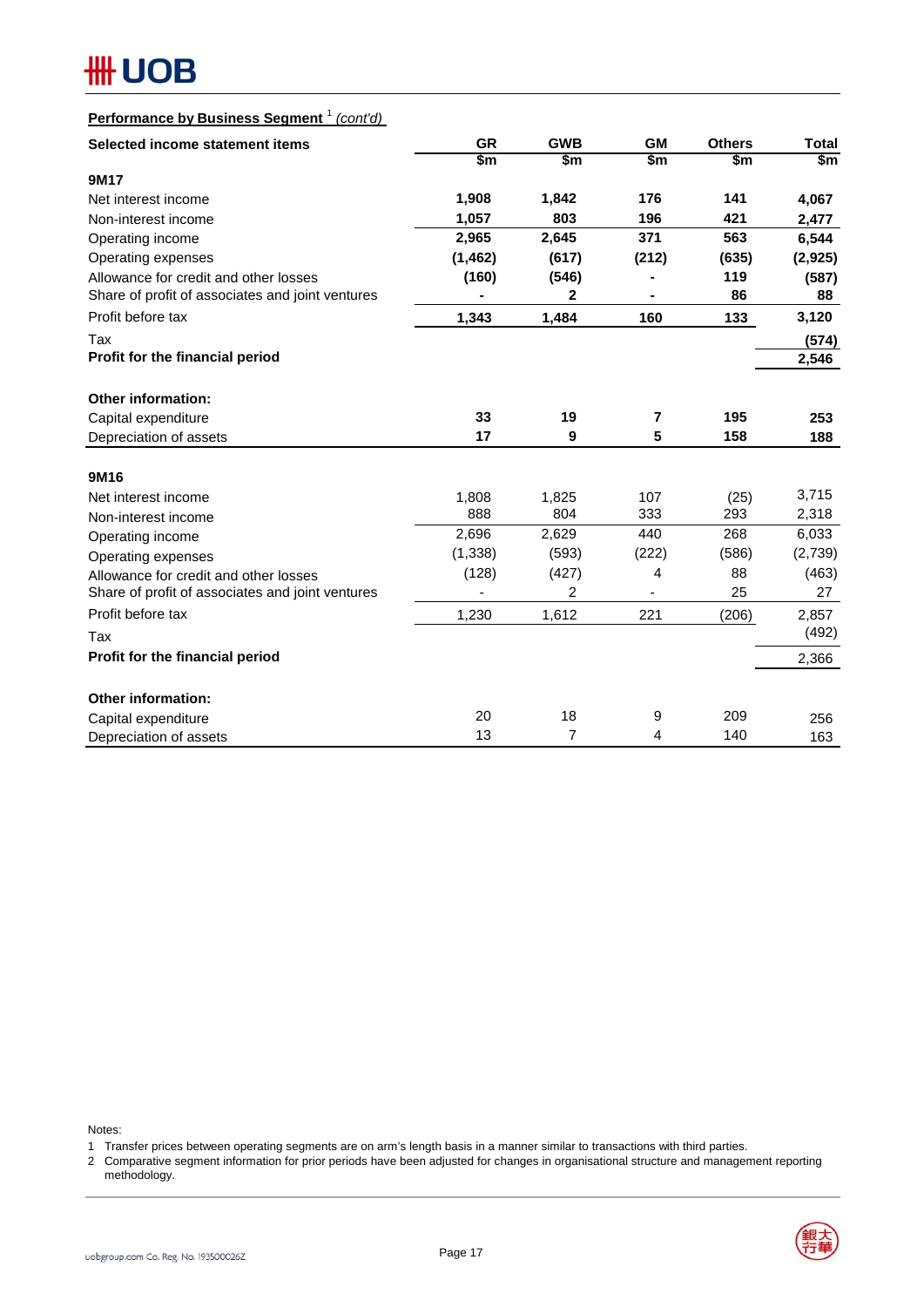# **HH UOB**

| Performance by Business Segment <sup>1</sup> (cont'd) |
|-------------------------------------------------------|
|-------------------------------------------------------|

| Selected income statement items                  | <b>GR</b>                | <b>GWB</b>     | <b>GM</b>      | <b>Others</b> | <b>Total</b> |
|--------------------------------------------------|--------------------------|----------------|----------------|---------------|--------------|
|                                                  | \$m                      | \$m            | \$m            | \$m           | \$m          |
| <b>3Q17</b>                                      |                          |                |                |               |              |
| Net interest income                              | 645                      | 625            | 48             | 89            | 1,408        |
| Non-interest income                              | 371                      | 274            | 50             | 135           | 830          |
| Operating income                                 | 1,016                    | 899            | 99             | 225           | 2,238        |
| Operating expenses                               | (505)                    | (207)          | (71)           | (190)         | (973)        |
| Allowance for credit and other losses            | (59)                     | (189)          |                | 27            | (221)        |
| Share of profit of associates and joint ventures |                          | 1              |                | 28            | 29           |
| Profit before tax                                | 452                      | 503            | 28             | 90            | 1,073        |
| Tax                                              |                          |                |                |               | (187)        |
| Profit for the financial period                  |                          |                |                |               | 886          |
| Other information:                               |                          |                |                |               |              |
| Capital expenditure                              | 12                       | 6              | 2              | 66            | 86           |
| Depreciation of assets                           | 6                        | 3              | $\mathbf{2}$   | 53            | 63           |
|                                                  |                          |                |                |               |              |
| <b>2Q17</b>                                      | 637                      | 610            | 76             | 33            | 1,356        |
| Net interest income                              | 354                      | 246            | 66             | 162           | 828          |
| Non-interest income<br>Operating income          | 991                      | 855            | 142            | 195           | 2,183        |
| Operating expenses                               | (489)                    | (206)          | (76)           | (224)         | (995)        |
| Allowance for credit and other losses            | (57)                     | (111)          |                | (12)          | (180)        |
| Share of profit of associates and joint ventures |                          | 1              | ٠              | 23            | 24           |
| Profit before tax                                | 445                      | 539            | 66             | (17)          | 1,033        |
| Tax                                              |                          |                |                |               | (184)        |
| Profit for the financial period                  |                          |                |                |               | 849          |
| Other information:                               |                          |                |                |               |              |
| Capital expenditure                              | 12                       | 7              | 2              | 65            | 86           |
| Depreciation of assets                           | 6                        | 3              | $\overline{c}$ | 48            | 59           |
|                                                  |                          |                |                |               |              |
| 3Q16<br>Net interest income                      | 615                      | 602            | 41             | (28)          | 1,230        |
| Non-interest income                              | 313                      | 281            | 100            | 116           | 810          |
| Operating income                                 | 928                      | 883            | 141            | 88            | 2,040        |
| Operating expenses                               | (453)                    | (198)          | (71)           | (197)         | (918)        |
| Allowance for credit and other losses            | (43)                     | (258)          | 4              | 113           | (185)        |
| Share of profit of associates and joint ventures | $\overline{\phantom{0}}$ | 1              | -              | 24            | 25           |
| Profit before tax                                | 432                      | 428            | 73             | 28            | 962          |
| Tax                                              |                          |                |                |               | (169)        |
| Profit for the financial period                  |                          |                |                |               | 793          |
| Other information:                               |                          |                |                |               |              |
| Capital expenditure                              | 9                        | 7              | $\overline{c}$ | 59            | 77           |
| Depreciation of assets                           | 4                        | $\overline{c}$ | 1              | 47            | 55           |

Notes:

1 Transfer prices between operating segments are on arm's length basis in a manner similar to transactions with third parties.

2 Comparative segment information for prior periods have been adjusted for changes in organisational structure and management reporting methodology.

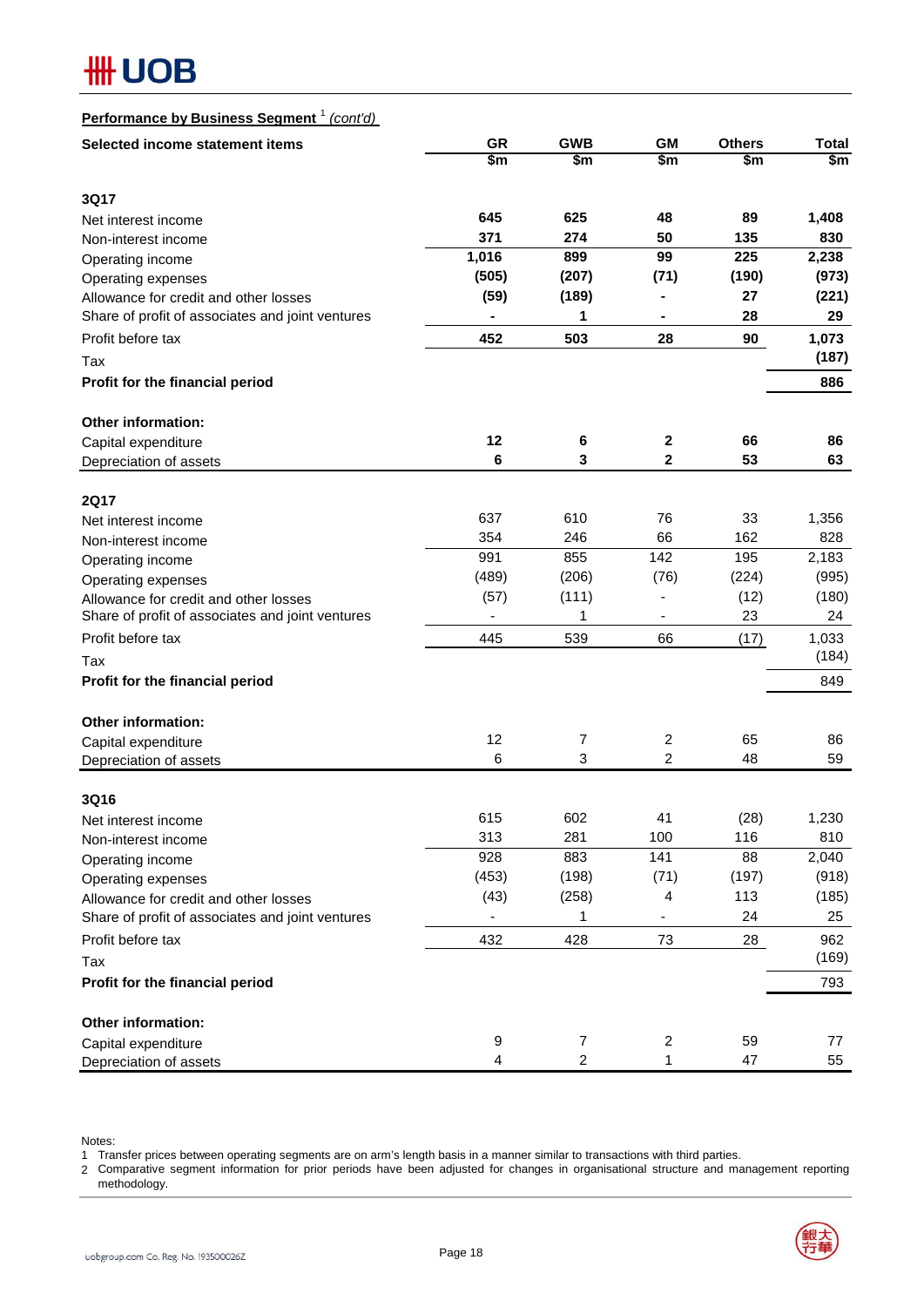# **#H UOB**

# **Performance by Business Segment** <sup>1</sup> *(cont'd)*

| Selected balance sheet items                | <b>GR</b> | <b>GWB</b> | <b>GM</b>      | <b>Others</b> | <b>Total</b> |
|---------------------------------------------|-----------|------------|----------------|---------------|--------------|
|                                             | \$m       | \$m        | \$m            | \$m           | \$m          |
| At 30 September 2017                        |           |            |                |               |              |
| <b>Segment assets</b>                       | 101,596   | 159,219    | 57,848         | 30,159        | 348,822      |
| Intangible assets                           | 1,317     | 2,087      | 660            | 81            | 4,144        |
| Investment in associates and joint ventures |           | 102        |                | 1,075         | 1,177        |
| <b>Total assets</b>                         | 102,912   | 161,409    | 58,508         | 31,314        | 354,143      |
| <b>Segment liabilities</b>                  | 132,314   | 141,300    | 36,413         | 8,786         | 318,814      |
| <b>Other information:</b>                   |           |            |                |               |              |
| Gross customer loans                        | 101,377   | 132,605    | 100            | 33            | 234,115      |
| Non-performing assets                       | 1,089     | 2,814      | 16             |               | 3,919        |
| At 30 June 2017                             |           |            |                |               |              |
| <b>Segment assets</b>                       | 100,017   | 152,691    | 56,863         | 29,543        | 339,114      |
| Intangible assets                           | 1,318     | 2,088      | 660            | 81            | 4,147        |
| Investment in associates and joint ventures |           | 93         | $\blacksquare$ | 1,061         | 1,154        |
| <b>Total assets</b>                         | 101,334   | 154,872    | 57,523         | 30,684        | 344,414      |
| <b>Segment liabilities</b>                  | 130,601   | 135,271    | 30,316         | 13,396        | 309,584      |
| <b>Other information:</b>                   |           |            |                |               |              |
| Gross customer loans                        | 99,841    | 127,742    | 157            | (0)           | 227,740      |
| Non-performing assets                       | 1,132     | 2,439      | 16             |               | 3,587        |
| At 30 September 2016                        |           |            |                |               |              |
| <b>Segment assets</b>                       | 95,629    | 142,301    | 44,779         | 39,878        | 322,586      |
| Intangible assets                           | 1,318     | 2,088      | 660            | 81            | 4,147        |
| Investment in associates and joint ventures | ä,        | 43         |                | 1,050         | 1,094        |
| <b>Total assets</b>                         | 96,947    | 144,432    | 45,439         | 41,009        | 327,826      |
| <b>Segment liabilities</b>                  | 123,880   | 127,042    | 27,254         | 17,067        | 295,243      |
| Other information:                          |           |            |                |               |              |
| Gross customer loans                        | 95,398    | 121,822    | 167            | 8             | 217,395      |
| Non-performing assets                       | 1,055     | 2,556      | 16             | 5             | 3,632        |

Notes:

1 Transfer prices between operating segments are on arm's length basis in a manner similar to transactions with third parties.

2 Comparative segment information for prior periods have been adjusted for changes in organisational structure and management reporting methodology.

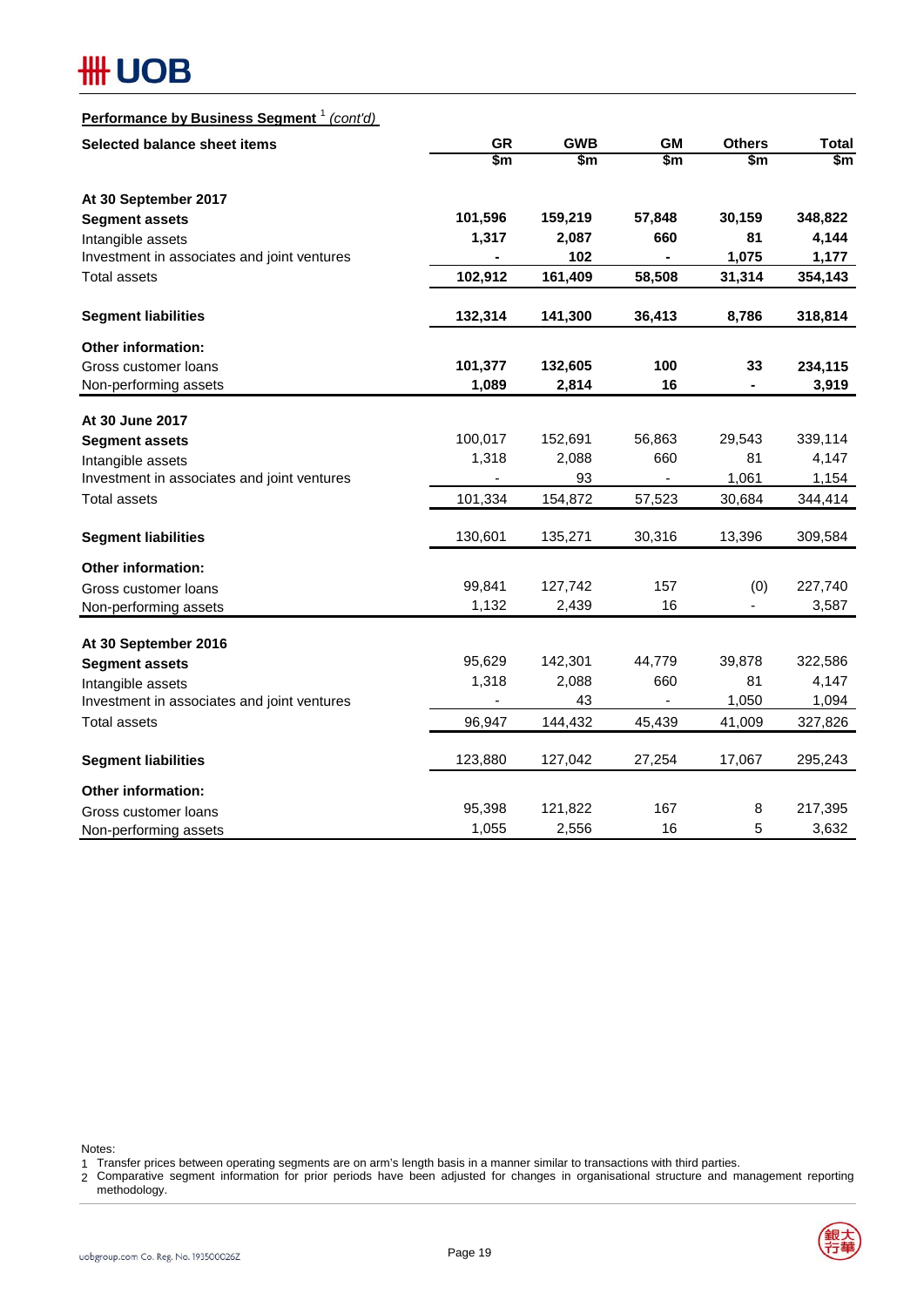

### **Performance by Geographical Segment** <sup>1</sup>

|                               | 9M17  | 9M16  | 3Q17  | 3Q16  | 2Q17  |
|-------------------------------|-------|-------|-------|-------|-------|
|                               | \$m   | \$m\$ | \$m   | \$m\$ | \$m\$ |
| <b>Total operating income</b> |       |       |       |       |       |
| Singapore                     | 3,769 | 3,472 | 1,293 | 1,149 | 1,272 |
| Malaysia                      | 745   | 742   | 249   | 250   | 248   |
| Thailand                      | 683   | 610   | 242   | 214   | 231   |
| Indonesia                     | 353   | 353   | 115   | 120   | 121   |
| <b>Greater China</b>          | 560   | 475   | 190   | 170   | 173   |
| <b>Others</b>                 | 435   | 382   | 150   | 137   | 138   |
| Total                         | 6,544 | 6,033 | 2,238 | 2,040 | 2,183 |
|                               |       |       |       |       |       |
| <b>Profit before tax</b>      |       |       |       |       |       |
| Singapore                     | 1,816 | 1,783 | 668   | 563   | 597   |
| Malaysia                      | 452   | 412   | 144   | 150   | 154   |
| Thailand                      | 160   | 145   | 63    | 49    | 57    |
| Indonesia                     | 32    | 67    | (12)  | 28    | 21    |
| <b>Greater China</b>          | 316   | 209   | 102   | 76    | 98    |
| <b>Others</b>                 | 343   | 242   | 107   | 96    | 107   |
| Total                         | 3,120 | 2,857 | 1,073 | 962   | 1,033 |

Total operating income for 9M17 rose 8% year-on-year to \$6.54 billion led by growth in Singapore, Thailand and Greater China. Total operating income for 3Q17 was 3% higher than the previous quarter.

Profit before tax for 9M17 grew 9% year-on-year to \$3.12 billion mainly due to higher contribution from overseas banking operations and associated companies. Profit before tax for 3Q17 increased 4% quarteron-quarter and 12% from a year ago largely from Singapore, Thailand and Greater China.

|                     | Sep-17  | $Jun-17$ | Dec-16  | Sep-16  |
|---------------------|---------|----------|---------|---------|
|                     | \$m     | \$m      | \$m     | \$m\$   |
| <b>Total assets</b> |         |          |         |         |
| Singapore           | 215,424 | 211,025  | 210,937 | 204,339 |
| Malaysia            | 35,398  | 35,335   | 33,845  | 33,247  |
| Thailand            | 21,097  | 18,595   | 18,031  | 16,305  |
| Indonesia           | 9,459   | 9,546    | 9,840   | 8,750   |
| Greater China       | 44,377  | 39,816   | 40,233  | 38,512  |
| <b>Others</b>       | 24,244  | 25,950   | 22,991  | 22,525  |
|                     | 349,999 | 340,268  | 335,877 | 323,680 |
| Intangible assets   | 4,144   | 4,147    | 4,151   | 4,147   |
| Total               | 354,143 | 344,414  | 340,028 | 327,826 |

Note:

1 Based on the location where the transactions and assets are booked. Information is stated after elimination of inter-segment transactions.

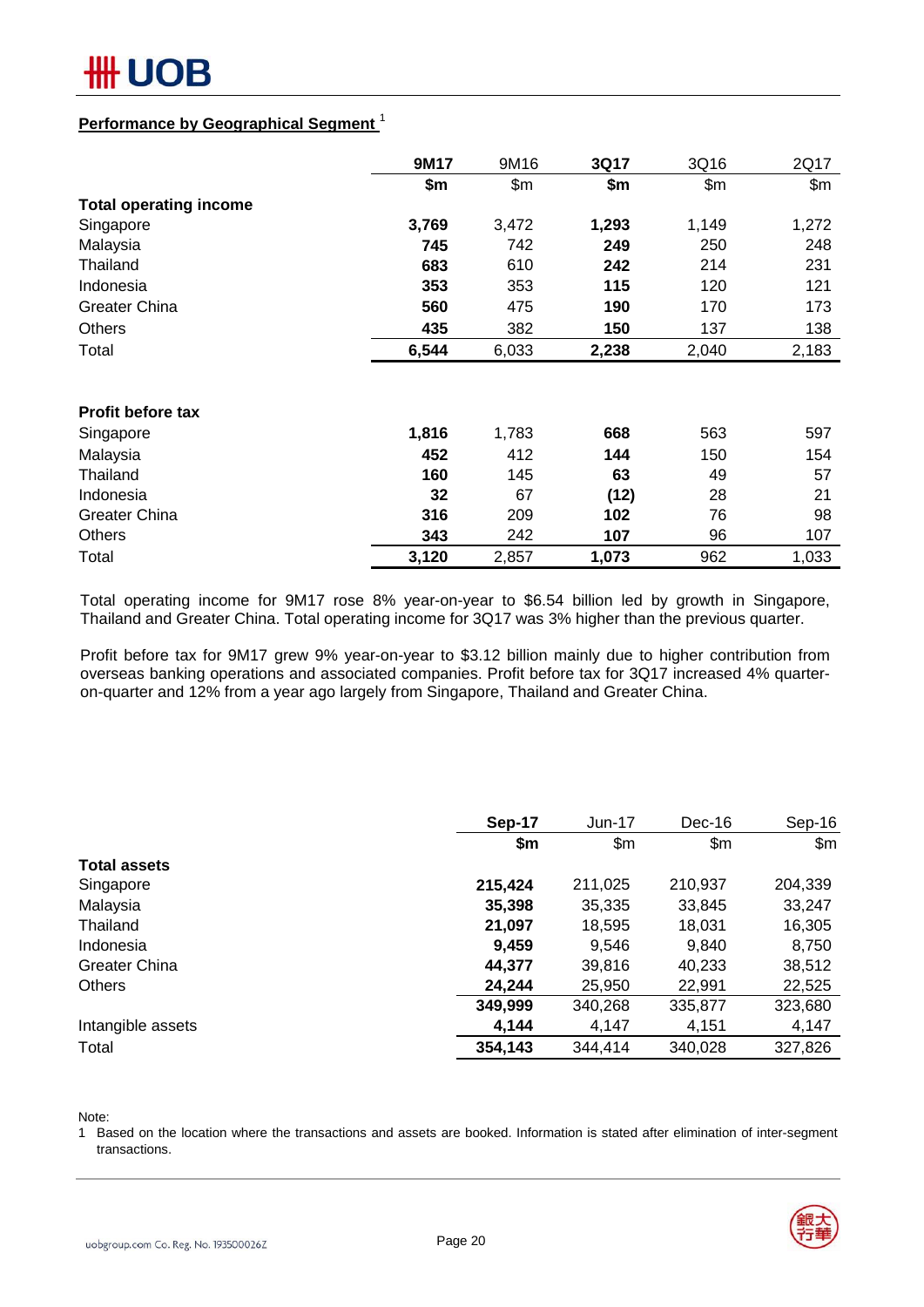# IOB

# **Capital Adequacy and Leverage Ratios** 1,2,3

|                                                               | Sep-17  | $Jun-17$ | Dec-16   | Sep-16  |
|---------------------------------------------------------------|---------|----------|----------|---------|
|                                                               | \$m\$   | \$m\$    | \$m\$    | \$m     |
| Share capital                                                 | 4,783   | 4,711    | 4,257    | 4,246   |
| Disclosed reserves/others                                     | 28,114  | 27,696   | 26,384   | 25,942  |
| Regulatory adjustments                                        | (3,505) | (3,586)  | (2,685)  | (2,749) |
| <b>Common Equity Tier 1 Capital ("CET1")</b>                  | 29,392  | 28,821   | 27,956   | 27,439  |
| Perpetual capital securities/others                           | 2,096   | 2,096    | 2,096    | 2,096   |
| Regulatory adjustments                                        | (872)   | (891)    | (1, 772) | (1,767) |
| <b>Additional Tier 1 Capital ("AT1")</b>                      | 1,224   | 1,205    | 324      | 330     |
| <b>Tier 1 Capital</b>                                         | 30,616  | 30,026   | 28,280   | 27,768  |
| Subordinated notes                                            | 4,908   | 6,158    | 5,546    | 5,391   |
| Provisions/others                                             | 1,116   | 1,113    | 1,122    | 1,055   |
| Regulatory adjustments                                        | (4)     | (5)      | (22)     | (70)    |
| <b>Tier 2 Capital</b>                                         | 6,020   | 7,266    | 6,646    | 6,376   |
| <b>Eligible Total Capital</b>                                 | 36,636  | 37,292   | 34,926   | 34,145  |
| <b>Risk-Weighted Assets ("RWA")</b>                           | 206,169 | 209,276  | 215,559  | 205,138 |
| <b>Capital Adequacy Ratios ("CAR")</b>                        |         |          |          |         |
| CET1                                                          | 14.3%   | 13.8%    | 13.0%    | 13.4%   |
| Tier 1                                                        | 14.8%   | 14.3%    | 13.1%    | 13.5%   |
| Total                                                         | 17.8%   | 17.8%    | 16.2%    | 16.6%   |
| Fully-loaded CET1 (based on final rules effective 1 Jan 2018) | 13.8%   | 13.3%    | 12.1%    | 12.4%   |
| <b>Leverage Exposure</b>                                      | 396,451 | 385,816  | 380,238  | 367,848 |
| Leverage Ratio                                                | 7.7%    | 7.8%     | 7.4%     | 7.5%    |

The Group's CET1, Tier 1 and Total CAR as at 30 September 2017 were well above the regulatory minimum requirements.

Compared to a year ago, total capital was higher, mainly from retained earnings and issuance of shares pursuant to the scrip dividend scheme.

Total capital was slightly lower quarter-on-quarter, primarily due to redemption of old-style Tier-2 subordinated notes, partly offset by earnings for the quarter. The lower RWA was mainly attributed to a change in the computation of foreign exchange risk, partly offset by asset growth.

As at 30 September 2017, the Group's leverage ratio remained stable at 7.7%.

Notes:

1 For the year 2017, Singapore-incorporated banks are required to maintain minimum CAR as follows: CET1 at 6.5%, Tier 1 at 8% and Total at 10%. In addition, with the phased-in implementation of the capital conservation buffer (CCB) and the countercyclical capital buffer (CCyB) with effect from 1 January 2016, the Group is required to maintain CET1 capital to meet CCB of 1.25% and CCyB (computed as the weighted average of effective CCyB in jurisdictions to which the Group has private sector exposures) of up to 1.25%.

2 Leverage ratio is calculated based on the MAS Notice 637.

3 More information on regulatory disclosure is available on the UOB website at www.UOBGroup.com/investor/financial/overview.html.

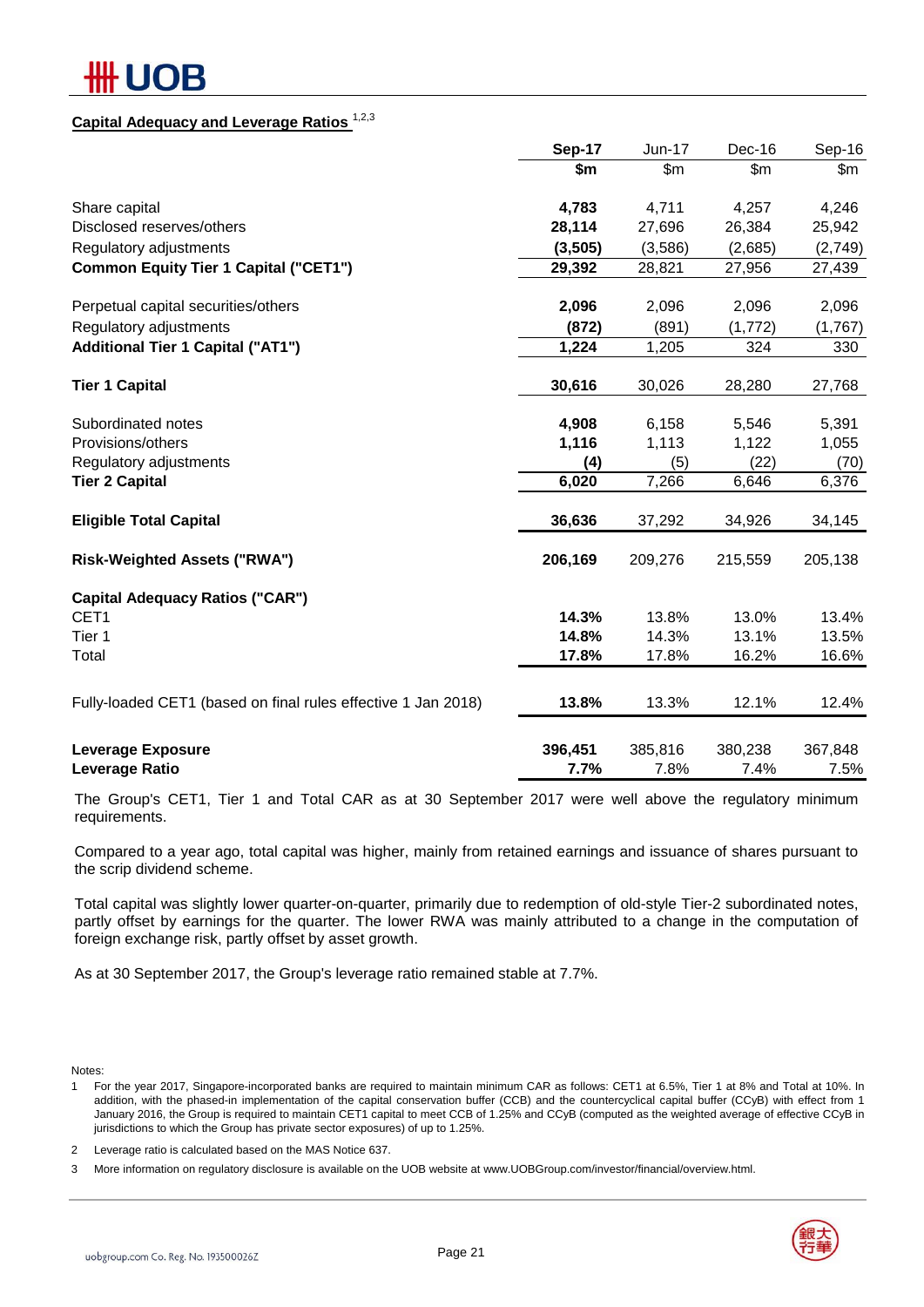#### **Consolidated Income Statement (Unaudited)**

|                                                     | 9M17  | 9M16  | $+$ /(-)       | 3Q17         | 3Q16           | $+$ /(-)       | 2Q17  | $+$ /(-)                |
|-----------------------------------------------------|-------|-------|----------------|--------------|----------------|----------------|-------|-------------------------|
|                                                     | \$m   | \$m   | %              | \$m          | \$m            | %              | \$m\$ | %                       |
| Interest income                                     | 6,690 | 6,183 | 8              | 2,321        | 2,039          | 14             | 2,225 | $\overline{4}$          |
| Less: Interest expense                              | 2,623 | 2,468 | 6              | 912          | 809            | 13             | 870   | 5                       |
| Net interest income                                 | 4,067 | 3,715 | 9              | 1,408        | 1,230          | 15             | 1,356 | $\overline{4}$          |
| Fee and commission income                           | 1,577 | 1,400 | 13             | 551          | 492            | 12             | 517   | $\overline{7}$          |
| Dividend income                                     | 22    | 29    | (26)           | $\mathbf{3}$ | $\overline{4}$ | (14)           | 18    | (81)                    |
| Rental income                                       | 90    | 88    | 2              | 29           | 30             | (2)            | 30    | (2)                     |
| Net trading income                                  | 589   | 608   | (3)            | 164          | 227            | (28)           | 164   | (0)                     |
| Net gain/(loss) from investment                     |       |       |                |              |                |                |       |                         |
| securities                                          | 115   | 100   | 15             | 57           | 24             | >100           | 76    | (25)                    |
| Other income                                        | 85    | 93    | (8)            | 26           | 33             | (23)           | 23    | 14                      |
| Non-interest income                                 | 2,477 | 2,318 | $\overline{7}$ | 830          | 810            | $\overline{c}$ | 828   | $\mathbf 0$             |
| <b>Total operating income</b>                       | 6,544 | 6,033 | 8              | 2,238        | 2,040          | 10             | 2,183 | $\mathbf{3}$            |
| Less: Staff costs                                   | 1,616 | 1,536 | 5              | 543          | 510            | 7              | 547   | (1)                     |
| Other operating expenses                            | 1,309 | 1,203 | 9              | 430          | 409            | 5              | 448   | (4)                     |
| <b>Total operating expenses</b>                     | 2,925 | 2,739 | $\overline{7}$ | 973          | 918            | 6              | 995   | (2)                     |
| <b>Operating profit before</b><br>allowance         | 3,619 | 3,293 | 10             | 1,265        | 1,122          | 13             | 1,189 | 6                       |
| Less: Allowance for credit                          |       |       |                |              |                |                |       |                         |
| and other losses                                    | 587   | 463   | 27             | 221          | 185            | 19             | 180   | 23                      |
| <b>Operating profit after</b><br>allowance          | 3,032 | 2,830 | 7              | 1,044        | 937            | 11             | 1,009 | 4                       |
| Share of profit of associates<br>and joint ventures | 88    | 27    | >100           | 29           | 25             | 15             | 24    | 20                      |
| <b>Profit before tax</b>                            | 3,120 | 2,857 | 9              | 1,073        | 962            | 12             | 1,033 | 4                       |
| Less: Tax                                           | 574   | 492   | 17             | 187          | 169            | 11             | 184   | $\overline{c}$          |
| Profit for the financial period                     | 2,546 | 2,366 | 8              | 886          | 793            | 12             | 849   | $\overline{\mathbf{4}}$ |
| Attributable to:                                    |       |       |                |              |                |                |       |                         |
| <b>Equity holders of the Bank</b>                   | 2,535 | 2,357 | 8              | 883          | 791            | 12             | 845   | 5                       |
| Non-controlling interests                           | 11    | 8     | 26             | 3            | 3              | 18             | 4     | (30)                    |
|                                                     | 2,546 | 2,366 | 8              | 886          | 793            | 12             | 849   | 4                       |

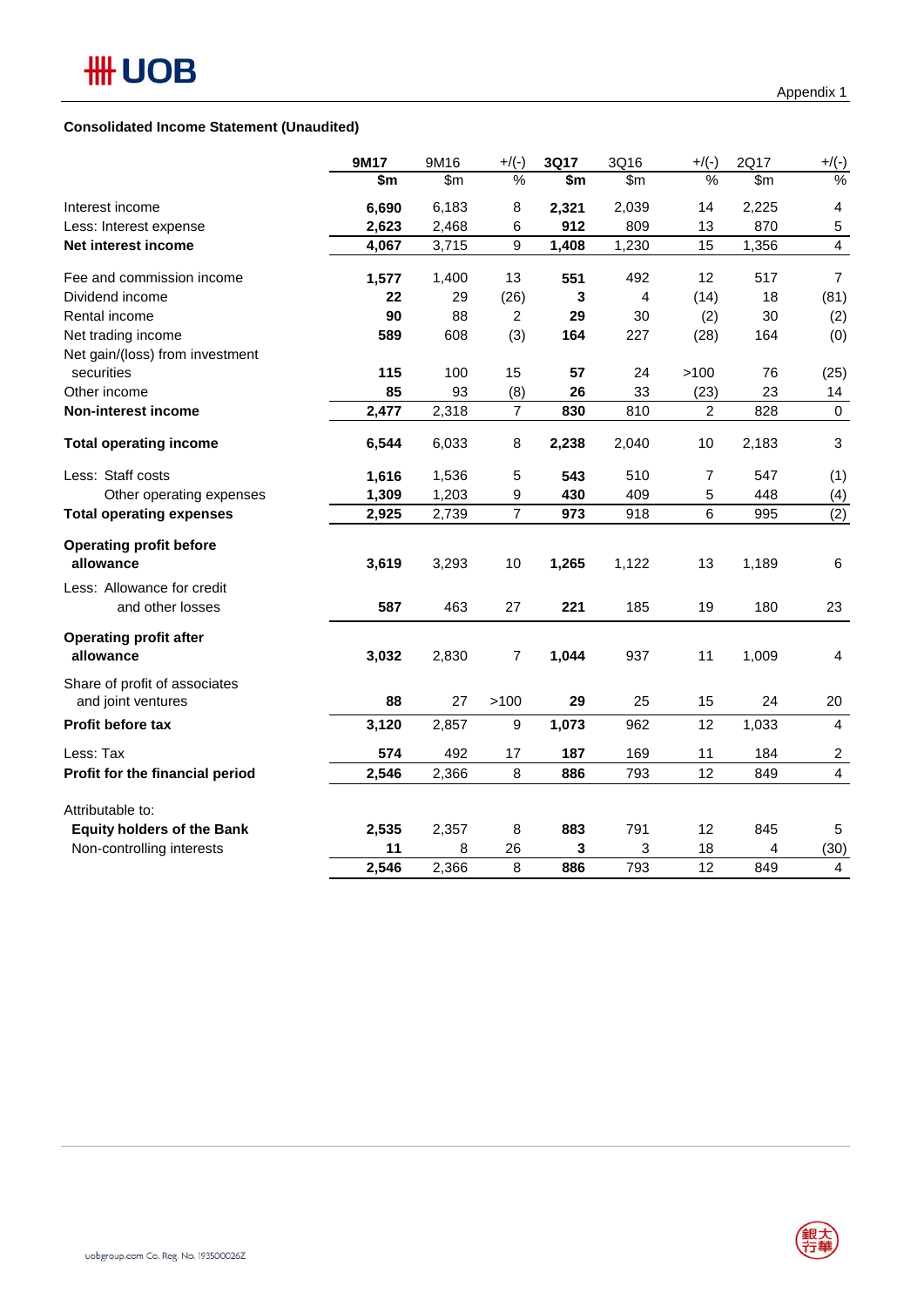### **Consolidated Statement of Comprehensive Income (Unaudited)**

|                                                                    | 9M17  | 9M16  | $+$ /(-) | 3Q17  | 3Q16           | $+$ /(-) | 2Q17  | $+$ /(-)  |
|--------------------------------------------------------------------|-------|-------|----------|-------|----------------|----------|-------|-----------|
|                                                                    | \$m   | \$m   | $\%$     | \$m   | \$m            | $\%$     | \$m   | %         |
| Profit for the financial period                                    | 2,546 | 2,366 | 8        | 886   | 793            | 12       | 849   | 4         |
| Other comprehensive income <sup>1</sup>                            |       |       |          |       |                |          |       |           |
| Currency translation adjustments                                   | (132) | 24    | (>100)   | (13)  | 68             | (>100)   | 12    | ( > 100)  |
| Change in available-for-sale/other reserves                        |       |       |          |       |                |          |       |           |
| Change in fair value                                               | 682   | 158   | >100     | 221   | 466            | (53)     | 282   | (22)      |
| Transfer to income statement                                       |       |       |          |       |                |          |       |           |
| on disposal/impairment                                             | (63)  | (141) | 55       | (37)  | (21)           | (72)     | (59)  | 38        |
| Tax relating to available-for-sale                                 | (39)  | (5)   | (>100)   | (13)  | (27)           | 50       | (15)  | 12        |
| Change in shares of other comprehensive                            |       |       |          |       |                |          |       |           |
| income of associates and joint ventures                            | (0)   | (18)  | 99       | (3)   | $\overline{c}$ | ( > 100) | 1     | (>100)    |
| Remeasurement of defined benefit obligation                        | (0)   | (4)   | 99       |       |                |          | (0)   | <b>NM</b> |
| Other comprehensive income for<br>the financial period, net of tax | 447   | 14    | >100     | 154   | 489            | (68)     | 221   | (30)      |
|                                                                    |       |       |          |       |                |          |       |           |
| Total comprehensive income for                                     |       |       |          |       |                |          |       |           |
| the financial period, net of tax                                   | 2,993 | 2,379 | 26       | 1,040 | 1,282          | (19)     | 1,069 | (3)       |
| Attributable to:                                                   |       |       |          |       |                |          |       |           |
| <b>Equity holders of the Bank</b>                                  | 2,974 | 2,366 | 26       | 1,036 | 1,276          | (19)     | 1,062 | (2)       |
| Non-controlling interests                                          | 18    | 14    | 34       | 4     | 6              | (30)     | 7     | (38)      |
|                                                                    | 2,993 | 2,379 | 26       | 1,040 | 1,282          | (19)     | 1,069 | (3)       |

Note:

<sup>1</sup> Other comprehensive income will be reclassified subsequently to Income Statement when specific conditions are met, except for the remeasurement of defined benefit obligation.

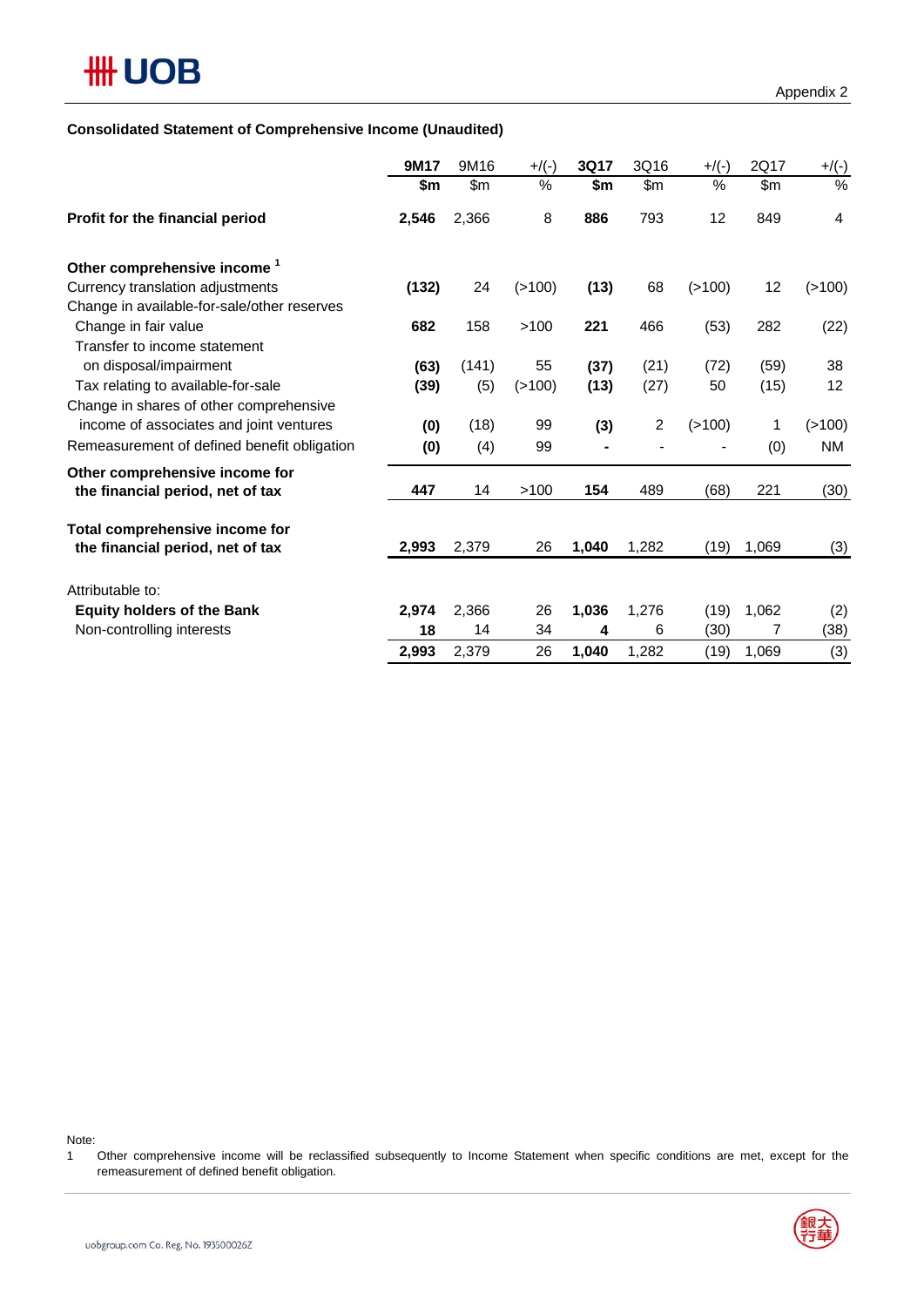### **Consolidated Balance Sheet (Unaudited)**

|                                                                             | Sep-17          | Jun-17          | Dec- $161$      | Sep-16          |
|-----------------------------------------------------------------------------|-----------------|-----------------|-----------------|-----------------|
|                                                                             | \$m             | \$m\$           | \$m\$           | \$m\$           |
| <b>Equity</b>                                                               |                 |                 |                 |                 |
| Share capital and other capital                                             | 6,878           | 6,805           | 6,351           | 6,341           |
| Retained earnings                                                           | 18,879          | 18,367          | 17,334          | 16,628          |
| Other reserves                                                              | 9,390           | 9,480           | 9,189           | 9,449           |
| Equity attributable to equity holders of the Bank                           | 35,147          | 34,652          | 32,873          | 32,418          |
| Non-controlling interests                                                   | 182             | 178             | 169             | 166             |
| Total                                                                       | 35,329          | 34,830          | 33,042          | 32,583          |
| <b>Liabilities</b>                                                          |                 |                 |                 |                 |
| Deposits and balances of banks                                              | 13,024          | 11,660          | 11,855          | 13,278          |
| Deposits and balances of customers                                          | 268,296         | 259,920         | 255,314         | 250,999         |
| Bills and drafts payable                                                    | 836             | 796             | 522             | 612             |
| <b>Other liabilities</b>                                                    | 11,003          | 10,583          | 13,152          | 10,967          |
| Debts issued                                                                | 25,655          | 26,625          | 26,143          | 19,388          |
| Total                                                                       | 318,814         | 309,584         | 306,986         | 295,243         |
| <b>Total equity and liabilities</b>                                         | 354,143         | 344,414         | 340,028         | 327,826         |
|                                                                             |                 |                 |                 |                 |
|                                                                             |                 |                 |                 |                 |
| <b>Assets</b>                                                               |                 |                 |                 |                 |
| Cash, balances and placements with central banks                            | 30,809          | 27,387          | 24,322          | 26,593          |
| Singapore Government treasury bills and securities                          | 3,956           | 3,527           | 6,877           | 6,455<br>11,619 |
| Other government treasury bills and securities<br><b>Trading securities</b> | 10,205<br>1,593 | 10,290<br>1,741 | 10,638<br>3,127 |                 |
| Placements and balances with banks                                          | 46,973          | 48,032          | 40,033          | 3,529<br>33,969 |
| Loans to customers                                                          | 230,068         | 223,792         | 221,734         | 213,465         |
| Investment securities                                                       | 12,143          | 11,448          | 11,640          | 12,311          |
| Other assets                                                                | 10,043          | 9,884           | 13,407          | 11,741          |
| Investment in associates and joint ventures                                 | 1,177           | 1,154           | 1,109           | 1,094           |
| Investment properties                                                       | 1,079           | 1,051           | 1,105           | 1,088           |
| <b>Fixed assets</b>                                                         | 1,954           | 1,962           | 1,885           | 1,817           |
| Intangible assets                                                           | 4,144           | 4,147           | 4,151           | 4,147           |
| Total                                                                       | 354,143         | 344,414         | 340,028         | 327,826         |
|                                                                             |                 |                 |                 |                 |
| Off-balance sheet items                                                     |                 |                 |                 |                 |
| <b>Contingent liabilities</b>                                               | 25,774          | 23,130          | 24,617          | 21,257          |
| <b>Financial derivatives</b>                                                | 982,707         | 910,246         | 814,650         | 731,647         |
| Commitments                                                                 | 135,341         | 137,264         | 136,348         | 136,374         |
|                                                                             |                 |                 |                 |                 |
| Net asset value per ordinary share (\$)                                     | 19.88           | 19.63           | 18.82           | 18.54           |

Note: 1 Audited.

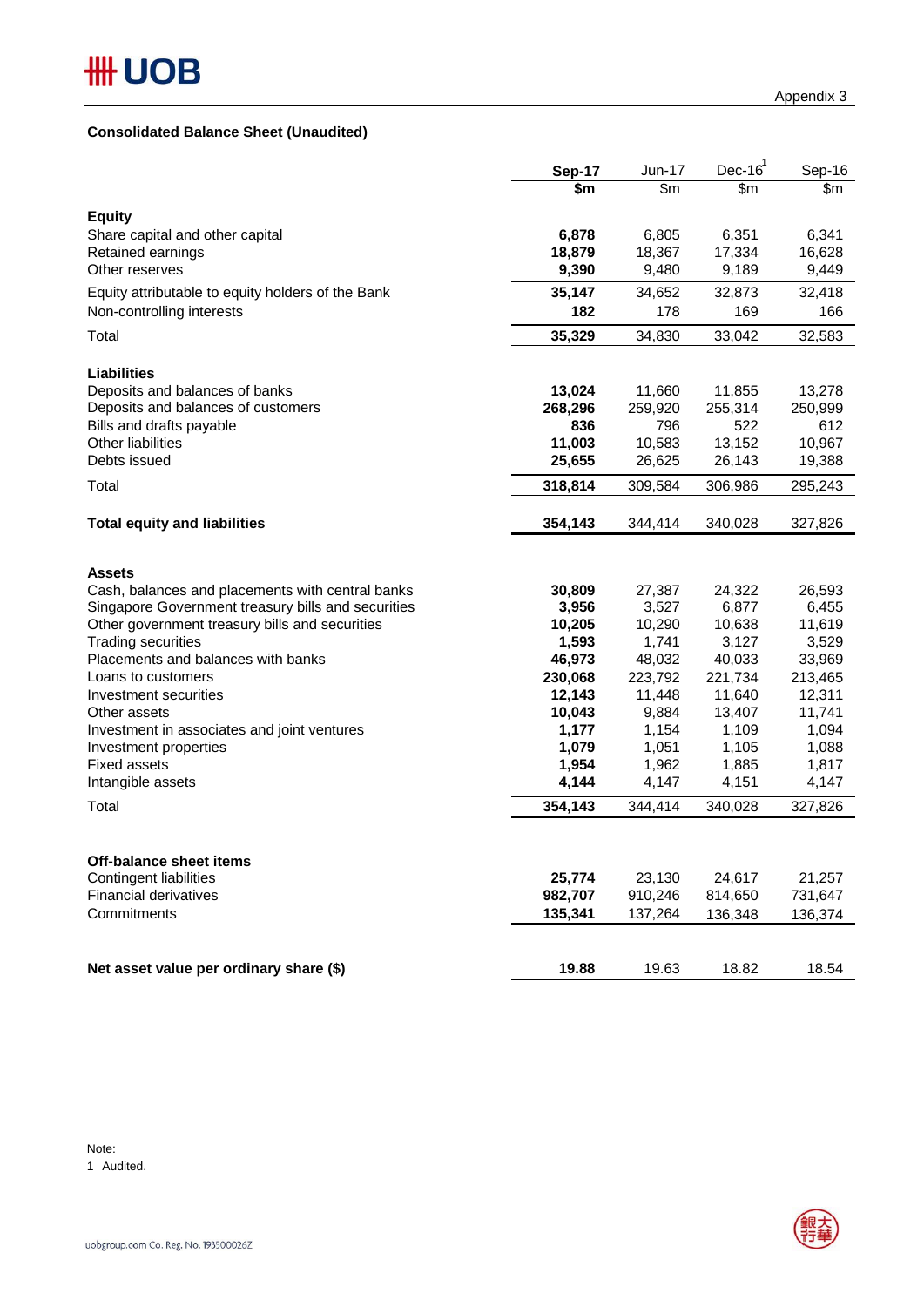### **Consolidated Statement of Changes in Equity (Unaudited)**

|                                                                                                             | <b>Share</b><br>capital and<br>other capital<br>\$m | <b>Retained</b><br>earnings<br>\$m | Other<br>reserves<br>\$m     | <b>Total</b><br>\$m | Non-<br>controlling<br>interests<br>\$m | Total<br>equity<br>\$m |
|-------------------------------------------------------------------------------------------------------------|-----------------------------------------------------|------------------------------------|------------------------------|---------------------|-----------------------------------------|------------------------|
| Balance at 1 January 2017                                                                                   | 6,351                                               | 17,334                             | 9,189                        | 32,873              | 169                                     | 33,042                 |
| Profit for the financial period<br>Other comprehensive income                                               |                                                     | 2,535                              |                              | 2,535               | 11                                      | 2,546                  |
| for the financial period<br>Total comprehensive income<br>for the financial period                          |                                                     | (0)<br>2,535                       | 439<br>439                   | 439<br>2,974        | 8<br>18                                 | 447<br>2,993           |
| <b>Transfers</b>                                                                                            |                                                     | 232                                | (232)                        |                     |                                         |                        |
| Change in non-controlling interests                                                                         |                                                     |                                    |                              |                     | 1                                       | 1                      |
| <b>Dividends</b>                                                                                            |                                                     | (1, 222)                           |                              | (1, 222)            | (5)                                     | (1, 227)               |
| Shares issued under scrip<br>dividend scheme<br>Share-based compensation<br>Shares issued under share-based | 488                                                 |                                    | 33                           | 488<br>33           |                                         | 488<br>33              |
| compensation plans                                                                                          | 39                                                  |                                    | (39)                         |                     |                                         |                        |
| Balance at 30 September 2017                                                                                | 6,878                                               | 18,879                             | 9,390                        | 35,147              | 182                                     | 35,329                 |
| Balance at 1 January 2016                                                                                   | 5,881                                               | 15,463                             | 9,424                        | 30,768              | 155                                     | 30,924                 |
| Profit for the financial period                                                                             |                                                     | 2,357                              |                              | 2,357               | 8                                       | 2,366                  |
| Other comprehensive income<br>for the financial period                                                      |                                                     | (4)                                | 12                           | 8                   | 5                                       | 14                     |
| Total comprehensive income<br>for the financial period                                                      |                                                     | 2,354                              | 12                           | 2,366               | 14                                      | 2,379                  |
| <b>Transfers</b>                                                                                            |                                                     | 10                                 | (10)                         |                     |                                         |                        |
| Change in non-controlling interests                                                                         |                                                     |                                    |                              |                     | $\overline{2}$                          | $\overline{2}$         |
| <b>Dividends</b>                                                                                            |                                                     | (1, 199)                           | $\qquad \qquad \blacksquare$ | (1, 199)            | (5)                                     | (1, 205)               |
| Shares issued under scrip<br>dividend scheme                                                                | 533                                                 |                                    |                              | 533                 |                                         | 533                    |
| Share-based compensation<br>Shares issued under share-based                                                 |                                                     |                                    | 33                           | 33                  |                                         | 33                     |
| compensation plans<br>Perpetual capital securities issued                                                   | 9<br>748                                            |                                    | (9)<br>÷                     | 748                 |                                         | 748                    |
| Redemption of preference shares                                                                             | (832)                                               |                                    |                              | (832)               |                                         | (832)                  |
| Balance at 30 September 2016                                                                                | 6,341                                               | 16,628                             | 9,449                        | 32,418              | 166                                     | 32,583                 |

### **Attributable to equity holders of the Bank**

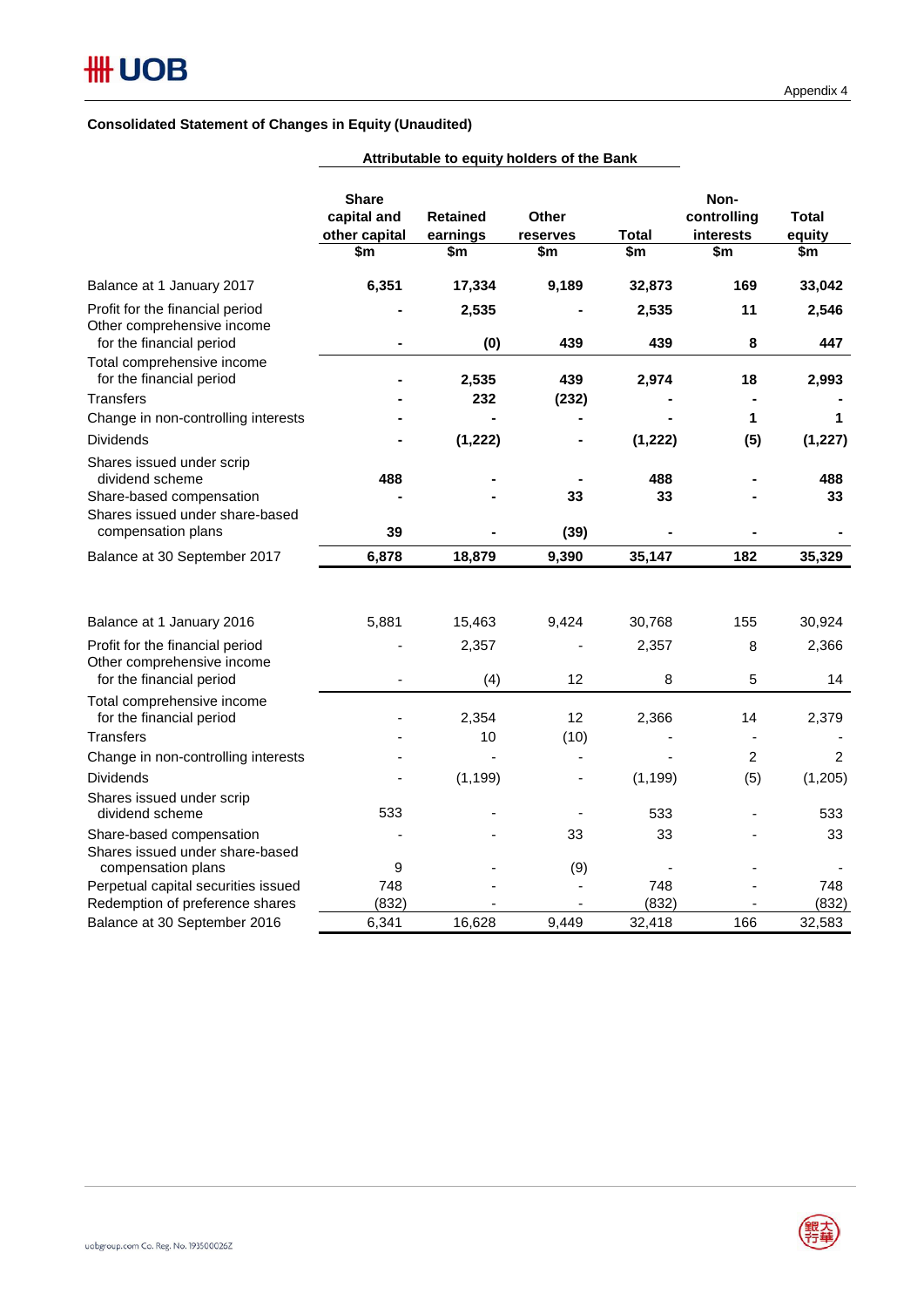### **Consolidated Statement of Changes in Equity (Unaudited)**

|                                                             |                                                     | Attributable to equity holders of the Bank |                                 |                     |                                         |                               |
|-------------------------------------------------------------|-----------------------------------------------------|--------------------------------------------|---------------------------------|---------------------|-----------------------------------------|-------------------------------|
|                                                             | <b>Share</b><br>capital and<br>other capital<br>\$m | <b>Retained</b><br>earnings<br>\$m         | <b>Other</b><br>reserves<br>\$m | <b>Total</b><br>\$m | Non-<br>controlling<br>interests<br>\$m | <b>Total</b><br>equity<br>\$m |
| Balance at 1 July 2017                                      | 6,805                                               | 18,367                                     | 9,480                           | 34,652              | 178                                     | 34,830                        |
| Profit for the financial period                             |                                                     | 883                                        |                                 | 883                 | 3                                       | 886                           |
| Other comprehensive income<br>for the financial period      |                                                     |                                            | 153                             | 153                 | 1                                       | 154                           |
| Total comprehensive income                                  |                                                     |                                            |                                 |                     |                                         |                               |
| for the financial period                                    |                                                     | 883                                        | 153                             | 1,036               | 4                                       | 1,040                         |
| <b>Transfers</b>                                            |                                                     | 230                                        | (230)                           |                     |                                         |                               |
| Change in non-controlling interests                         |                                                     |                                            |                                 |                     | 1                                       | 1                             |
| <b>Dividends</b>                                            |                                                     | (601)                                      |                                 | (601)               | (1)                                     | (602)                         |
| Shares issued under scrip                                   |                                                     |                                            |                                 |                     |                                         |                               |
| dividend scheme                                             | 51                                                  |                                            |                                 | 51                  |                                         | 51                            |
| Share-based compensation<br>Shares issued under share-based |                                                     |                                            | 9                               | 9                   |                                         | 9                             |
| compensation plans                                          | 22                                                  |                                            | (22)                            |                     |                                         |                               |
| Balance at 30 September 2017                                | 6,878                                               | 18,879                                     | 9,390                           | 35,147              | 182                                     | 35,329                        |
|                                                             |                                                     |                                            |                                 |                     |                                         |                               |
| Balance at 1 July 2016                                      | 5,898                                               | 16,412                                     | 8,969                           | 31,279              | 160                                     | 31,439                        |
| Profit for the financial period                             |                                                     | 791                                        |                                 | 791                 | 3                                       | 793                           |
| Other comprehensive income                                  |                                                     |                                            |                                 |                     |                                         |                               |
| for the financial period                                    |                                                     | $\overline{7}$                             | 478                             | 485                 | 4                                       | 489                           |
| Total comprehensive income<br>for the financial period      |                                                     | 798                                        | 478                             | 1,276               | 6                                       | 1,282                         |
| <b>Transfers</b>                                            |                                                     | $\overline{2}$                             | (2)                             |                     |                                         |                               |
| Change in non-controlling interests                         |                                                     |                                            |                                 |                     | 1                                       | 1                             |
| <b>Dividends</b>                                            |                                                     | (583)                                      |                                 | (583)               | (1)                                     | (585)                         |
| Shares issued under scrip                                   |                                                     |                                            |                                 |                     |                                         |                               |
| dividend scheme                                             | 434                                                 |                                            |                                 | 434                 |                                         | 434                           |
| Share-based compensation                                    |                                                     |                                            | 13                              | 13                  |                                         | 13                            |
| Shares issued under share-based                             |                                                     |                                            |                                 |                     |                                         |                               |
| compensation plans                                          | 9                                                   |                                            | (9)                             |                     |                                         |                               |
| Balance at 30 September 2016                                | 6,341                                               | 16,628                                     | 9,449                           | 32,418              | 166                                     | 32,583                        |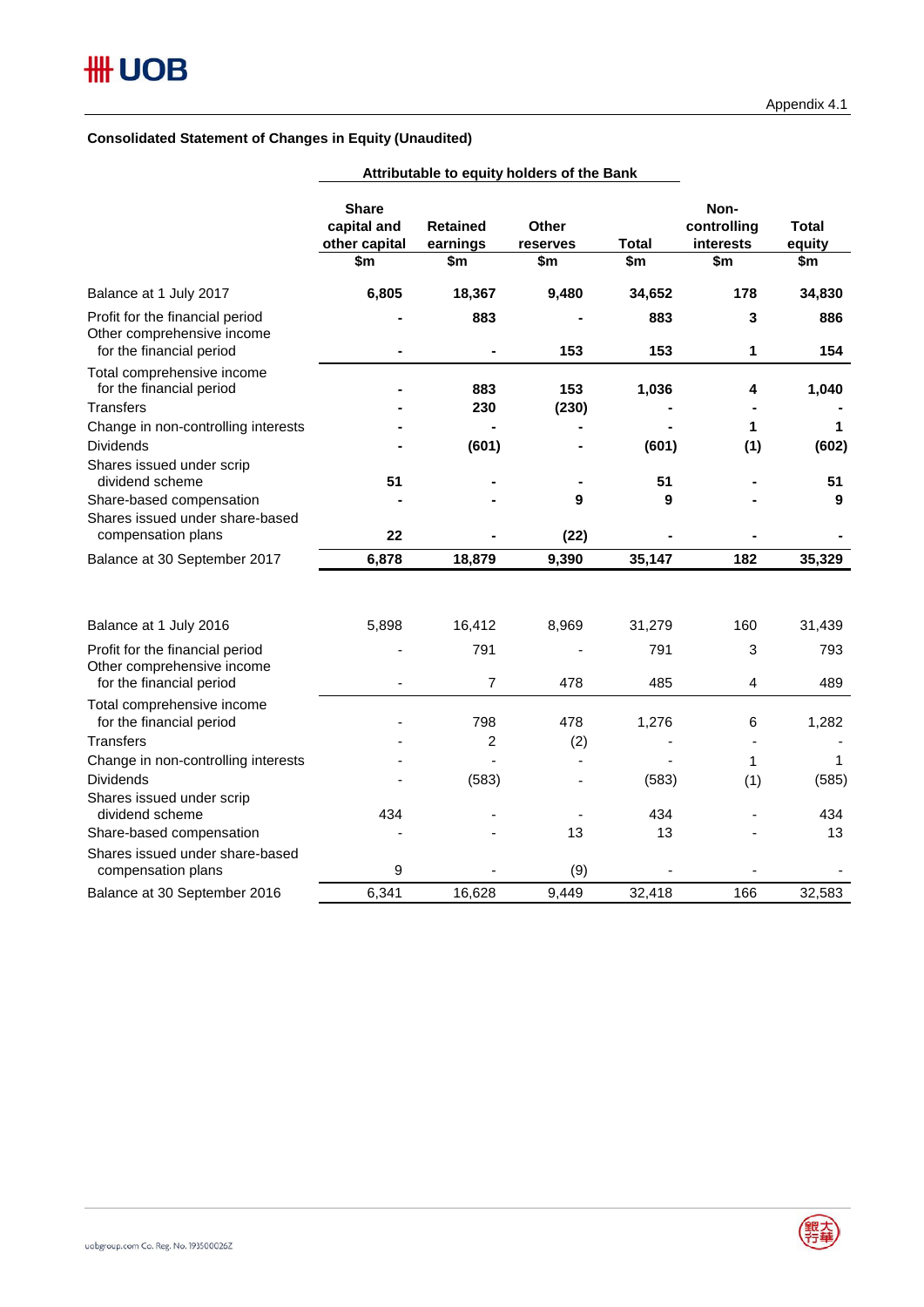

| <b>Consolidated Cash Flow Statement (Unaudited)</b> |  |
|-----------------------------------------------------|--|
|-----------------------------------------------------|--|

|                                                                | 9M17                   | 9M16           | 3Q17      | 3Q16            |
|----------------------------------------------------------------|------------------------|----------------|-----------|-----------------|
|                                                                | $\overline{\text{sm}}$ | \$m            | \$m       | \$m\$           |
| Cash flows from operating activities                           |                        |                |           |                 |
| Profit for the financial period                                | 2,546                  | 2,366          | 886       | 793             |
| Adjustments for:                                               |                        |                |           |                 |
| Allowance for credit and other losses                          | 587                    | 463            | 221       | 185             |
| Share of profit of associates and joint ventures               | (88)                   | (27)           | (29)      | (25)            |
| Tax                                                            | 574                    | 492            | 187       | 169             |
| Depreciation of assets                                         | 188                    | 163            | 63        | 55              |
| Net gain on disposal of assets                                 | (175)                  | (208)          | (67)      | (79)            |
| Share-based compensation                                       | 33                     | 32             | 10        | 12 <sub>2</sub> |
| Operating profit before working capital changes                | 3,665                  | 3,280          | 1,271     | 1,110           |
|                                                                |                        |                |           |                 |
| Change in working capital:                                     |                        |                |           |                 |
| Deposits and balances of banks                                 | 1,168                  | 1,291          | 1,363     | 2,980           |
| Deposits and balances of customers                             | 12,982                 | 10,474         | 8,376     | 2,846           |
| Bills and drafts payable                                       | 314                    | 178            | 40        | 48              |
| Other liabilities                                              | (2, 139)               | (568)          | 403       | (1, 324)        |
| Restricted balances with central banks                         | (66)                   | (681)          | (86)      | (289)           |
| Government treasury bills and securities                       | 3,344                  | 1,501          | (339)     | 90              |
| <b>Trading securities</b>                                      | 1,595                  | (2, 180)       | 161       | (598)           |
| Placements and balances with banks                             | (6,940)                | (5, 322)       | 1,059     | (830)           |
| Loans to customers                                             | (8,890)                | (10, 367)      | (6, 464)  | (5, 197)        |
| Investment securities                                          | 232                    | (1,617)        | (462)     | (1,282)         |
| Other assets                                                   | 3,289                  | 258            | (134)     | 2,151           |
| Cash generated from/(used in) operations                       | 8,554                  | (3,753)        | 5,189     | (295)           |
| Income tax paid                                                | (559)                  | (487)          | (234)     | (211)           |
| Net cash provided by/(used in) operating activities            | 7,996                  | (4, 240)       | 4,955     | (506)           |
| Cash flows from investing activities                           |                        |                |           |                 |
| Capital injection into associates and joint ventures           | (27)                   | (2)            | (12)      | (0)             |
| Acquisition of associates and joint ventures                   | (0)                    | (44)           |           |                 |
| Distribution from associates and joint ventures                | 27                     | 48             | 8         | 10              |
| Acquisition of properties and other fixed assets               | (253)                  | (256)          | (86)      | (78)            |
| Proceeds from disposal of properties and other fixed assets    | 12                     | 20             | 2         | 18              |
| Net cash used in investing activities                          | (241)                  | (235)          | (89)      | (49)            |
|                                                                |                        |                |           |                 |
| Cash flows from financing activities                           |                        |                |           |                 |
| Perpetual capital securities issued                            |                        | 748            |           |                 |
| Redemption of preference shares                                |                        | (689)          |           |                 |
| Issuance of debts issued                                       | 34,812                 | 20,828         | 11,881    | 7,716           |
| Redemption of debts issued                                     | (34, 983)              | (21,600)       | (12, 771) | (6,628)         |
|                                                                | 1                      | $\overline{c}$ | 1         | 1               |
| Change in non-controlling interests                            |                        |                |           |                 |
| Dividends paid on ordinary shares                              | (665)                  | (912)          | (530)     | (129)           |
| Dividends paid on preference shares                            |                        | (20)           |           |                 |
| Distribution for perpetual capital securities                  | (68)                   | (54)           | (21)      | (21)            |
| Dividends paid to non-controlling interests                    | (5)                    | (5)            | (1)       | (1)             |
| Net cash (used in)/provided by financing activities            | (909)                  | (1,701)        | (1, 441)  | 937             |
| Currency translation adjustments                               | (424)                  | (218)          | (89)      | (522)           |
| Net increase/(decrease) in cash and cash equivalents           | 6,421                  | (6, 394)       | 3,336     | (141)           |
| Cash and cash equivalents at beginning of the financial period | 18,401                 | 27,228         | 21,486    | 20,974          |
| Cash and cash equivalents at end of the financial period       | 24,822                 | 20,834         | 24,822    | 20,834          |
|                                                                |                        |                |           |                 |

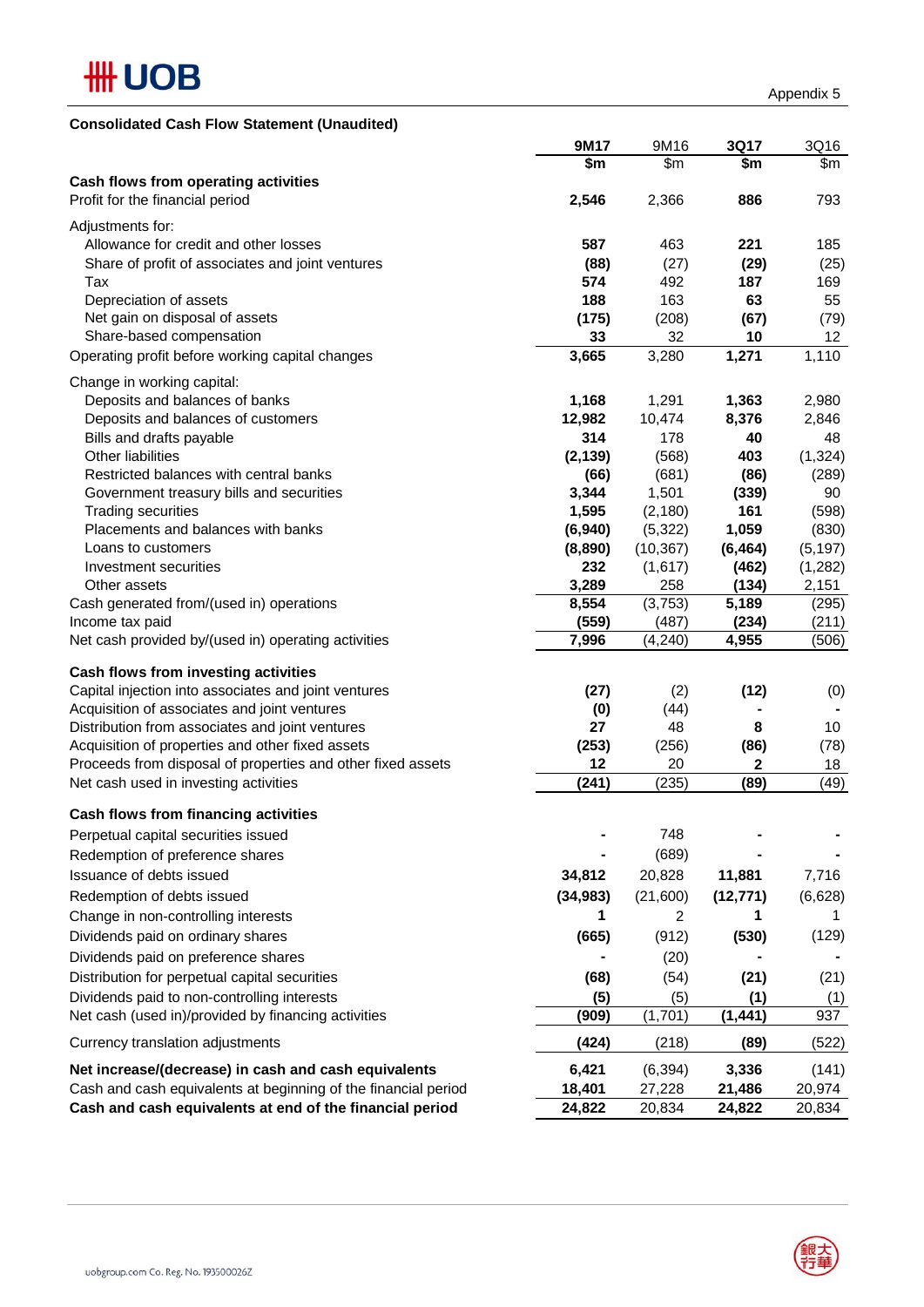# **Balance Sheet of the Bank (Unaudited)**

|                                                          | <b>Sep-17</b>   | Jun-17            | Dec- $161$        | Sep-16            |
|----------------------------------------------------------|-----------------|-------------------|-------------------|-------------------|
|                                                          | \$m             | \$m\$             | \$m               | \$m               |
| <b>Equity</b>                                            |                 |                   |                   |                   |
| Share capital and other capital<br>Retained earnings     | 6,878<br>13,954 | 6,805<br>13,849   | 6,351<br>13,031   | 6,341<br>12,553   |
| Other reserves                                           | 10,094          | 9,970             | 9,625             | 9,936             |
|                                                          |                 |                   |                   |                   |
| Total                                                    | 30,927          | 30,624            | 29,007            | 28,830            |
| <b>Liabilities</b>                                       |                 |                   |                   |                   |
| Deposits and balances of banks                           | 11,879          | 10,524            | 10,618            | 12,002            |
| Deposits and balances of customers                       | 209,834         | 202,584           | 199,665           | 197,522           |
| Deposits and balances of subsidiaries                    | 8,733           | 9,420             | 7,239             | 7,098             |
| Bills and drafts payable                                 | 597             | 578               | 324               | 385               |
| Other liabilities                                        | 7,247           | 7,295             | 8,995             | 7,595             |
| Debts issued                                             | 24,391          | 25,602            | 25,015            | 18,386            |
| Total                                                    | 262,681         | 256,004           | 251,856           | 242,989           |
| <b>Total equity and liabilities</b>                      | 293,608         | 286,628           | 280,863           | 271,819           |
| <b>Assets</b>                                            |                 |                   |                   |                   |
| Cash, balances and placements with central banks         | 23,362          | 21,406            | 16,573            | 19,235            |
| Singapore Government treasury bills and securities       | 3,956           | 3,527             | 6,877             | 6,455             |
| Other government treasury bills and securities           | 4,085           | 4,202             | 5,257             | 6,669             |
| <b>Trading securities</b>                                | 1,375           | 1,539             | 2,977             | 3,388             |
| Placements and balances with banks                       | 37,872          | 39,020            | 33,731            | 28,371            |
| Loans to customers                                       | 179,250         | 173,632           | 172,656           | 166,114           |
| Placements with and advances to subsidiaries             | 13,461          | 13,293            | 9,440             | 8,712             |
| Investment securities                                    | 11,405          | 10,775            | 10,992            | 11,595            |
| Other assets                                             | 7,006           | 7,426             | 10,588            | 9,425             |
| Investment in associates and joint ventures              | 343             | 335               | 333               | 381               |
| Investment in subsidiaries                               | 5,793           | 5,791             | 5,786             | 5,846             |
| Investment properties                                    | 1,120           | 1,146             | 1,162             | 1,164             |
| <b>Fixed assets</b>                                      | 1,398           | 1,355             | 1,310             | 1,282             |
| Intangible assets                                        | 3,182           | 3,182             | 3,182             | 3,182             |
| Total                                                    | 293,608         | 286,628           | 280,863           | 271,819           |
|                                                          |                 |                   |                   |                   |
| <b>Off-balance sheet items</b><br>Contingent liabilities | 17,034          |                   |                   |                   |
| <b>Financial derivatives</b>                             | 820,724         | 14,719<br>805,422 | 17,550<br>725,617 | 14,502<br>657,708 |
| Commitments                                              | 112,179         | 114,812           | 116,251           | 116,530           |
|                                                          |                 |                   |                   |                   |
| Net asset value per ordinary share (\$)                  | 17.35           | 17.20             | 16.45             | 16.35             |

Note:

1 Audited.

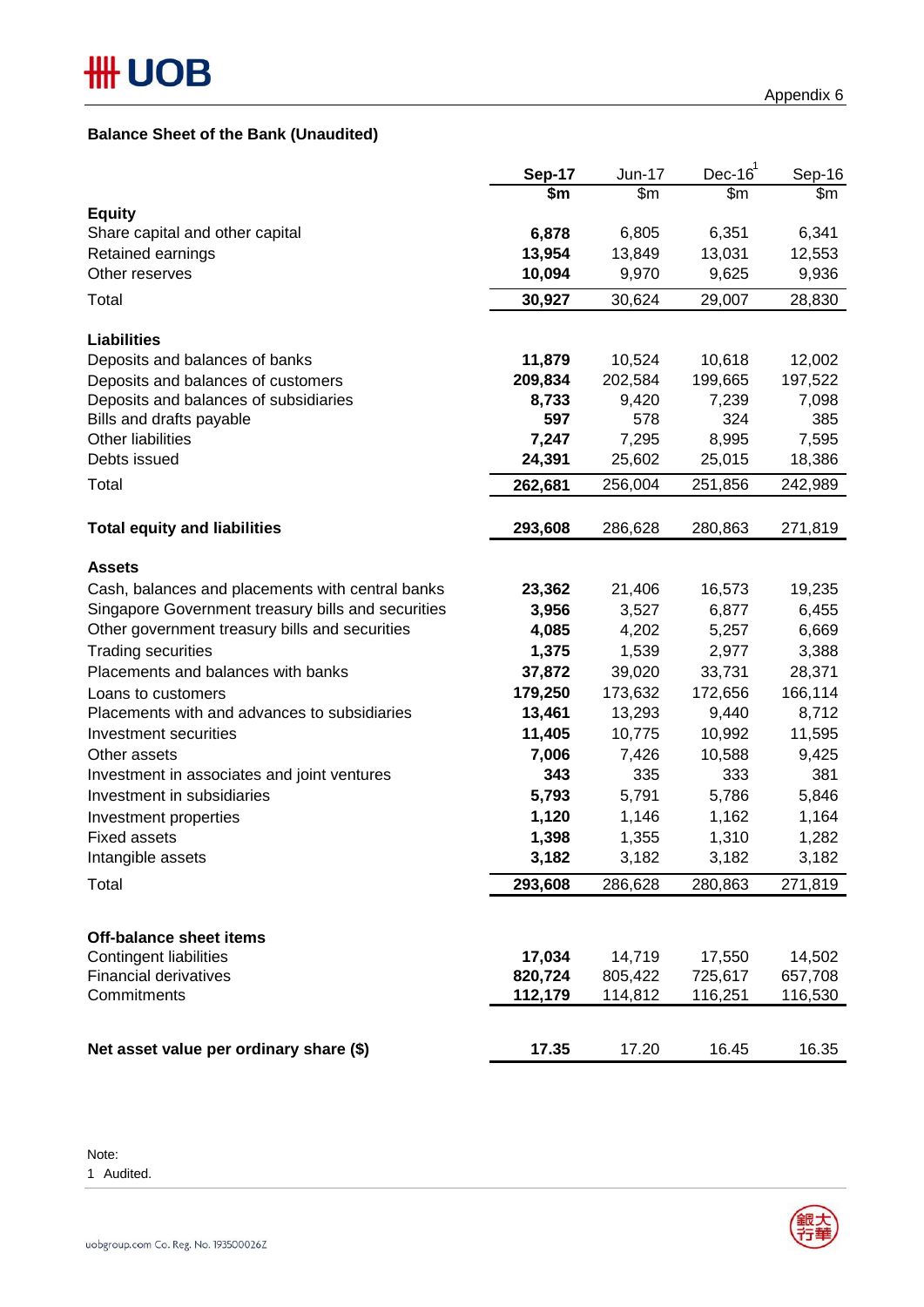# **Statement of Changes in Equity of the Bank (Unaudited)**

|                                                                            | Share capital<br>and other<br>capital | <b>Retained</b><br>earnings | Other<br>reserves | <b>Total</b><br>equity |
|----------------------------------------------------------------------------|---------------------------------------|-----------------------------|-------------------|------------------------|
|                                                                            | \$m                                   | \$m                         | \$m               | \$m                    |
| Balance at 1 January 2017                                                  | 6,351                                 | 13,031                      | 9,625             | 29,007                 |
| Profit for the financial period                                            |                                       | 2,143                       |                   | 2,143                  |
| Other comprehensive income<br>for the financial period                     |                                       | (0)                         | 477               | 477                    |
| Total comprehensive income<br>for the financial period<br><b>Transfers</b> |                                       | 2,143<br>2                  | 477<br>(2)        | 2,620                  |
| <b>Dividends</b>                                                           |                                       | (1, 222)                    |                   | (1, 222)               |
| Shares issued under scrip<br>dividend scheme                               | 488                                   |                             |                   | 488                    |
| Share-based compensation                                                   |                                       |                             | 33                | 33                     |
| Shares issued under share-based<br>compensation plans                      | 39                                    |                             | (39)              |                        |
| Balance at 30 September 2017                                               | 6,878                                 | 13,954                      | 10,094            | 30,927                 |
|                                                                            |                                       |                             |                   |                        |
| Balance at 1 January 2016                                                  | 5,050                                 | 11,735                      | 9,971             | 26,756                 |
| Profit for the financial period                                            |                                       | 1,983                       |                   | 1,983                  |
| Other comprehensive income<br>for the financial period                     |                                       |                             | (44)              | (44)                   |
| Total comprehensive income<br>for the financial period                     |                                       | 1,983                       | (44)              | 1,939                  |
| <b>Transfers</b>                                                           |                                       | 15                          | (15)              |                        |
| <b>Dividends</b>                                                           |                                       | (1, 179)                    |                   | (1, 179)               |
| Shares issued under scrip<br>dividend scheme                               | 533                                   |                             |                   | 533                    |
| Share-based compensation                                                   |                                       |                             | 33                | 33                     |
| Shares issued under share-based<br>compensation plans                      | 9                                     |                             | (9)               |                        |
| Perpetual capital securities issued                                        | 748                                   |                             |                   | 748                    |
| Balance at 30 September 2016                                               | 6,341                                 | 12,553                      | 9,936             | 28,830                 |

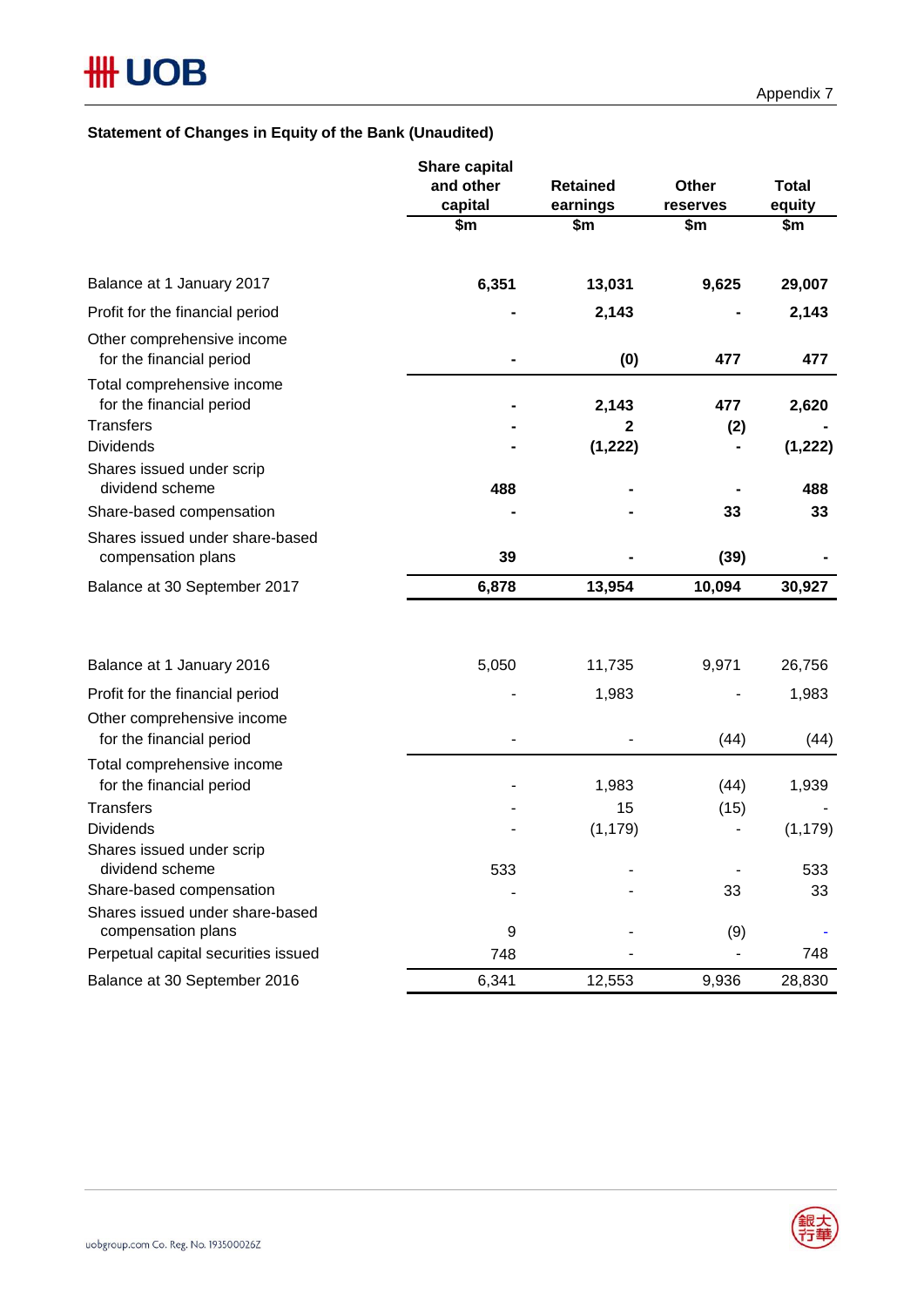# **Statement of Changes in Equity of the Bank (Unaudited)**

| and other<br><b>Retained</b><br>Other<br><b>Total</b><br>capital<br>earnings<br>equity<br>reserves<br>\$m<br>\$m<br>\$m\$<br>\$m<br>6,805<br>9,970<br>13,849<br>30,624<br>Balance at 1 July 2017<br>Profit for the financial period<br>707<br>707<br>Other comprehensive income<br>for the financial period<br>137<br>137<br>Total comprehensive income<br>707<br>for the financial period<br>137<br>844<br><b>Dividends</b><br>(601)<br>(601)<br>Shares issued under scrip<br>dividend scheme<br>51<br>51<br>Share-based compensation<br>$\boldsymbol{9}$<br>9<br>Shares issued under share-based<br>22<br>(22)<br>compensation plans<br>6,878<br>13,954<br>10,094<br>30,927<br>Balance at 30 September 2017<br>5,898<br>9,507<br>27,951<br>Balance at 1 July 2016<br>12,546<br>590<br>Profit for the financial period<br>590<br>Other comprehensive income<br>426<br>426<br>for the financial period<br>Total comprehensive income<br>for the financial period<br>590<br>426<br>1,016<br>(583)<br><b>Dividends</b><br>(583)<br>Shares issued under scrip<br>dividend scheme<br>434<br>434<br>Share-based compensation<br>13<br>13<br>Shares issued under share-based<br>9<br>(9)<br>compensation plans<br>6,341<br>9,936<br>Balance at 30 September 2016<br>12,553<br>28,830 | Share capital |  |  |
|--------------------------------------------------------------------------------------------------------------------------------------------------------------------------------------------------------------------------------------------------------------------------------------------------------------------------------------------------------------------------------------------------------------------------------------------------------------------------------------------------------------------------------------------------------------------------------------------------------------------------------------------------------------------------------------------------------------------------------------------------------------------------------------------------------------------------------------------------------------------------------------------------------------------------------------------------------------------------------------------------------------------------------------------------------------------------------------------------------------------------------------------------------------------------------------------------------------------------------------------------------------------------------|---------------|--|--|
|                                                                                                                                                                                                                                                                                                                                                                                                                                                                                                                                                                                                                                                                                                                                                                                                                                                                                                                                                                                                                                                                                                                                                                                                                                                                                |               |  |  |
|                                                                                                                                                                                                                                                                                                                                                                                                                                                                                                                                                                                                                                                                                                                                                                                                                                                                                                                                                                                                                                                                                                                                                                                                                                                                                |               |  |  |
|                                                                                                                                                                                                                                                                                                                                                                                                                                                                                                                                                                                                                                                                                                                                                                                                                                                                                                                                                                                                                                                                                                                                                                                                                                                                                |               |  |  |
|                                                                                                                                                                                                                                                                                                                                                                                                                                                                                                                                                                                                                                                                                                                                                                                                                                                                                                                                                                                                                                                                                                                                                                                                                                                                                |               |  |  |
|                                                                                                                                                                                                                                                                                                                                                                                                                                                                                                                                                                                                                                                                                                                                                                                                                                                                                                                                                                                                                                                                                                                                                                                                                                                                                |               |  |  |
|                                                                                                                                                                                                                                                                                                                                                                                                                                                                                                                                                                                                                                                                                                                                                                                                                                                                                                                                                                                                                                                                                                                                                                                                                                                                                |               |  |  |
|                                                                                                                                                                                                                                                                                                                                                                                                                                                                                                                                                                                                                                                                                                                                                                                                                                                                                                                                                                                                                                                                                                                                                                                                                                                                                |               |  |  |
|                                                                                                                                                                                                                                                                                                                                                                                                                                                                                                                                                                                                                                                                                                                                                                                                                                                                                                                                                                                                                                                                                                                                                                                                                                                                                |               |  |  |
|                                                                                                                                                                                                                                                                                                                                                                                                                                                                                                                                                                                                                                                                                                                                                                                                                                                                                                                                                                                                                                                                                                                                                                                                                                                                                |               |  |  |
|                                                                                                                                                                                                                                                                                                                                                                                                                                                                                                                                                                                                                                                                                                                                                                                                                                                                                                                                                                                                                                                                                                                                                                                                                                                                                |               |  |  |
|                                                                                                                                                                                                                                                                                                                                                                                                                                                                                                                                                                                                                                                                                                                                                                                                                                                                                                                                                                                                                                                                                                                                                                                                                                                                                |               |  |  |
|                                                                                                                                                                                                                                                                                                                                                                                                                                                                                                                                                                                                                                                                                                                                                                                                                                                                                                                                                                                                                                                                                                                                                                                                                                                                                |               |  |  |
|                                                                                                                                                                                                                                                                                                                                                                                                                                                                                                                                                                                                                                                                                                                                                                                                                                                                                                                                                                                                                                                                                                                                                                                                                                                                                |               |  |  |
|                                                                                                                                                                                                                                                                                                                                                                                                                                                                                                                                                                                                                                                                                                                                                                                                                                                                                                                                                                                                                                                                                                                                                                                                                                                                                |               |  |  |
|                                                                                                                                                                                                                                                                                                                                                                                                                                                                                                                                                                                                                                                                                                                                                                                                                                                                                                                                                                                                                                                                                                                                                                                                                                                                                |               |  |  |
|                                                                                                                                                                                                                                                                                                                                                                                                                                                                                                                                                                                                                                                                                                                                                                                                                                                                                                                                                                                                                                                                                                                                                                                                                                                                                |               |  |  |
|                                                                                                                                                                                                                                                                                                                                                                                                                                                                                                                                                                                                                                                                                                                                                                                                                                                                                                                                                                                                                                                                                                                                                                                                                                                                                |               |  |  |
|                                                                                                                                                                                                                                                                                                                                                                                                                                                                                                                                                                                                                                                                                                                                                                                                                                                                                                                                                                                                                                                                                                                                                                                                                                                                                |               |  |  |
|                                                                                                                                                                                                                                                                                                                                                                                                                                                                                                                                                                                                                                                                                                                                                                                                                                                                                                                                                                                                                                                                                                                                                                                                                                                                                |               |  |  |
|                                                                                                                                                                                                                                                                                                                                                                                                                                                                                                                                                                                                                                                                                                                                                                                                                                                                                                                                                                                                                                                                                                                                                                                                                                                                                |               |  |  |
|                                                                                                                                                                                                                                                                                                                                                                                                                                                                                                                                                                                                                                                                                                                                                                                                                                                                                                                                                                                                                                                                                                                                                                                                                                                                                |               |  |  |